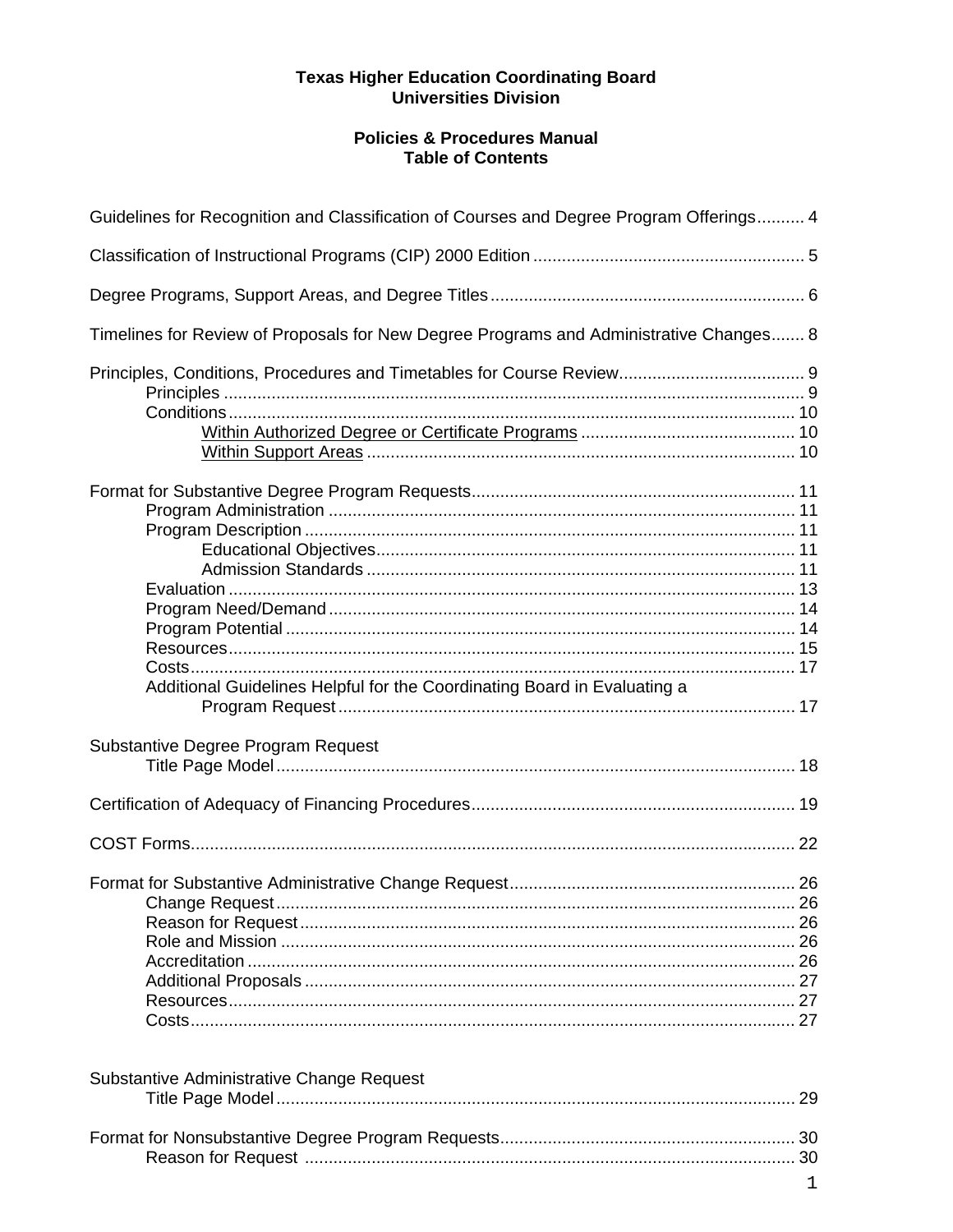| Nonsubstantive Degree Program Request                                                     |  |
|-------------------------------------------------------------------------------------------|--|
|                                                                                           |  |
|                                                                                           |  |
|                                                                                           |  |
| Nonsubstantive Administrative Change Request                                              |  |
|                                                                                           |  |
|                                                                                           |  |
|                                                                                           |  |
|                                                                                           |  |
|                                                                                           |  |
|                                                                                           |  |
|                                                                                           |  |
|                                                                                           |  |
|                                                                                           |  |
|                                                                                           |  |
|                                                                                           |  |
|                                                                                           |  |
|                                                                                           |  |
|                                                                                           |  |
|                                                                                           |  |
|                                                                                           |  |
|                                                                                           |  |
|                                                                                           |  |
|                                                                                           |  |
|                                                                                           |  |
| STEP 1: THECB approval in accordance with existing Board rules (Sections 5.151-5.152)     |  |
|                                                                                           |  |
|                                                                                           |  |
| STEP 3: THECB authorization for the Cooperating Institution to grant degrees in           |  |
|                                                                                           |  |
|                                                                                           |  |
|                                                                                           |  |
|                                                                                           |  |
|                                                                                           |  |
|                                                                                           |  |
|                                                                                           |  |
|                                                                                           |  |
|                                                                                           |  |
|                                                                                           |  |
|                                                                                           |  |
|                                                                                           |  |
|                                                                                           |  |
|                                                                                           |  |
|                                                                                           |  |
|                                                                                           |  |
| Guidelines for Offering and State Funding of Remedial English/Reading/Writing Courses  55 |  |
|                                                                                           |  |
|                                                                                           |  |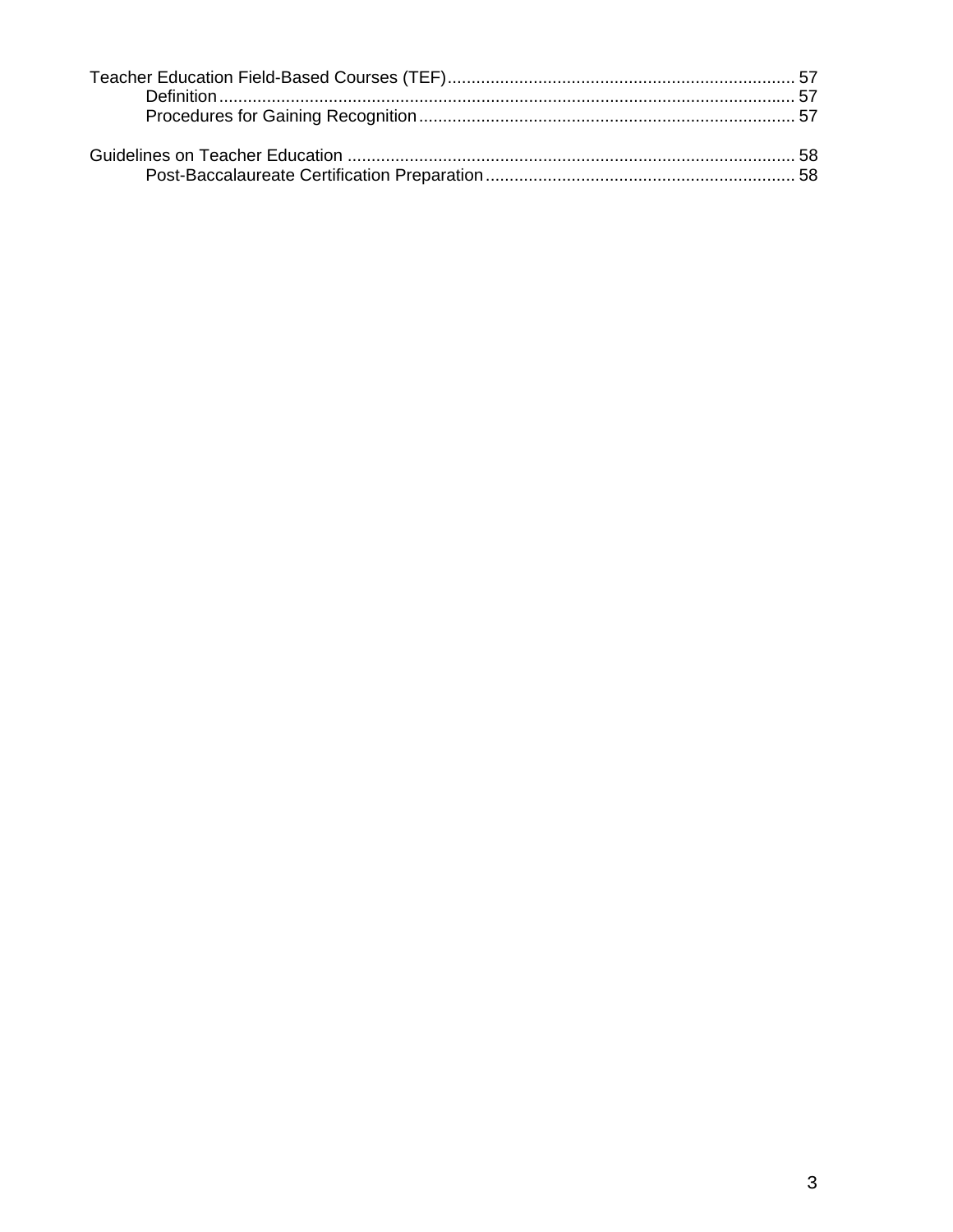## **Guidelines for Recognition and Classification of Courses and Degree Program Offerings**

- 1. In identifying degree programs and course offerings at Texas institutions, the Integrated Postsecondary Educational Data System (IPEDS) classification structure of the U.S. Department of Education will be used to assure comparability of information among institutions in Texas and across the country. [See attached list.]
- 2. Degree programs will be identified and approved by the Coordinating Board according to uniform definitions of degree programs and support areas. [See attached definitions.]
- 3. Staff review and approval of course offerings at institutions of higher education include consideration of the following factors:
	- 1. Approved Role and Mission of the Institution
	- 2. Approved Degree and Certificate Programs
	- 3. Institutional degree requirements
	- 4. Range and variety of courses necessary to make a quality education available to students
	- 5. Licensing, Certification or Accreditation Requirements
	- 6. Utilization Measures (Frequency of the use of courses and the semester credit hours generated)
	- 7. Size of Course Inventory in relation to number of faculty
- 4. The Coordinating Board encourages institutions to implement internal, systematic reviews of their course inventories.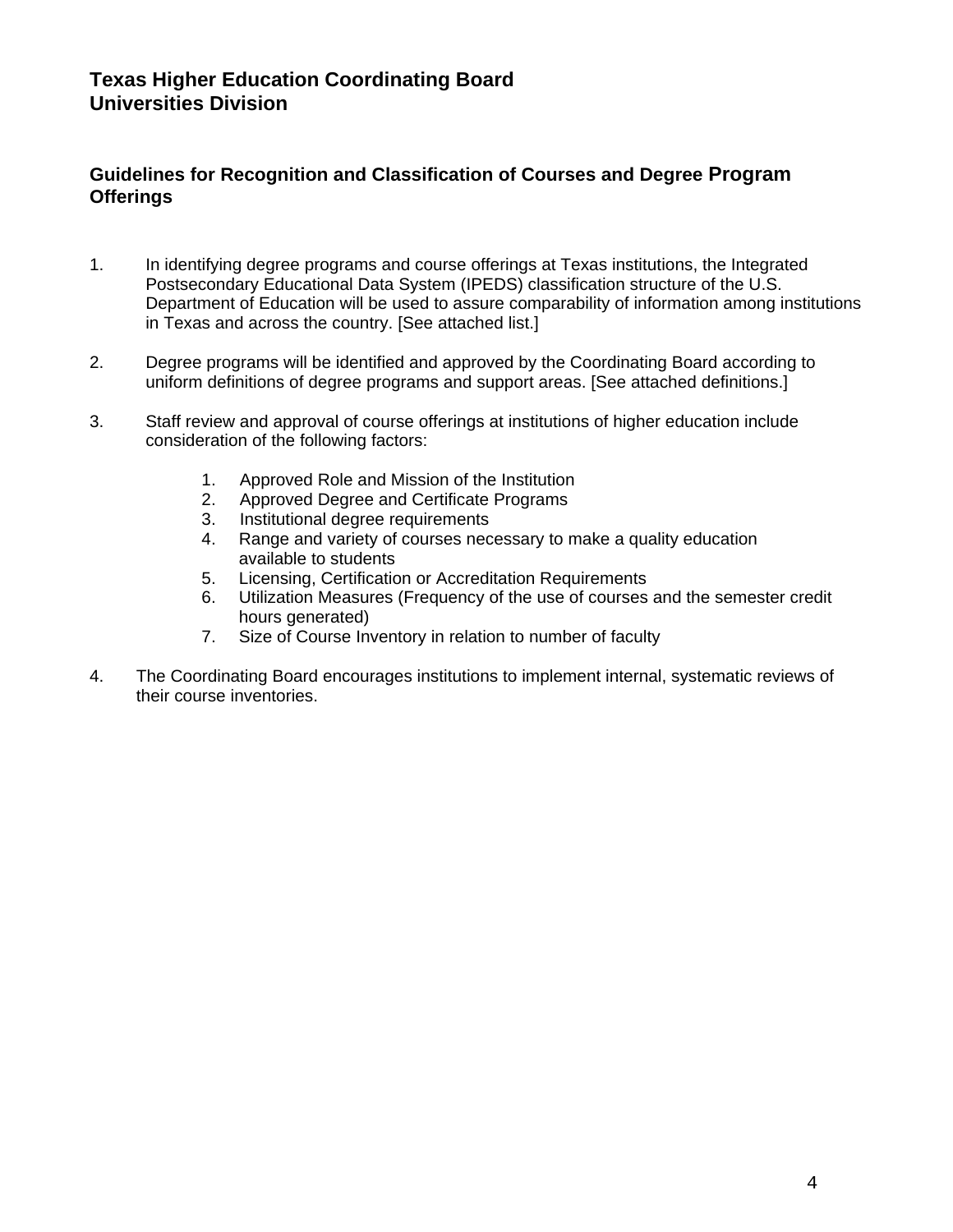## **Classification of Instructional Programs (CIP) 2000 Edition**

For course and degree program approvals and classifications, the Coordinating Board uses an adaptation of the system used by the U.S. Department of Education in its Integrated Postsecondary Education Data System (IPEDS). The IPEDS taxonomy currently in use, A Classification of Instructional Programs (CIP), includes 47 broad academic categories. All courses and degree programs are classified within these divisions:

| 01        | <b>AGRICULTURE, AGRICULTURE</b>                                                  | 32 | <b>BASIC SKILLS</b>                                                              |
|-----------|----------------------------------------------------------------------------------|----|----------------------------------------------------------------------------------|
|           | <b>OPERATIONS, &amp; RELATED SCIENCES</b>                                        |    |                                                                                  |
| 03        | <b>NATURAL RESOURCES &amp; CONSERVATION</b>                                      | 33 | <b>CITIZENSHIP ACTIVITIES</b>                                                    |
| 04        | <b>ARCHITECTURE &amp; RELATED SERVICES</b>                                       | 34 | <b>HEALTH-RELATED KNOWLEDGE &amp; SKILLS</b>                                     |
| 05        | AREA, ETHNIC, CULTURAL, & GENDER<br><b>STUDIES</b>                               | 35 | <b>INTERPERSONAL &amp; SOCIAL SKILLS</b>                                         |
| 09        | <b>COMMUNICATION, JOURNALISM &amp;</b><br><b>RELATED PROGRAMS</b>                | 36 | LEISURE & RECREATIONAL ACTIVITIES                                                |
| 10        | <b>COMMUNICATIONS TECHNOLOGIES/</b><br><b>TECHNICIANS &amp; SUPPORT SERVICES</b> | 37 | PERSONAL AWARENESS & SELF-<br><b>IMPROVEMENT</b>                                 |
| 11        | <b>COMPUTER &amp; INFORMATION SCIENCES &amp;</b><br><b>SUPPORT SERVICES</b>      | 38 | PHILOSOPHY & RELIGIOUS STUDIES                                                   |
| 12        | PERSONAL & CULINARY SERVICES                                                     | 39 | <b>THEOLOGY &amp; RELIGIOUS VOCATIONS</b>                                        |
| 13        | <b>EDUCATION</b>                                                                 | 40 | PHYSICAL SCIENCES                                                                |
| 14        | <b>ENGINEERING</b>                                                               | 41 | <b>SCIENCE TECHNOLOGIES/TECHNICIANS</b>                                          |
| 15        | <b>ENGINEERING TECHNOLOGIES/</b><br><b>TECHNICIANS</b>                           | 42 | <b>PSYCHOLOGY</b>                                                                |
| 16        | <b>FOREIGN LANGUAGES, LITERATURES, &amp;</b><br><b>LINGUISTICS</b>               | 43 | <b>SECURITY &amp; PROTECTIVE SERVICES</b>                                        |
| <u>19</u> | <b>FAMILY &amp; CONSUMER SCIENCES/HUMAN</b><br><b>SCIENCES</b>                   | 44 | <b>PUBLIC ADMINISTRATION &amp; SOCIAL</b><br><b>SERVICE PROFESSIONS</b>          |
| 21        | <b>TECHNOLOGY EDUCATION/INDUSTRIAL</b><br><b>ARTS</b>                            | 45 | <b>SOCIAL SCIENCES</b>                                                           |
| 22        | <b>LEGAL PROFESSIONS &amp; STUDIES</b>                                           | 46 | <b>CONSTRUCTION TRADES</b>                                                       |
| 23        | <b>ENGLISH LANGUAGE &amp;</b><br>LITERATURE/LETTERS                              | 47 | <b>MECHANIC &amp; REPAIR</b><br><b>TECHNOLOGIES/TECHNICIANS</b>                  |
| 24        | LIBERAL ARTS & SCIENCES, GENERAL<br><b>STUDIES &amp; HUMANITIES</b>              | 48 | <b>PRECISION PRODUCTION</b>                                                      |
| 25        | <b>LIBRARY SCIENCE</b>                                                           | 49 | <b>TRANSPORTATION &amp; MATERIALS MOVING</b>                                     |
| 26        | <b>BIOLOGICAL &amp; BIOMEDICAL SCIENCES</b>                                      | 50 | <b>VISUAL &amp; PERFORMING ARTS</b>                                              |
| 27        | <b>MATHEMATICS &amp; STATISTICS</b>                                              | 51 | <b>HEALTH PROFESSIONS &amp; RELATED</b><br><b>CLINICAL SCIENCES</b>              |
| 28        | <b>RESERVE OFFICER TRAINING CORPS</b><br>(JROTC, ROTC)                           | 52 | <b>BUSINESS, MANAGEMENT, MARKETING, &amp;</b><br><b>RELATED SUPPORT SERVICES</b> |
| 29        | <b>MILITARY TECHNOLOGIES</b>                                                     | 54 | <b>HISTORY</b>                                                                   |
| 30        | <b>MULTI/INTERDISCIPLINARY STUDIES</b>                                           | 60 | <b>DENTAL, MEDICAL &amp; VETERINARY</b><br><b>RESIDENCY PROGRAMS</b>             |
| 31        | <b>PARKS, RECREATION, LEISURE &amp;</b><br><b>FITNESS STUDIES</b>                |    |                                                                                  |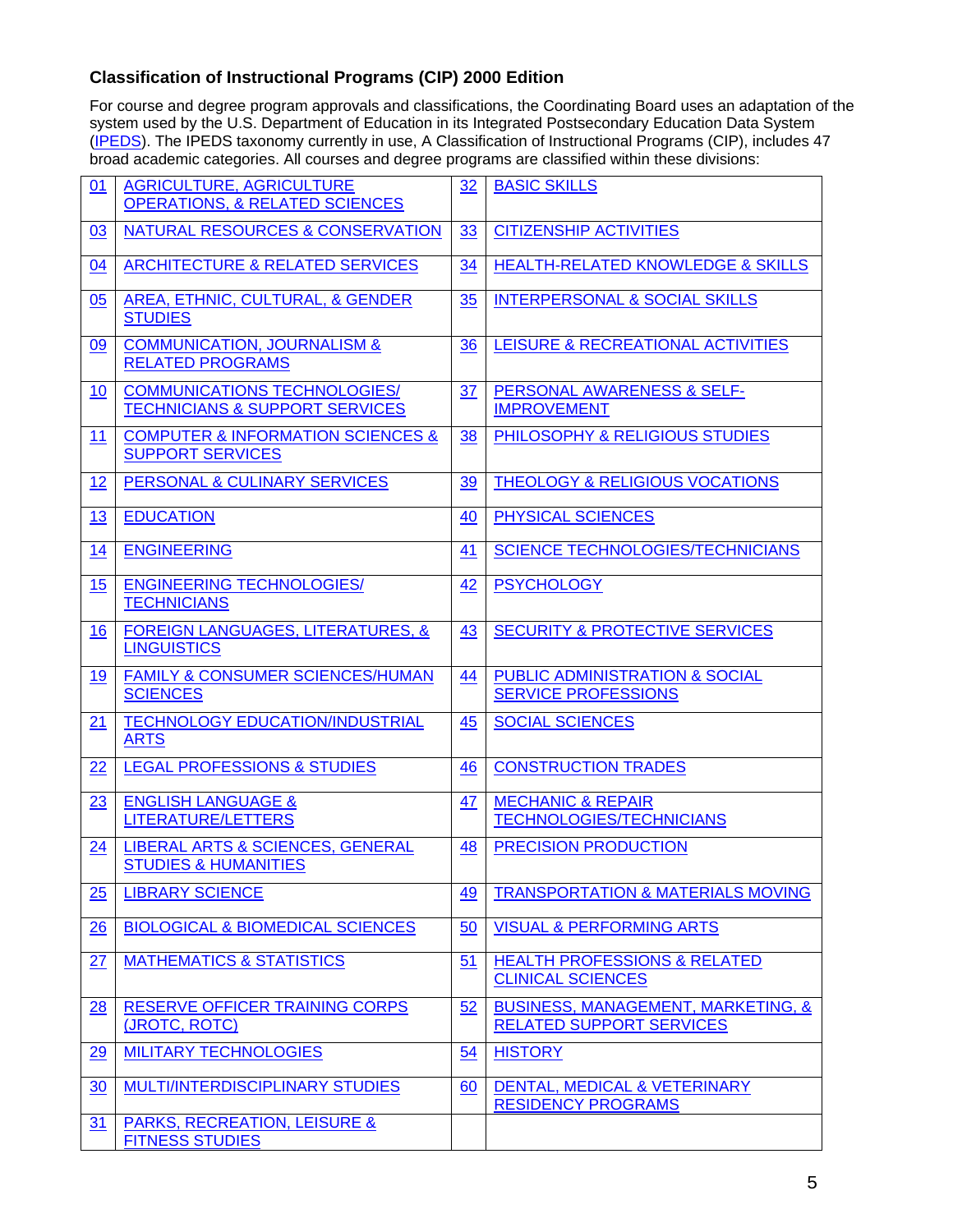## **Degree Programs, Support Areas, and Degree Titles**

(Approved October 1986)

The terms used to describe authorized degree programs can be confusing. Different terms, concentration, track, option, emphasis, specialization, major, are used by universities to designate degree programs. This document helps institutions determine what a degree program is, what it is not, and how to tell the difference.

The term Adegree program@ is defined in legislation (Texas Education Code, Section 61.003) and is explicated in the Coordinating Board's 1979 *Guidelines for Recognition and Classification of Courses and Degree Program Offerings*. These guidelines specify use of the taxonomy employed by the Department of Education for its national higher education data system, currently, *A Classification of Instructional Programs* (CIP) adapted for Texas. The Texas CIP taxonomy is used to identify courses, degree programs, declared majors and degrees awarded. Declared majors and degrees awarded must be reported separately for each authorized degree program.

#### **A** *degree program* **is "any grouping of subject matter courses which, when satisfactorily completed by a student, will entitle him/her to a degree from a public senior college or University or medical or dental unit."**

Course groupings are considered to be degree programs if they are substantially the same as those for a degree in a similar discipline at the institution or in the same discipline specialty (as identified by Texas CIP classification) at similar institutions. Therefore,

- It is the grouping of courses within the curriculum that designates a degree program concentration, major, track, option, or specialization.
- Authority for a degree program justifies all the courses required for the discipline specialty and some additional courses to provide flexibility within the specialty.
- Modification of an existing degree program to the extent that its Texas CIP classification no longer applies constitutes creation of a *new* degree program which must be approved before it is offered or publicized.

#### **A** *support area* **is a grouping of courses for which an institution does not have degree authority**. The number of courses in a support area is limited to fewer than would provide a degree program in that specialty at that level. Support areas may include a single discipline, a subcategory of an approved degree program, or a component of a multi-disciplinary specialty.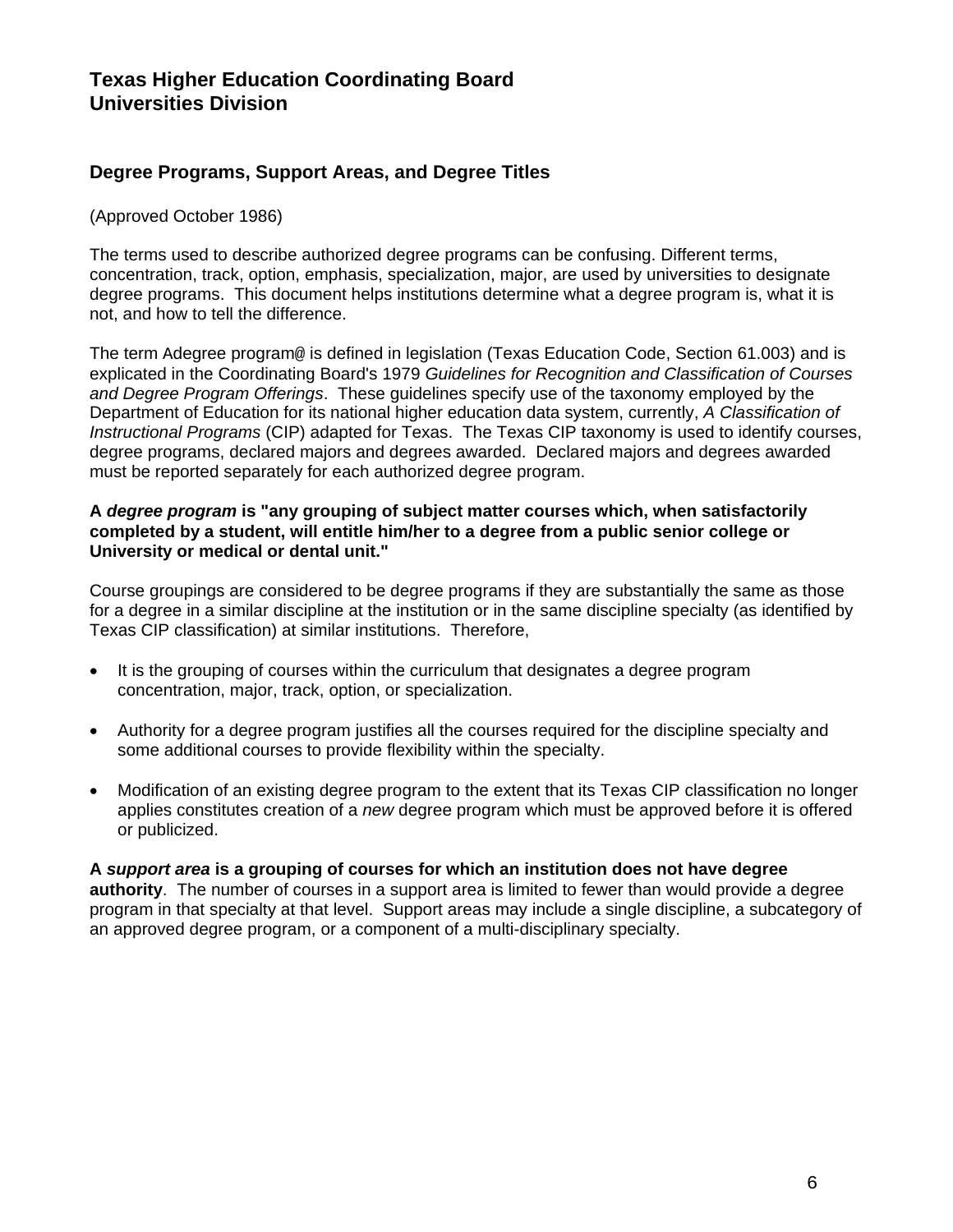Degree Programs, Support Areas, and Degree Titles Page Two

- For example, an institution may be authorized to offer a degree program in Psychology, but have only support area authority in Experimental, Counseling, and Clinical Psychology. The number of courses authorized in each of the latter three areas would be less than the semester credit hour requirements for a degree program in one.
- To avoid confusion, approved degree programs and support areas should not be described in the same terms.
- Curriculum displays provided for support areas, must not suggest authorized degree programs.
- An institution may use any term to denote support areas, but must clearly describe the extent of the groupings of courses that may be taken by a student.

#### **A** *degree title* **is the name of the degree and discipline under which one or more degree programs may be offered.**

A degree title usually consists of the degree designation and discipline specialty. For example, an institution may offer degree programs in Experimental Psychology, Counseling Psychology, and Clinical Psychology under the single degree title "Master of Science with major in Psychology."

The degree designation is "Master of Science" or "MS." Each of the three degree programs would require Coordinating Board approval and separate identification in the official degree program inventory before they could be offered or advertised.

- Modification of an authorized degree title requires Coordinating Board approval before it may be publicized.
- Minor modifications which do not alter the content or nature of degree programs may be approved by the Coordinating Board staff upon application from an institution.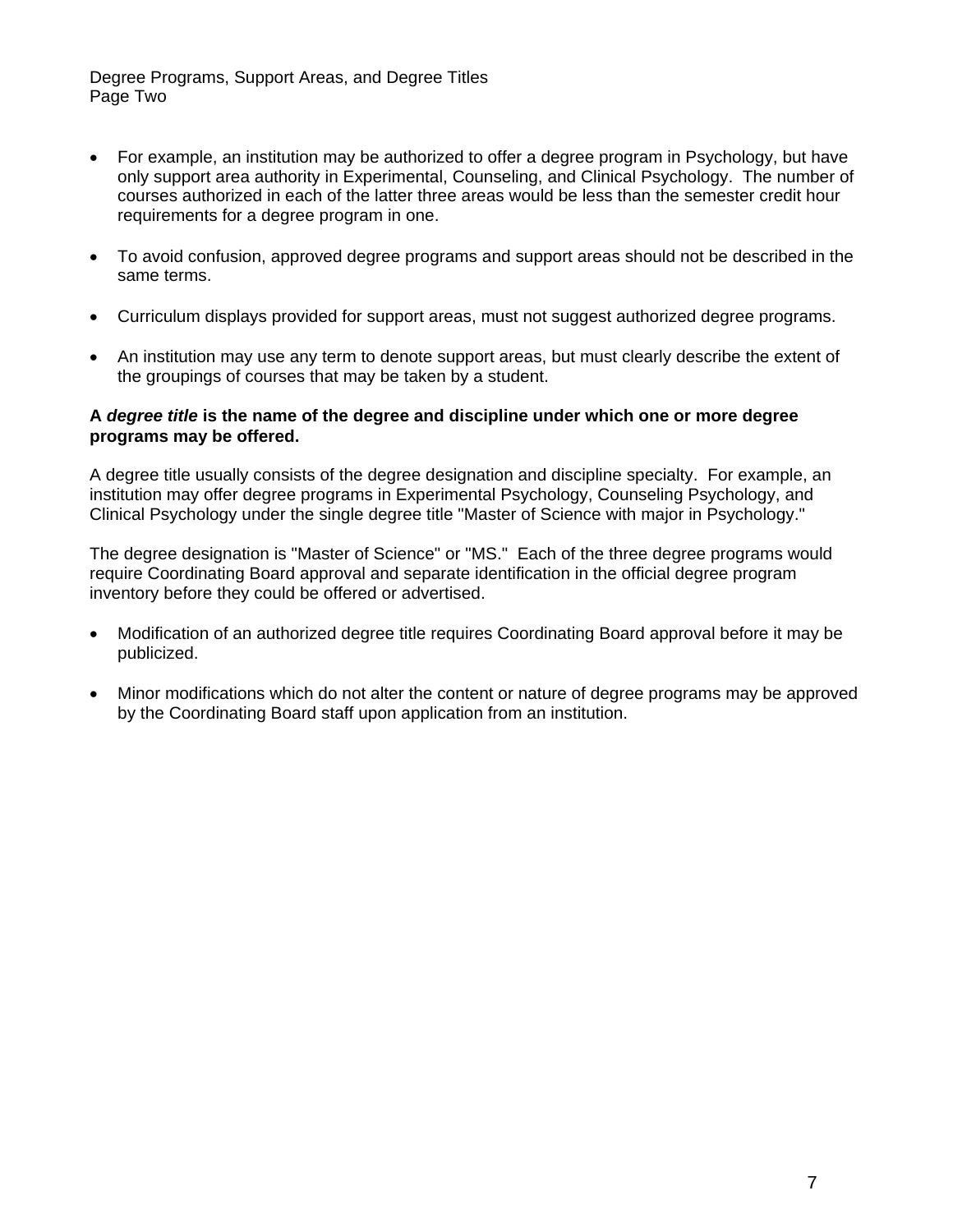## **Timelines for Review of Proposals for New Degree Programs and Administrative Changes**

All non-doctoral proposals submitted in complete form and received before a regular quarterly Board meeting will be considered as soon as possible but no later than the third regular, quarterly meeting following that meeting. Doctoral proposals will be considered within four regular quarterly meetings following the first meeting after they are submitted. Consideration may result in approval, denial, or referral of the proposal back to the institution. Table 1 provides the current time lines for Board consideration of non-doctoral and doctoral proposals.

## **Table 1**

| If proposal is received<br>before the Board<br>meeting in: | Non-Doctoral<br>proposals must be<br>considered on or<br>before the Board<br>meeting in: | Doctoral proposals<br>must be<br>considered on or<br>before the Board<br>meeting in: |
|------------------------------------------------------------|------------------------------------------------------------------------------------------|--------------------------------------------------------------------------------------|
| January 2007                                               | October 2007                                                                             | January 2008                                                                         |
| April 2007                                                 | January 2008                                                                             | April 2008                                                                           |
| <b>July 2007</b>                                           | April 2008                                                                               | <b>July 2008</b>                                                                     |
| October 2007                                               | <b>July 2008</b>                                                                         | October 2008                                                                         |
|                                                            |                                                                                          |                                                                                      |
| January 2008                                               | October 2008                                                                             | January 2009                                                                         |
| April 2008                                                 | January 2009                                                                             | April 2009                                                                           |
| <b>July 2008</b>                                           | April 2009                                                                               | <b>July 2009</b>                                                                     |
| October 2008                                               | <b>July 2009</b>                                                                         | October 2009                                                                         |
|                                                            |                                                                                          |                                                                                      |
| January 2009                                               | October 2009                                                                             | January 2010                                                                         |
| April 2009                                                 | January 2010                                                                             | April 2010                                                                           |
| <b>July 2009</b>                                           | April 2010                                                                               | <b>July 2010</b>                                                                     |
| October 2009                                               | <b>July 2010</b>                                                                         | October 2010                                                                         |

\* For these timelines to be effective, proposals must contain all of the information necessary for staff to prepare a thorough analysis.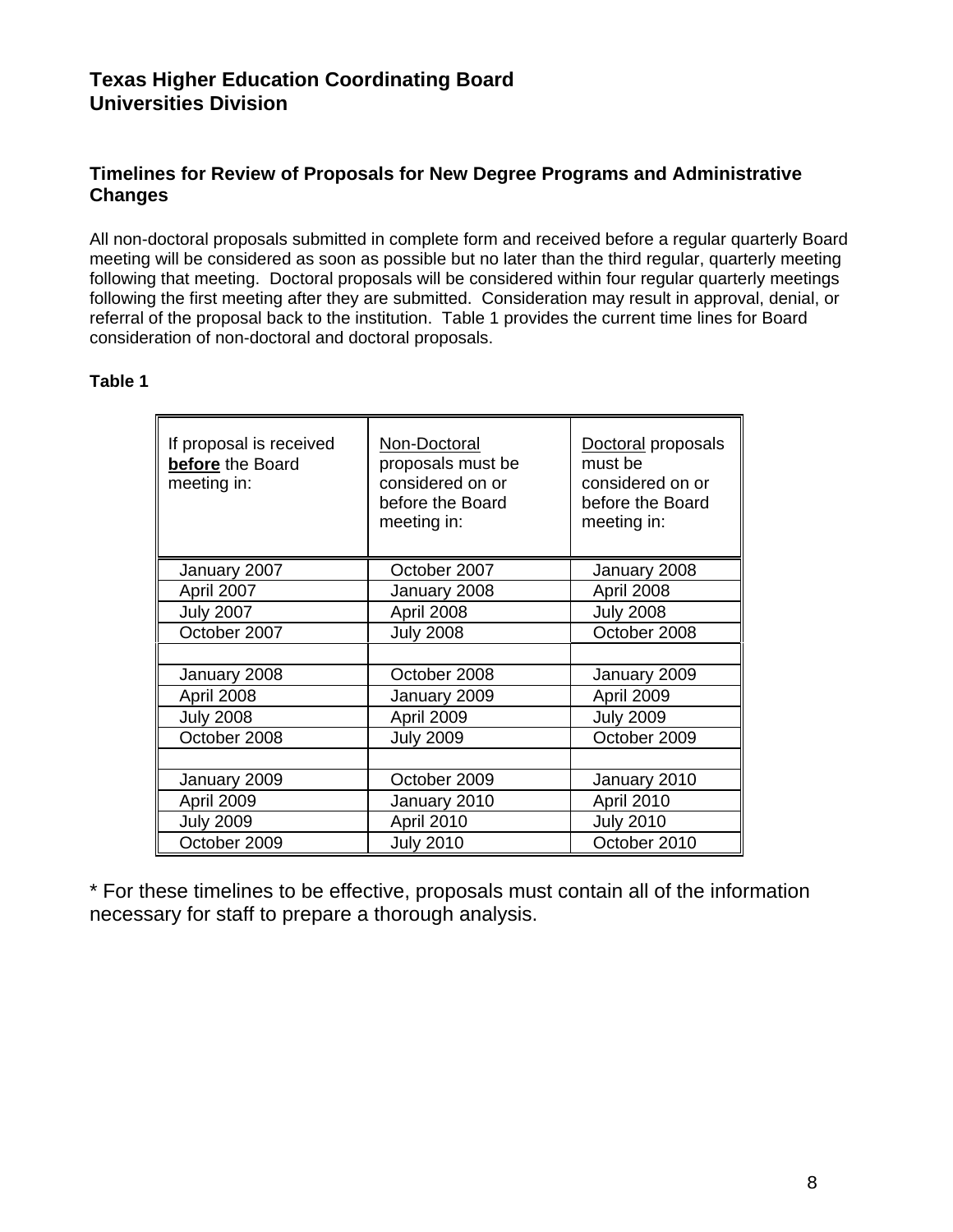#### **Principles, Conditions, Procedures and Timetables for Course Review**

(Accepted by Coordinating Board July 23, 1982)

In July 1982 the Coordinating Board's Task Force on Course Review recommended and the Board accepted the following "self-regulating guidelines" for course review. The guidelines are designed to accomplish the following:

First, by upholding the traditional prerogative of faculty to administer changes within their own degree programs, the new procedures will help insure the academic integrity of curricular development. Second, by returning more autonomy to those most immediately involved in and responsible for course inventory changes, the new procedures will help expedite the now time-consuming, inefficient process. At the same time, the proposed guidelines will allow the Coordinating Board staff to fulfill its legal mandate to insure that degree programs are authorized and offered in accord with such established criteria as quality, role and scope, and need. The guidelines are designed, therefore, to prevent unauthorized expansion of courses outside authorized programs; they will allow for a desired measure of comparability of degree programs and course offerings and will promote "truth in advertising" by demanding that all institutions produce accurate, up-to-date catalogs and course inventories.

#### I. **Principles**

The following principles constitute the foundation of the course review process:

- A. Institutions may add, change, and delete courses within already authorized degree programs. All such course actions within already authorized degree programs must be reported annually to the Coordinating Board for audit. Automatic and immediate approval will be assumed unless otherwise indicated by the Coordinating Board staff.
- B. Any courses untaught as an organized class for three consecutive years will be automatically deleted from the course inventory in the absence of justification for retention. The Coordinating Board will furnish annual records of untaught courses to help each institution keep its course inventory updated.
- C. Any particular special topics course successfully taught three times within the five-year period must be assigned a regular course number and are reported as a new course for an annual audit (if in an authorized degree program) or submitted for prior approval of the Coordinating Board (if in a support area).
- D. Upper-division institutions can generally offer only upper-level courses and community colleges must offer only lower-level courses.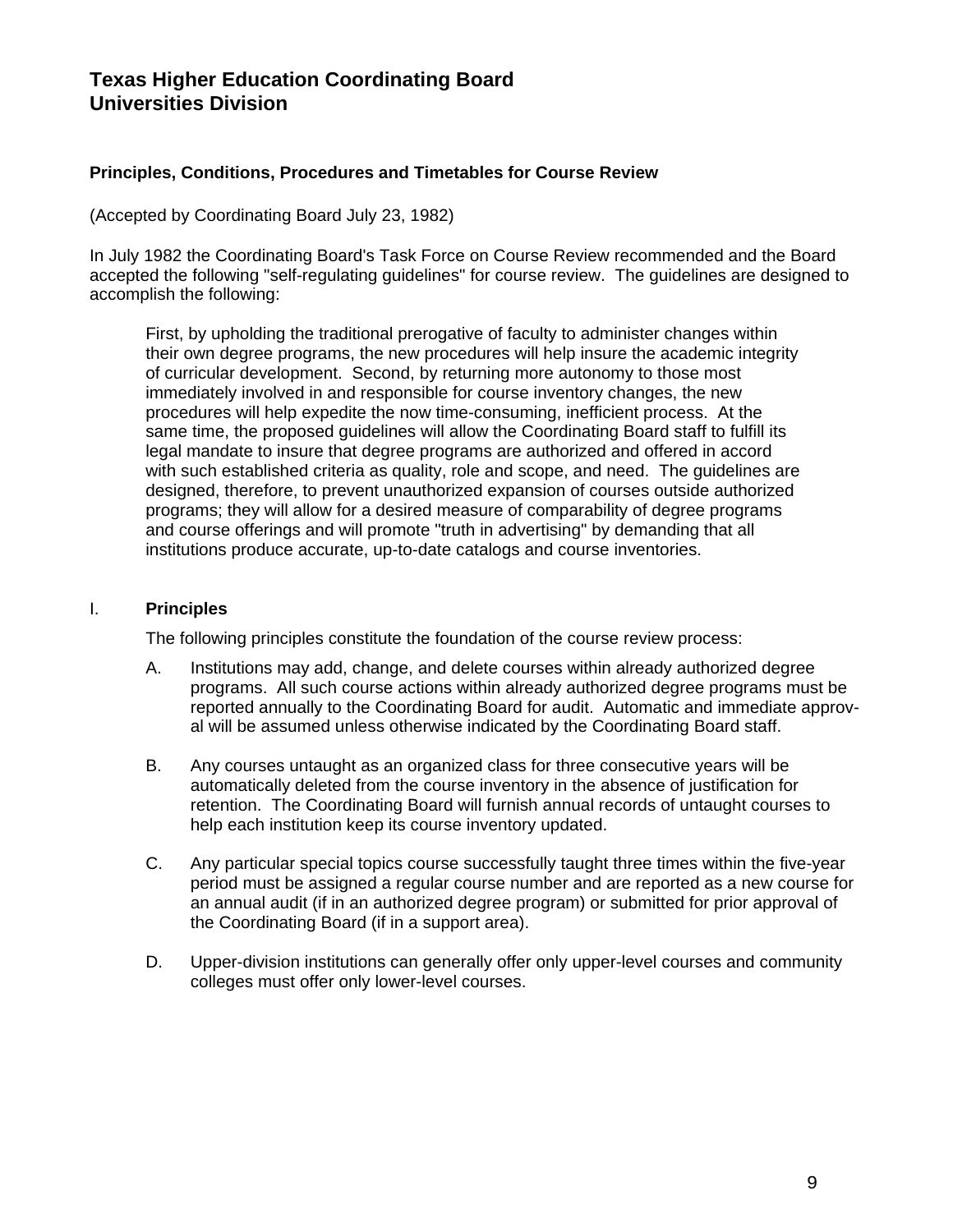Principles, Conditions, Procedures and Timetables for Course Review Page Two

#### II. **Conditions**

The Coordinating Board staff and each institution must agree that all degree and certificate programs for an institution are accurately and consistently identified and that all support areas, both outside the subject matter fields of authorized programs and also within the disciplines of broadly authorized programs, are properly identified. They must agree that all course offerings in these authorized programs and support areas are within Coordinating Board guidelines and that the subject matter content coding of all courses is consistent with statewide coding applications.

A. Within Authorized Degree or Certificate Programs. Course inventory updates within the agreed upon degree and certificate programs should be submitted in a single group as early as practicable, but not later than August 15. Because all relevant data for fall courses must be entered on the Coordinating Board computer file before the Fall Class Report (CBM-004) is run on November 1 of each academic year, the August 15 date is necessary to allow time for processing. Institutions may assume that all course actions will be automatically approved for funding for the following academic year. Institutions can proceed with confidence in publications, scheduling, and other planning with regard to these courses. Institutions may submit appropriate data on computer tape if they so desire.

During the academic year for which courses have been automatically approved, the Coordinating Board staff will review and analyze the course inventory of each institution in relation to authorized degree and certificate programs in support areas. If this analysis indicates some lack of clarity regarding program authority or course offerings which exceed Coordinating Board guidelines, the institution will be asked to provide additional information and justification.

B. Within Support Areas. Course inventory updates within agreed upon support areas should be submitted in a single group as early as possible within the fiscal year prior to implementation. The Coordinating Board staff will provide a definitive response within 45 to 60 days after receipt of the appropriate forms. Institutions must not assume the requested course actions are approved until notification by the Coordinating Board staff.

Emergency situations which arise outside these recommended timetables will be considered by the staff on a case-by-case basis. Neither timetable will apply when the Coordinating Board approves new degree or certificate programs and/or administrative changes. Approved course inventory changes in relation to newly authorized degree programs may be submitted and entered on the computer file immediately following state authorization of the new program.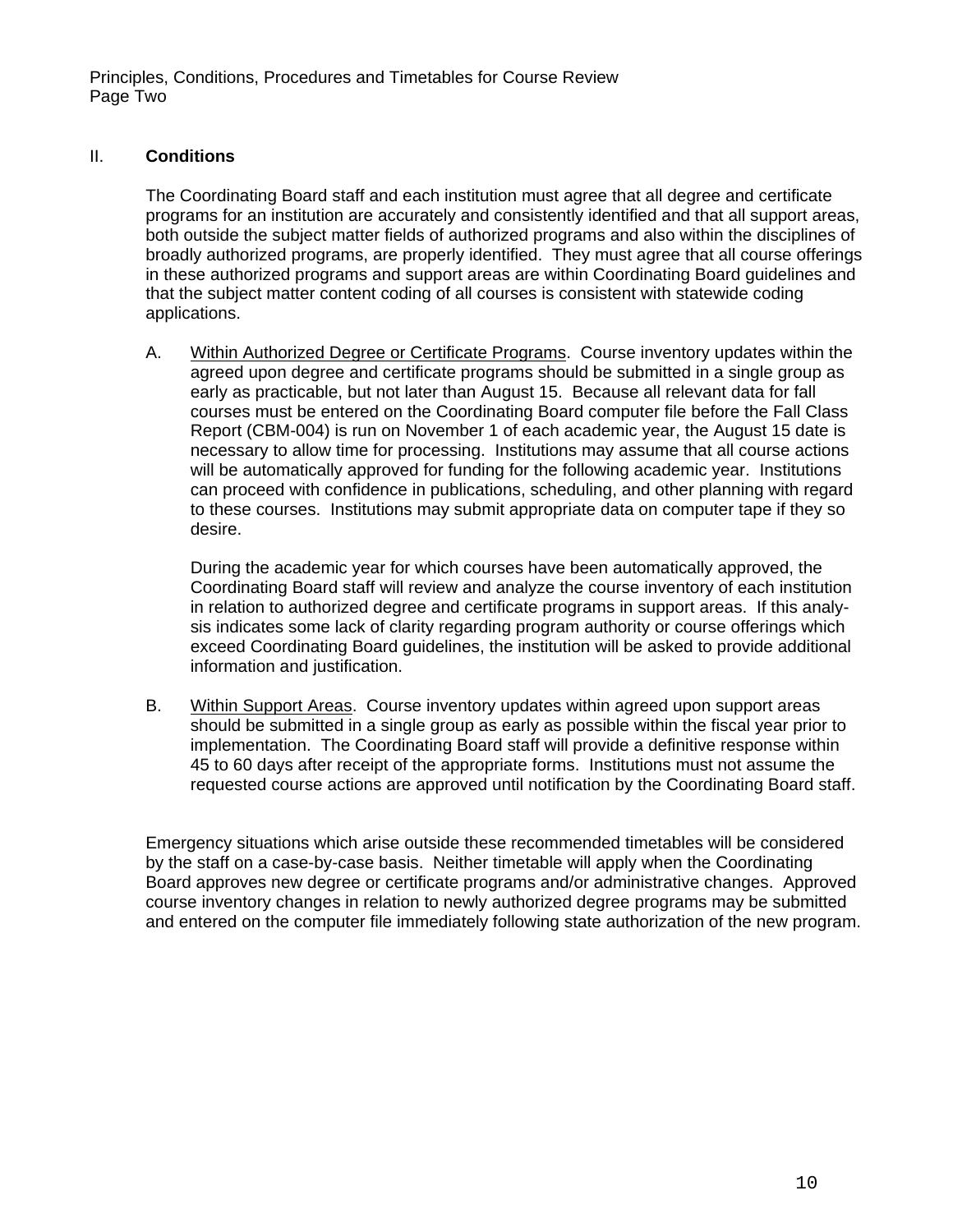## **Format for Substantive Degree Program Requests**

#### I. **Program Administration**

- A. Describe how the program would be administered.
	- 1. Indicate name and title of person(s) who would be responsible for curriculum development and on-going review.
	- 2. Describe responsibilities for student advisement and supervision.
	- 3. If the program would be administered by more than one administrative unit, what factors make this desirable?
- B. If some non-academic administrative units, e.g., "institute" or "center" would be involved in administering the program, describe the relationships.
- C. If a new organizational unit would be created or an existing organizational entity modified as a result of this program, identify and describe the anticipated result. (Reference: "Format for Administrative Change Request," Fall 1992.)

#### II. **Program Description**

- A. Educational Objectives
	- 1. Describe the educational objectives of the program. (Include reference to the preparation of students for licensure or certification appropriate and any special outcomes or competencies which the program would provide that are not available from existing degree programs.)
	- 2. If the program design includes multiple curricula (concentrations, emphases, options, specializations, tracks), describe the educational objectives of each. (Each of these curricula including Texas CIP code must be identified on the title page. Reference: "Guidelines for Recognition and Classification of Courses and Degree Program Offerings," adopted July 20, 1979 and revised to conform to new CIP codes, Fall 1992).
- B. Admission Standards
	- 1. State admission requirements for the program. (If there are different categories of admission, e.g., unconditional or probationary, describe each.)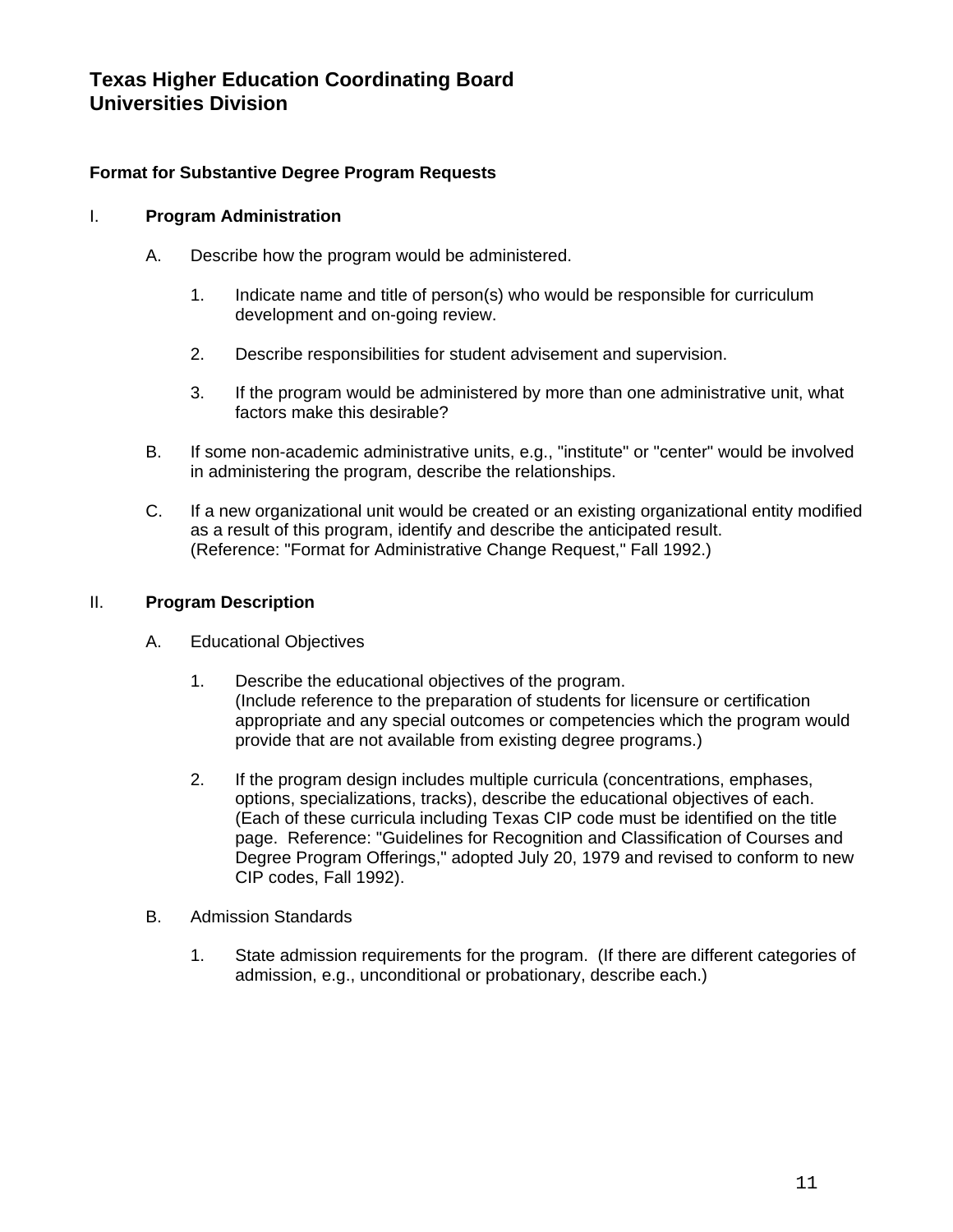Format for Substantive Degree Program Requests Page Two

- C. Degree Requirements
	- 1. In tabular form, indicate the semester credit hour (SCH) requirements in each of the following categories applicable to the proposed program; include the total SCH requirement for the degree:
		- a. Foundation courses
			- (1) for undergraduate programs, general education/core curriculum;
			- (2) for graduate programs, prerequisite/leveling courses;
		- b. Courses required of all students in the proposed program;
		- c. Elective courses prescribed for those students;
		- d. Courses freely elected by students;
		- e. Other, specify.
	- 2. Identify and describe special requirements for the program, e.g. clinical, field experience, internship, practicum, thesis, etc.
	- 3. If transfer students would be admitted to the program, list articulation agreements completed, in negotiation, or planned.
- D. Curriculum
	- 1. Identify by prefix, number, title, and description (including prerequisites) courses to be required or elected in the proposed program. (Identify with an asterisk (\*) courses added during the last three academic years, and with two asterisks (\*\*) courses to be added if the program is authorized).
	- 2. If the program design includes multiple curricula (concentrations, emphases, options, specializations, tracks, or related items), identify courses unique to each alternative.
	- 3. Provide a semester-by-semester projection for the offering of the required and prescribed courses during the first five years.
	- 4. Describe arrangements that would serve non-traditional students, e.g., non-traditionally scheduled classes, delivery of instruction by telecommunications and/or off-campus instruction sites, library services, student advisement, and related items if applicable.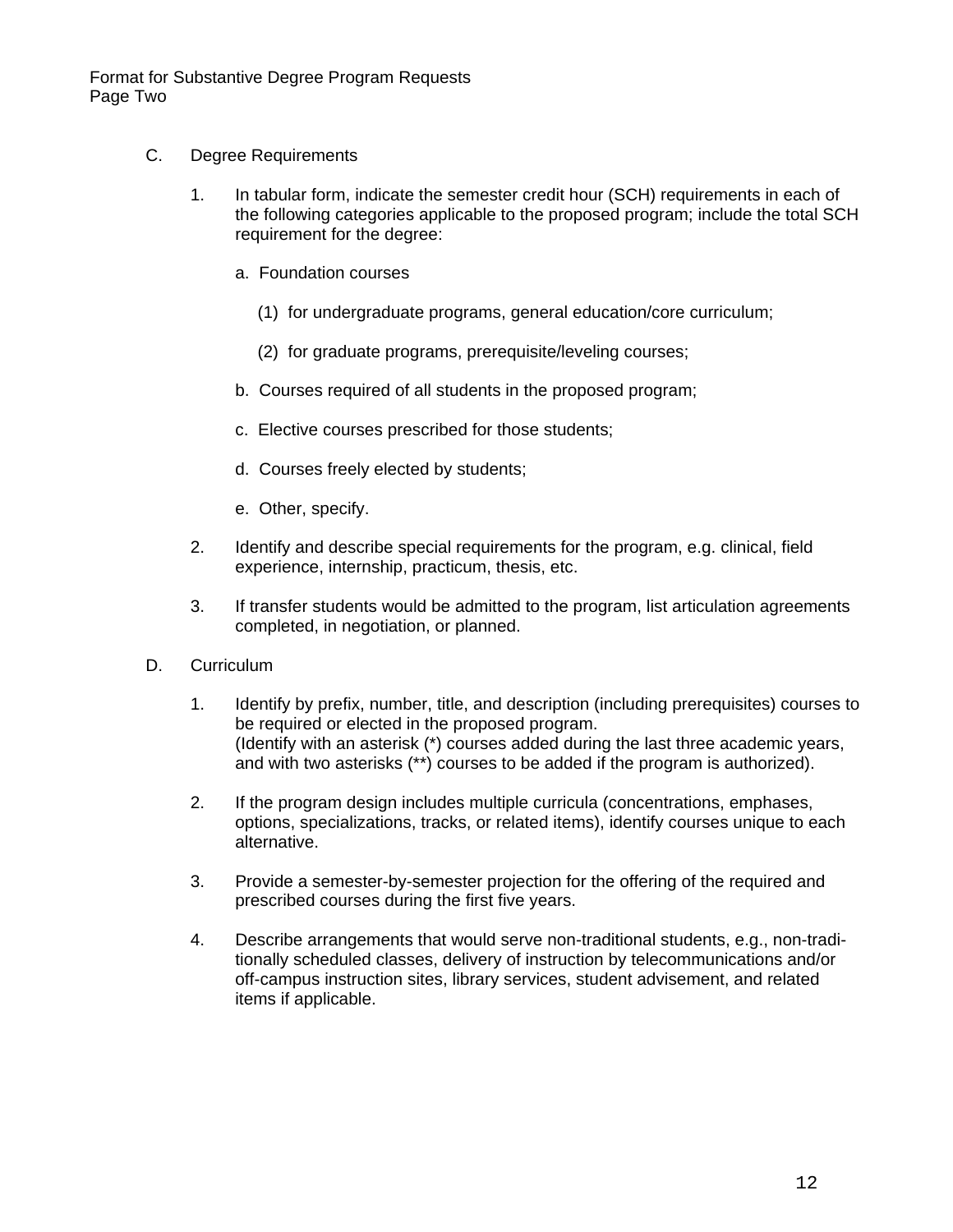- 5. If the general education/core curriculum component of the proposed program differs from that required for all or most other undergraduate programs at the institution, indicate how and why.
- E. Supporting Fields
	- 1. Identify existing degree programs and non-degree supporting fields that would complement the proposed program; describe the relationship of each to the proposed program.
	- 2. If the existing programs or supporting fields would require updating or expansion because of the new program, explain how and why.
- F. Effect on Existing Programs
	- 1. Describe how existing courses would be affected by enrollments generated in the proposed program, include information on, but not limited to, the potential needs for additional sections or increased class sizes, the faculty, library resources, equipment, supplies, and/or space.
	- 2. For a graduate program, describe how related undergraduate programs would be affected by enrollments in the proposed program, include changes anticipated in the rank and/or credentials of faculty teaching in the undergraduate program, and use of graduate student teaching assistants, graduate assistants, and assistant instructors, etc. and their credentials. Provide evidence that faculty (full-time, parttime, or Teaching Assistants) in the proposed program or who would replace current faculty reassigned to the proposed program, would meet Southern Association of Colleges and Schools *minimum* standards for credentials and experience.
- G. Accreditation
	- 1. If there is a professional program accreditation procedure in this field, attach current standards.
	- 2. State intention regarding accreditation.

#### III**. Evaluation**

A. Describe procedures for evaluation of the program and its effectiveness in the first five years of the program, including admission and retention rates, *program* outcomes assessments, placement of graduates, changes of job market need/demand, ex-student/graduate surveys, or other procedures. How would evaluations be carried out?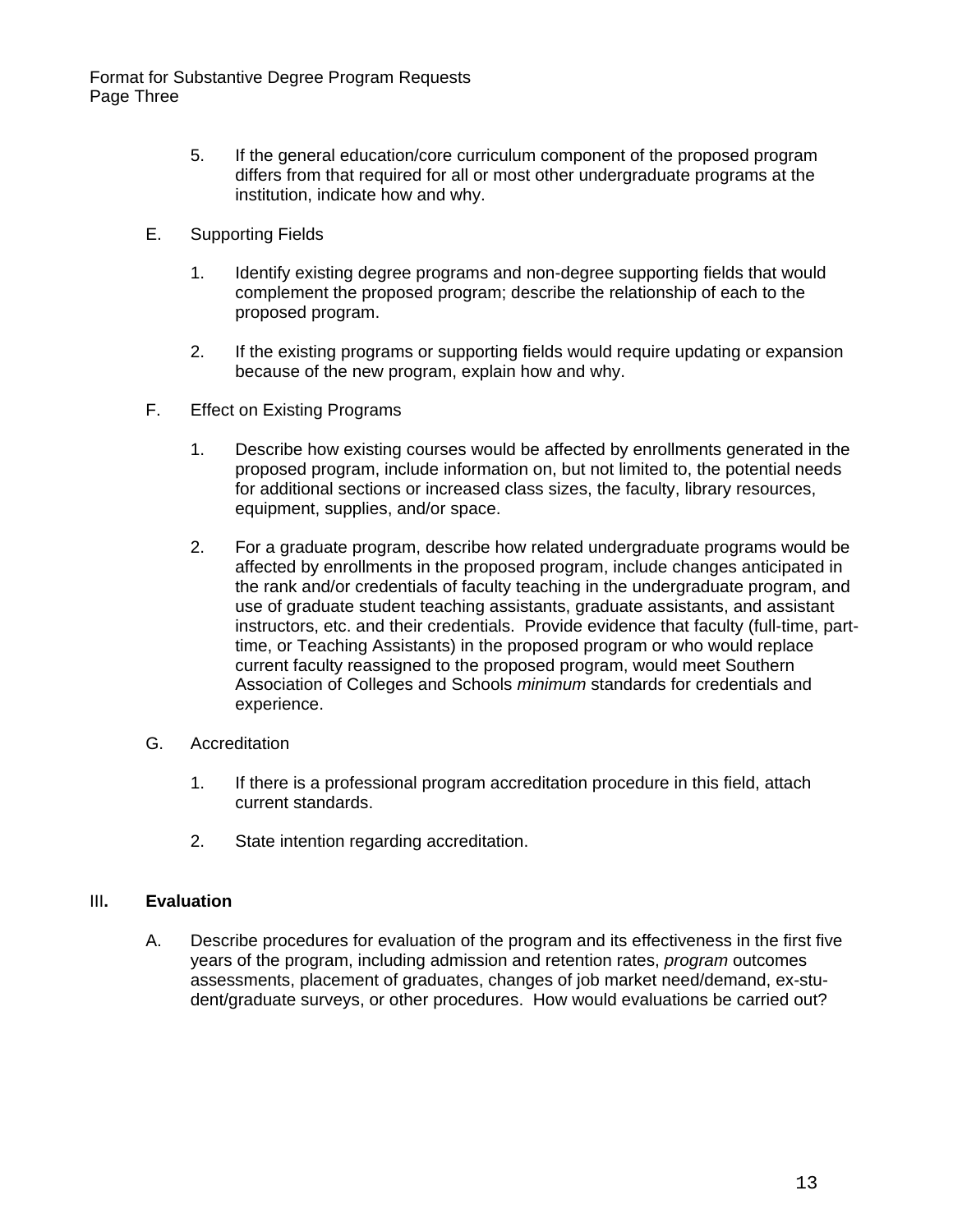Format for Substantive Degree Program Requests Page Four

#### IV**. Program Need/Demand**

- A. Identify similar programs at:
	- 1. Texas public and independent universities; or
	- 2. Out-of-state institutions if the proposed program would be unique in Texas.
- B. Describe justification for the proposed program in terms of the following, as applicable:
	- 1. Local, regional, state, national, and international needs.

NOTE: State need is the preeminent criterion for consideration of new degree programs (Reference: Coordinating Board "Standards for Consideration of New Doctoral Program Requests," July 1982 and revised fall 1992).

- 2. The long-range academic plan of the institution.
- 3. Demands from prospective students.
- 4. Job market needs (identify specific potential employers and supply names, addresses and phone numbers where possible).
- 5. Educational and cultural needs of the community.

#### V**. Program Potential**

- A. Estimate the cumulative headcount and full time equivalent (FTE) enrollment for each of the first five years (majors only, considering expected attrition and graduation) and indicate the number expected to be *new* to the institution each year.
- B. Explain assumptions used in making these estimates.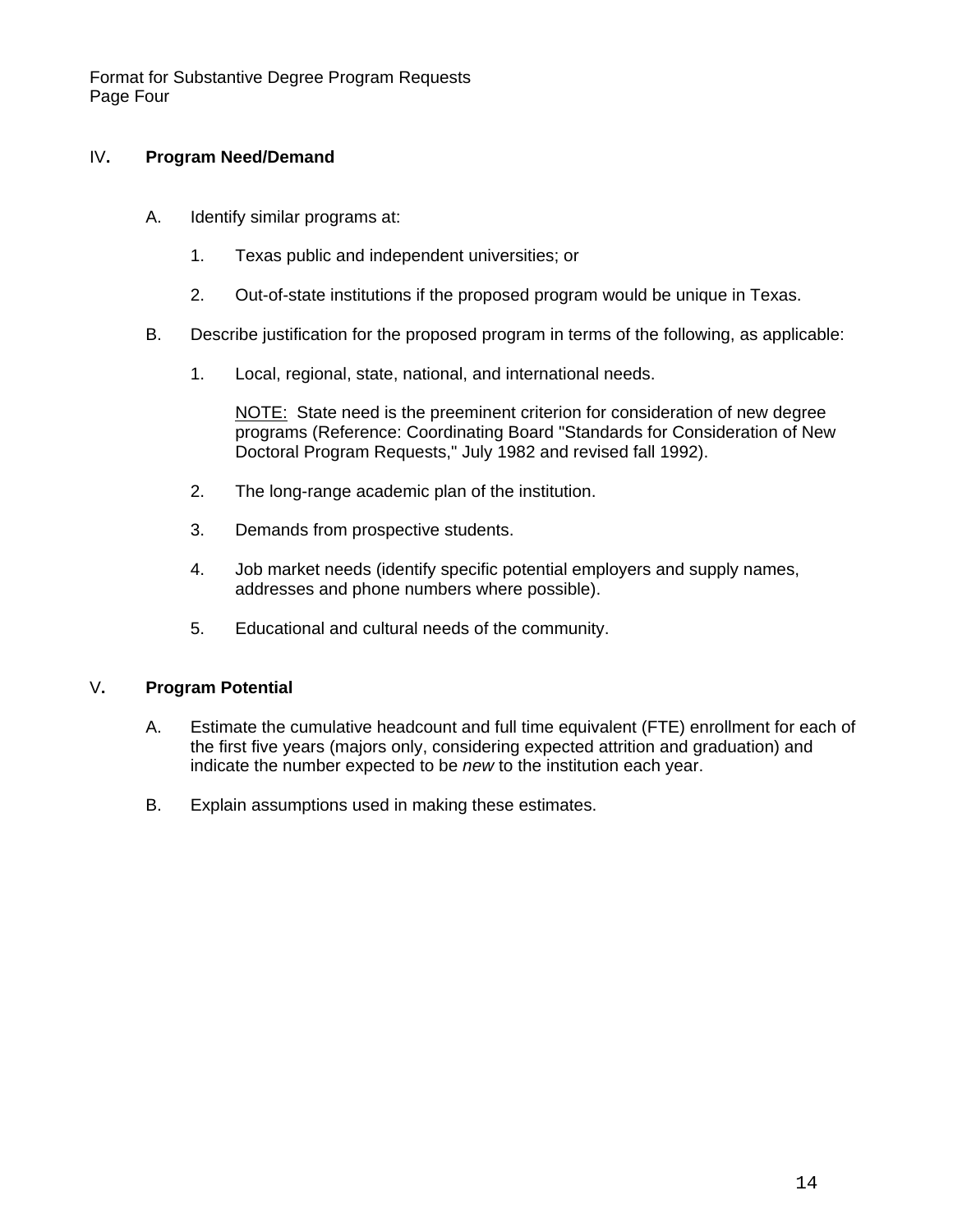Format for Substantive Degree Program Requests Page Five

#### VI**. Resources**

- A. Personnel
	- 1. Describe any personnel additions or changes in the *past* three years made in anticipation of the program.
	- 2. Indicate for the first five years the cumulative number of FTE personnel who would be involved in delivery of the program in each of the following categories:
		- a. released time for administration and other services,
		- b. full-time faculty,
		- c. part-time faculty,
		- d. graduate student assistants,
		- e. clerical/support staff, and
		- f. others, specify.
	- 3. List *current* faculty members, indicating highest earned degree/institution, field of study, current teaching and research assignments, dates of appointment, and anticipated contribution to the program. Specify course(s) each faculty member would teach.
	- 4. If current faculty would be teaching new courses, how would their teaching assignments change and how would their current assignments be accommodated?
	- 5. List all *new* positions (faculty, graduate assistants, clerical/support, etc.) required during the first five years of the program and indicate whether the positions would be additions or reassignments. If reassignment, indicate the source.
	- 6. Describe qualifications that would be sought in new faculty, indicate the expected level of appointment and anticipated contributions to the program (including research grants, contract resources, etc.).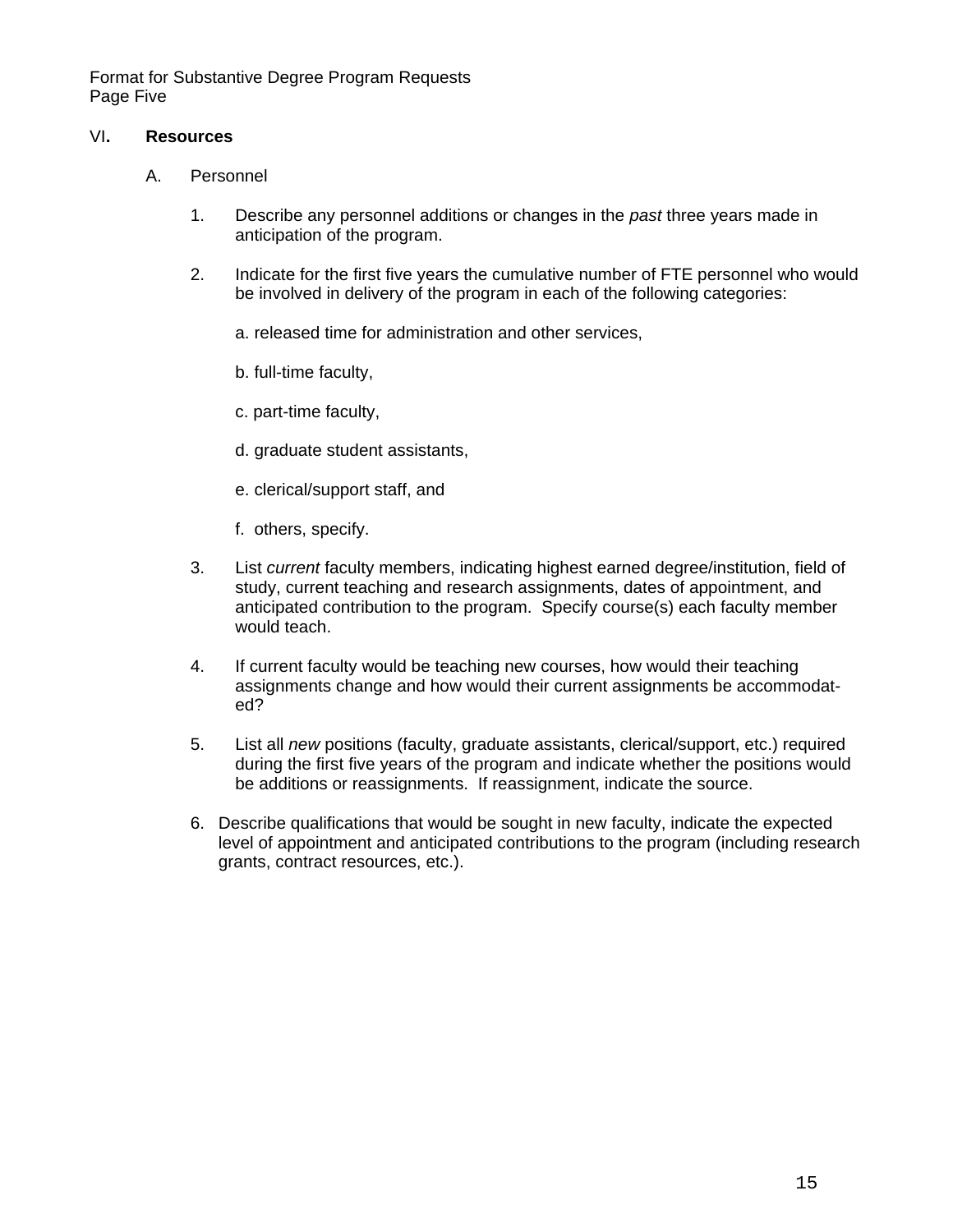Format for Substantive Degree Program Requests Page Six

- 7. For graduate programs:
	- a. Describe departmental faculty policy regarding chairing or serving on thesis/dissertation committees and number of students supervised at one time.
	- b. Identify faculty who would supervise theses, dissertations, and internships; provide examples of their ongoing research projects and scholarly publications.
- B. Library
	- 1. List any library holdings added in the *past* three years in anticipation of the program.
	- 2. Describe library holdings relevant to the proposed program, noting strengths and weaknesses. If there are guidelines for the discipline, do current holdings meet or exceed standards? Describe planned actions that would maintain strengths and/or remedy weaknesses.
	- 3. Describe cooperative library arrangements that would be available to students in this program.
	- 4. Provide library director's assessment of library resources necessary for the proposed program.
- C. Equipment
	- 1. List any equipment acquired in the *past* three years in anticipation of the program.
	- 2. Itemize expenditures projected during each of the first five years for equipment and supplies specifically for the proposed program.
- D. Facilities
	- 1. Describe any facility added or modified in the *past* three years in anticipation of the program.
	- 2. Describe the availability and adequacy of existing facilities that would be used for the proposed program.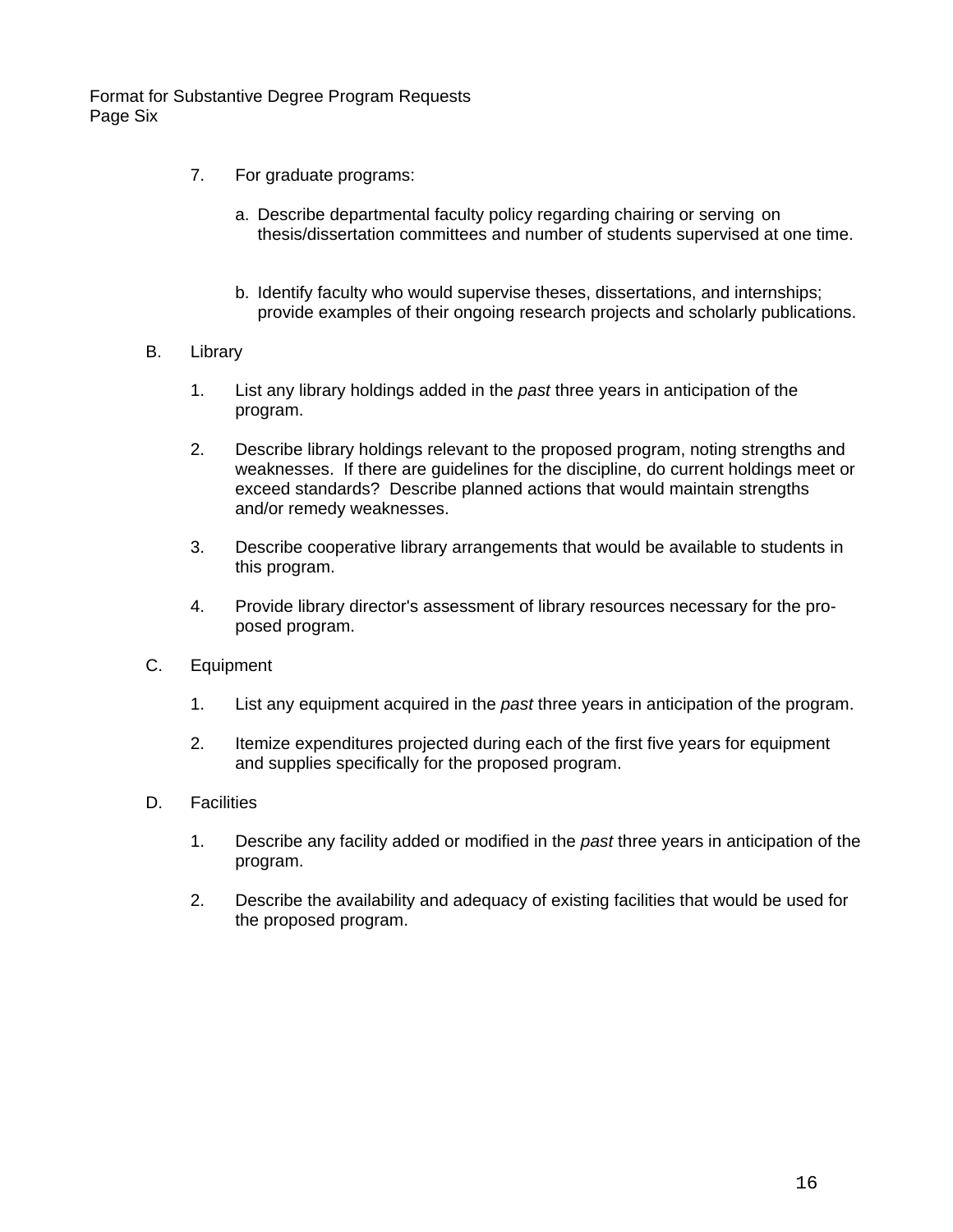Format for Substantive Degree Program Requests Page Seven

- 3. Describe planned alteration or renovation of existing facilities needed for the program; estimate dates of availability and display estimated cost in Item VII.
- 4. Describe planned new facilities needed for the program; estimate dates of availability and display estimated cost in Item VII.

#### VII. **Costs**

On the attached forms, provide estimates of new costs to the institution related to the proposed program(s) and provide information regarding sources of the funding that would defray those costs.

NOTE: Proposals for new programs and administrative units must be accompanied by (a) a statement certifying the adequacy of funding, or (b) a statement regarding the need for funds not yet available to the institution. The statement must be from the chief administrative officer of the requesting institution.

Policy on Adequate Financing, Coordinating Board, January 1992.

#### VIII**. Additional Guidelines Helpful for the Coordinating Board in Evaluating a Program Request.**

NOTE: See additional Coordinating Board criteria for doctoral program review:

- Standards for Consideration of New Doctoral Program Requests, adopted July 1982, updated Fall 1992.
- Distinctions between EdD and PhD Programs in Education, July 1990.
- Guidelines for Developing Cooperative Doctoral Programs.
- Standards for EdD Programs in Educational Administration/Leadership.
- Degree Programs, Support Areas, and Degree Titles, October 1986.
- Guidelines for Recognition and Classification of Courses and Degree Program Offerings.
- Provide Title Page based on attached model.
- Sequence and number responses as indicated in attached format.
- Forward *three* copies of the completed proposal for baccalaureate and master's proposals, and *five* copies of the completed proposal for doctoral proposals, to the Texas Higher Education Coordinating Board, Universities Division, P.O. Box 12780, Austin, Texas 78711.
- Direct questions concerning the request format to the Division of Universities, (512) 427-6200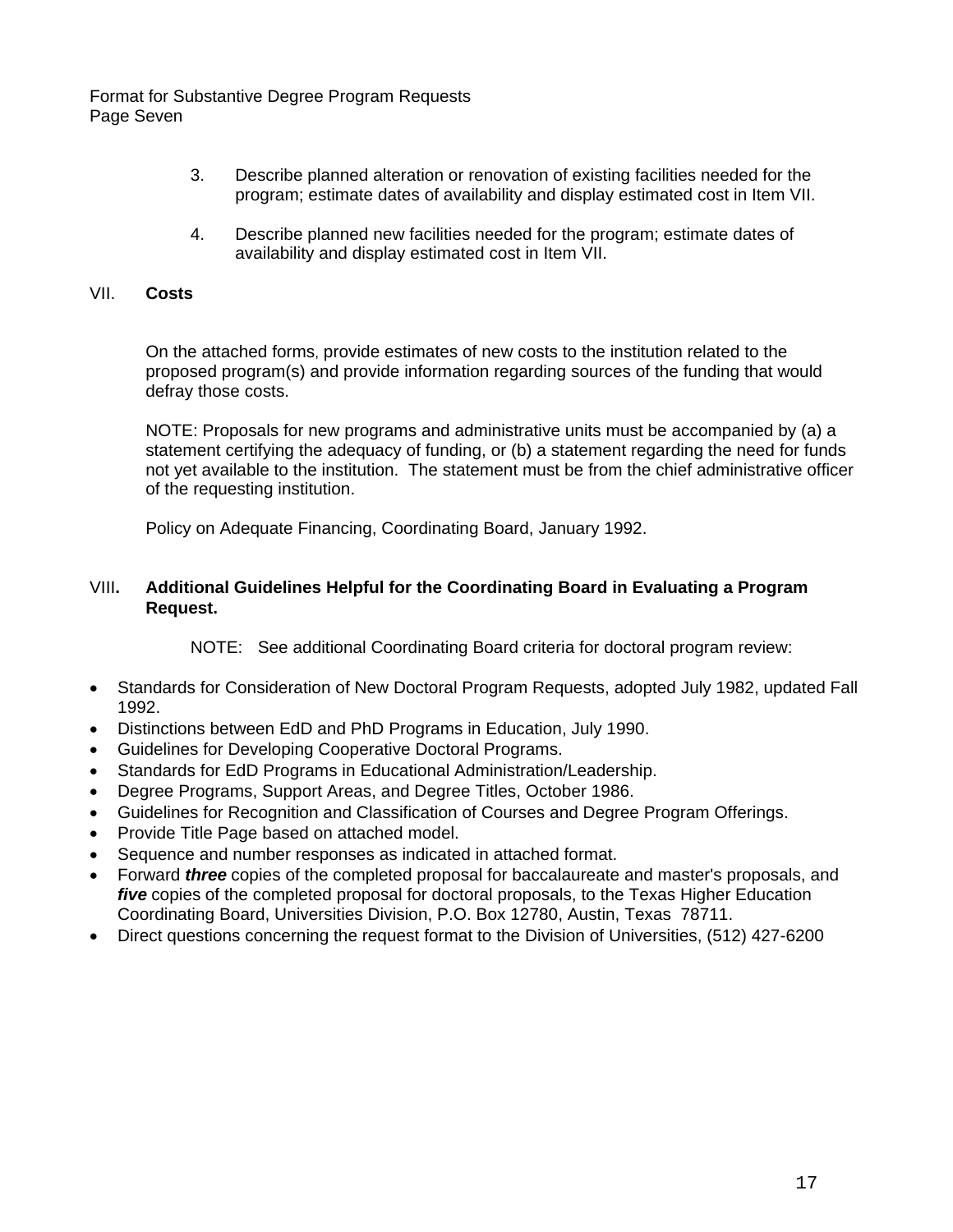#### **Substantive Degree Program Requests Title Page Model**

| include Texas CIP code designation(s).                                                                                                     | Display how proposed program(s) would appear on the Coordinating Board program inventory;                             |
|--------------------------------------------------------------------------------------------------------------------------------------------|-----------------------------------------------------------------------------------------------------------------------|
| How would name(s) of program(s) appear on student diplomas?                                                                                |                                                                                                                       |
| How would name(s) of program(s) appear on student transcripts?                                                                             |                                                                                                                       |
| Administrative unit(s) responsible for the program(s):<br>,我们也不会有什么。""我们的人,我们也不会有什么?""我们的人,我们也不会有什么?""我们的人,我们也不会有什么?""我们的人,我们也不会有什么?""我们的人 |                                                                                                                       |
|                                                                                                                                            | Proposed date for implementation of program: ___________________________________                                      |
| Person to be contacted for further information about proposed program(s):                                                                  |                                                                                                                       |
|                                                                                                                                            |                                                                                                                       |
| Phone: $($ )                                                                                                                               | <u>and the state of the state of the state of the state of the state of the state of the state of the state of th</u> |
| Signatures:                                                                                                                                |                                                                                                                       |
| Campus Chief Executive Officer                                                                                                             | Date                                                                                                                  |
| <b>System Chief Executive Officer</b><br>(As appropriate)                                                                                  | Date                                                                                                                  |
| Governing Board approval date:                                                                                                             |                                                                                                                       |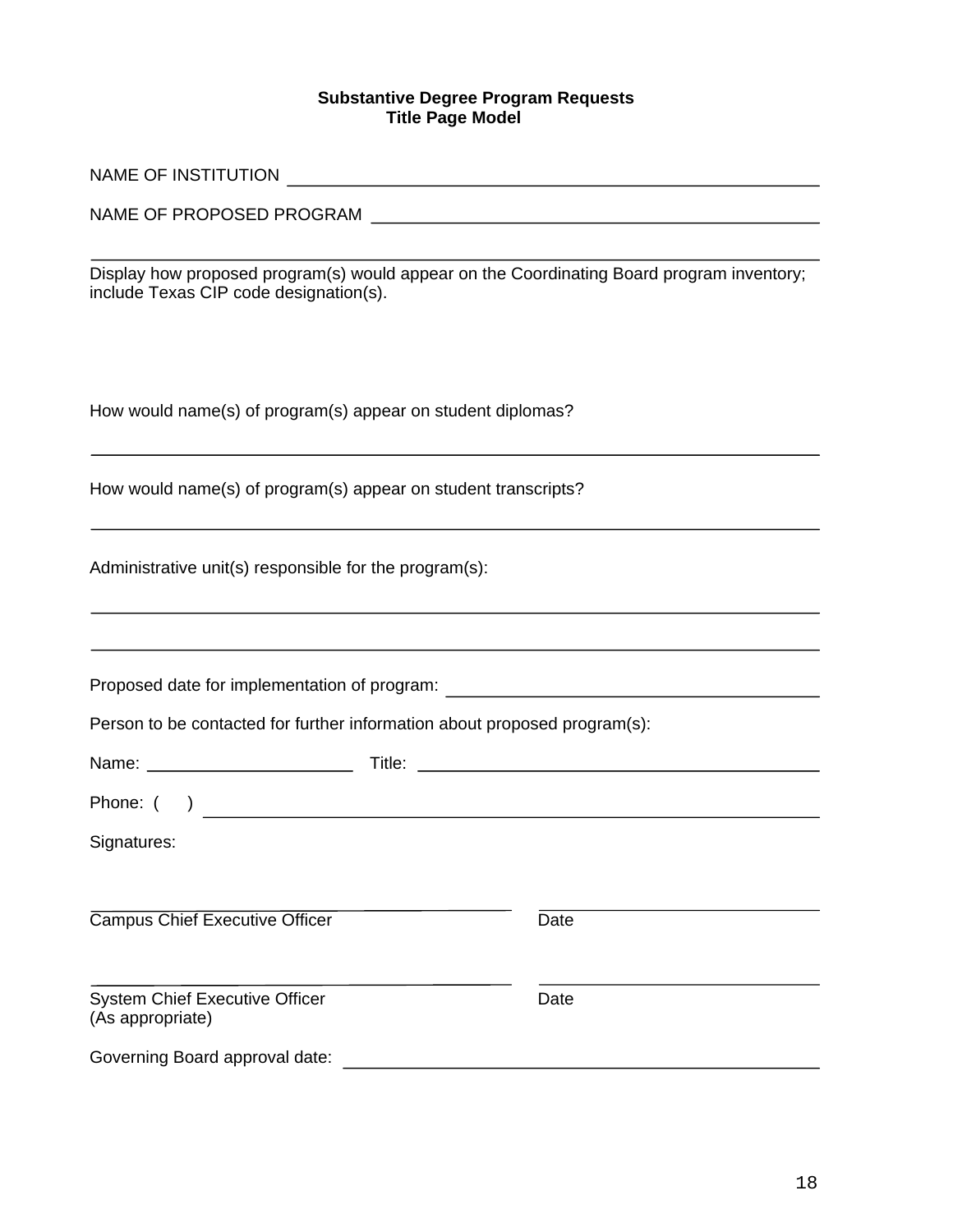## **Certification of Adequacy of Financing Procedures**

The Higher Education Coordinating Act (Section 13) states that "a new department, school, degree or certificate program approved by the Board may not be initiated by any institution of higher education until the Board shall make a written finding that the department, school, or degree or certificate program is adequately financed by legislative appropriation, by funds allocated by the Board, or funds from other sources."

To carry out the statute, the Coordinating Board requires that:

- I. Each request submitted to the Coordinating Board for a new department, school, degree, or certificate program must be accompanied by one of the following:
	- A. A statement regarding the adequacy of financing from the chief executive officer of the requesting institution; or
	- B. A statement regarding the need for funds not yet available from special legislative appropriations or funds from other sources.
- II. The sources of funds shall be identified in writing as:
	- A. Specific legislative appropriations to start a new program for which funds from other sources are not available;
	- B. Funds appropriated by the Legislature for an existing academic program but which are now declared by the institution to be available for the new degree program; and
	- C. Funds from sources other than legislative appropriations. The specific sources of those funds and the length of time they will be available to support the new program must be stated.
- III. The request for a new department, school, degree, or certificate program must also include a statement substantiating that the request will not reduce the effectiveness or quality of existing programs, departments, or schools.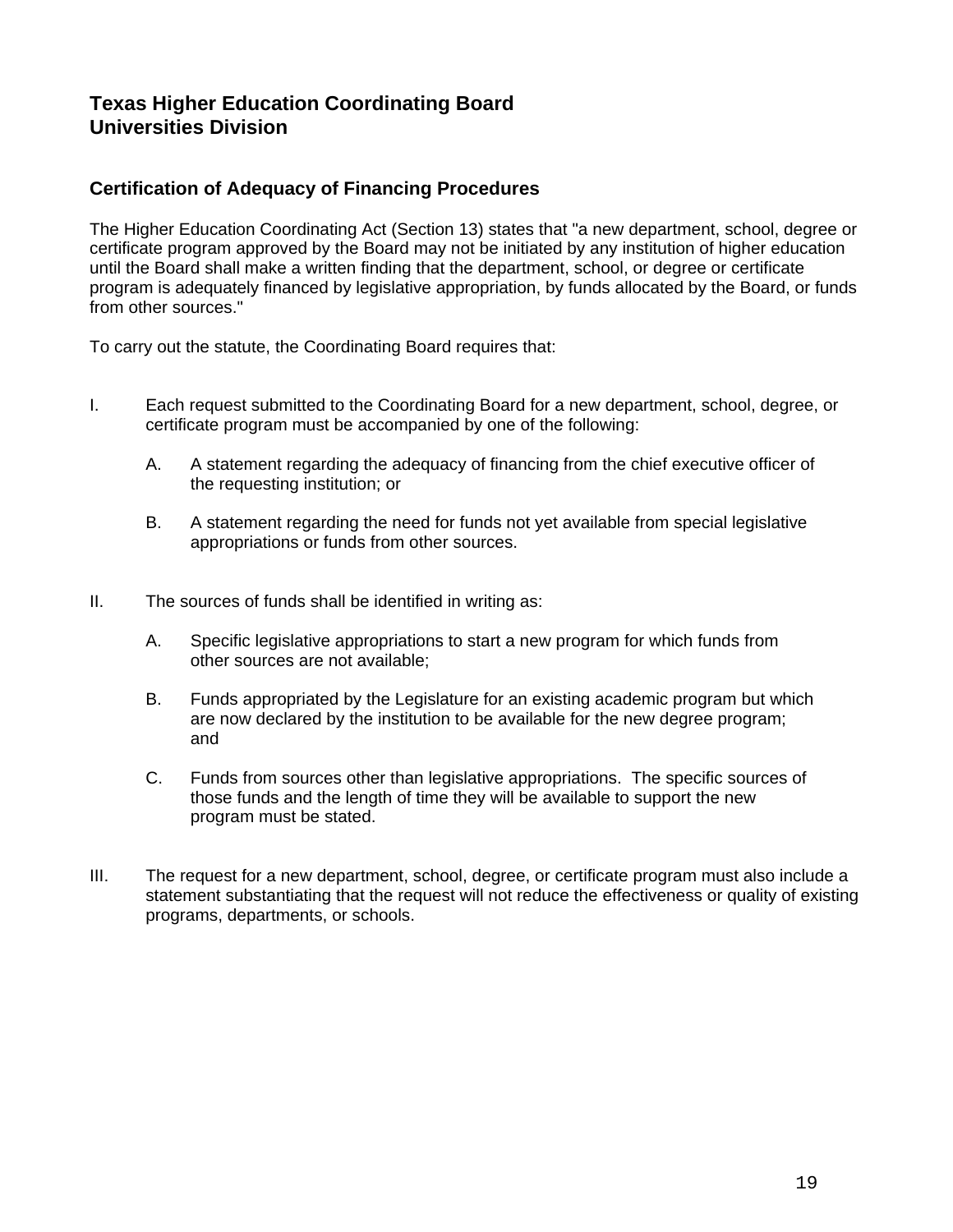Certification of Adequacy of Financing Procedures Page Two

- IV. All information and certification of the adequacy of financing for requests for new degree programs and academic administrative changes should be submitted by the institution as part of the original proposal. The ability of the institution to provide financial support for the proposed addition or change will be reviewed at the same time as all other criteria. When appropriate, the Board will consider approval and authorization to implement at the same meeting.
- V. For proposals from universities, the Universities Division has the responsibility for reviewing the institutional statement of adequacy of financing.
- VI. Upon certification of the adequacy of financing by the Coordinating Board, authority to initiate the new program shall be granted.
- VII. The staff will recommend approval of authorization to implement a new degree program or administrative change only when one or more of the following conditions are met:
	- 1. New costs will be fully met from the reallocation of formula generated income resulting from the formal reduction or termination of an existing program or programs. The reallocation will be equal to or greater than the formula income for the new program.

NOTE: When approval is contingent upon termination of other degree programs by the requesting institution, terminations must be approved by the governing board before the Coordinating Board's final approval to implement takes effect.

2. The institution can demonstrate that it has no low productivity academic programs or has formally acted to terminate them. For this purpose, low productivity academic programs are defined as follows:

| Level             | <b>Graduates Last Three Years</b> |
|-------------------|-----------------------------------|
| Undergraduate     | 9                                 |
| Master/Specialist | 6                                 |
| Doctoral          | 3                                 |

3. New costs will be fully met during the first two years by non-formula sources, such as private contributions (funds in hand) or government grants that will be dedicated to the proposed new program; available University funds; or other state support for new programs. At least 50 percent of the new costs must be met with funds from non-formula sources for three years.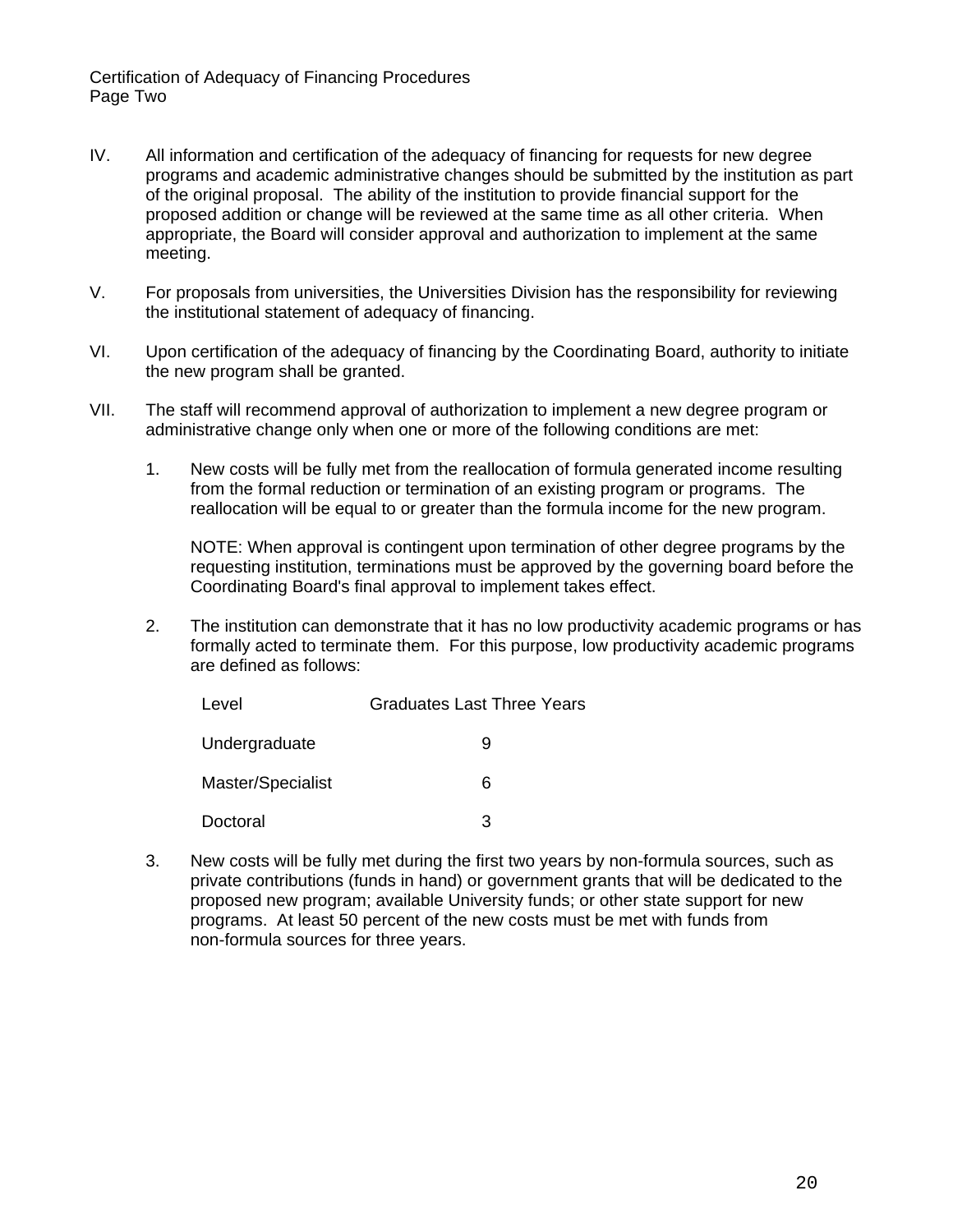Certification of Adequacy of Financing Procedures Page Three

- 4. The Coordinating Board determines that the closure of programs of some campuses result in sufficient savings to the state to offset new costs and justify approval of a new program on another campus.
- 5. Consolidations of existing degree programs will result in net savings and enhance program quality.
- 6. Proposed program or administrative name changes are not intended or likely to draw additional students to a campus.
- 7. Program administration is to be transferred from one college to another within a University, with no new costs or mission implications.
- 8. Consolidation of academic administrative units will result in zero cost or net savings to the institution.
- VIII. When all or part of the costs to the institution to implement the new program are proposed to be covered by reductions in existing programs and/or reallocations of existing resources, the following guidelines will apply:
	- 1. A reduction or phase-out of an existing program must reduce demand on formula funds through a calculated estimate of the number of students who will no longer be in the program multiplied by the appropriate formula rates and multiplied by SCHs for the program.
	- 2. Institutions may claim reductions and phase-outs of programs over a total of three years. (Example: For a new program that would be implemented in the fall of 1992, reductions that decrease formula demand beginning with the fall 1989 semester may be counted.)
	- 3. Coordinating Board staff will work with institutions to maintain an accurate and on-going accounting of the reductions and phase-outs that would be used to certify financial adequacy of proposed new programs.
	- 4. The specific sources of all reallocations of existing resources must be clearly documented. All non-formula generated funds must be funds in hand.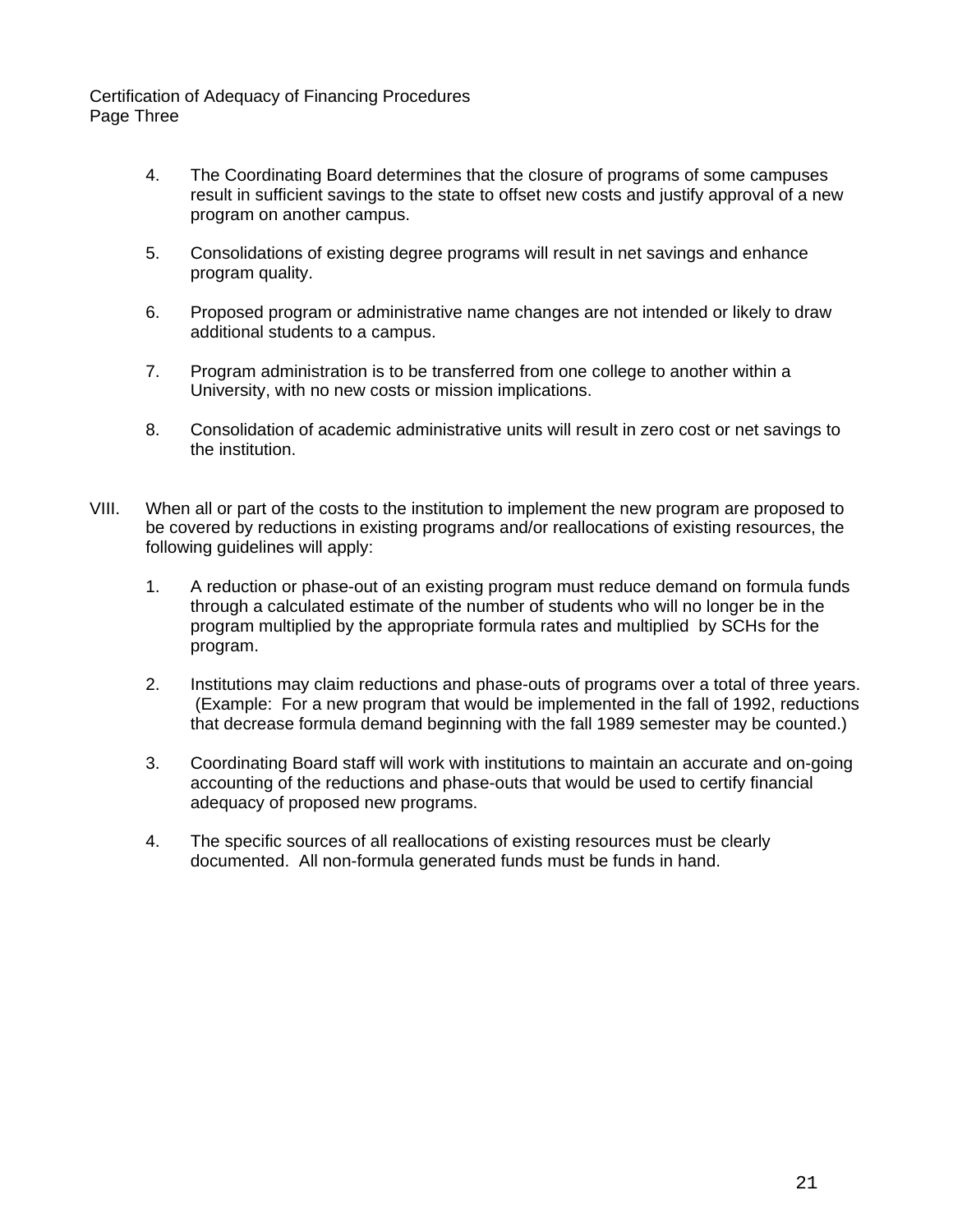# **COSTS TO THE INSTITUTION OF THE PROGRAM/ADMINISTRATIVE CHANGE**

*Note:* Use this chart to indicate the dollar costs to the institution that are anticipated from the change requested.

| <b>Cost Category</b>            | <b>Cost Sub-</b><br>Category | <b>Before</b><br><b>Approval</b><br>Year* | 1 <sup>st</sup> Year | 2 <sup>nd</sup> Year | 3rd Year | 4 <sup>th</sup> Year | 5 <sup>th</sup> Year | <b>TOTALS</b> |
|---------------------------------|------------------------------|-------------------------------------------|----------------------|----------------------|----------|----------------------|----------------------|---------------|
| <b>Faculty Salaries</b>         | (New)                        |                                           |                      |                      |          |                      |                      |               |
|                                 | (Reallocated)                |                                           |                      |                      |          |                      |                      |               |
| <b>Program Administration</b>   | (New)                        |                                           |                      |                      |          |                      |                      |               |
|                                 | (Reassignments)              |                                           |                      |                      |          |                      |                      |               |
| <b>Graduate Assistants</b>      | (New)                        |                                           |                      |                      |          |                      |                      |               |
|                                 | (Reallocated)                |                                           |                      |                      |          |                      |                      |               |
| <b>Clerical/Staff</b>           | (New)                        |                                           |                      |                      |          |                      |                      |               |
|                                 | (Reallocated)                |                                           |                      |                      |          |                      |                      |               |
| <b>Supplies &amp; Materials</b> |                              |                                           |                      |                      |          |                      |                      |               |
| Library & IT Resources**        |                              |                                           |                      |                      |          |                      |                      |               |
| <b>Equipment</b>                |                              |                                           |                      |                      |          |                      |                      |               |
| <b>Facilities</b>               |                              |                                           |                      |                      |          |                      |                      |               |
| <b>Other (Identify)</b>         |                              |                                           |                      |                      |          |                      |                      |               |
| <b>TOTALS</b>                   |                              |                                           |                      |                      |          |                      |                      |               |

<u>onder the proposal is approved by the Board (e.g., new faculty, library resources, equipment, facilities remodeling, etc.).<br>This limit of the action of three years before the proposal is approved by the Board (e.g., new f</u>

\*\* IT = Instructional Technology

 **Explanations:**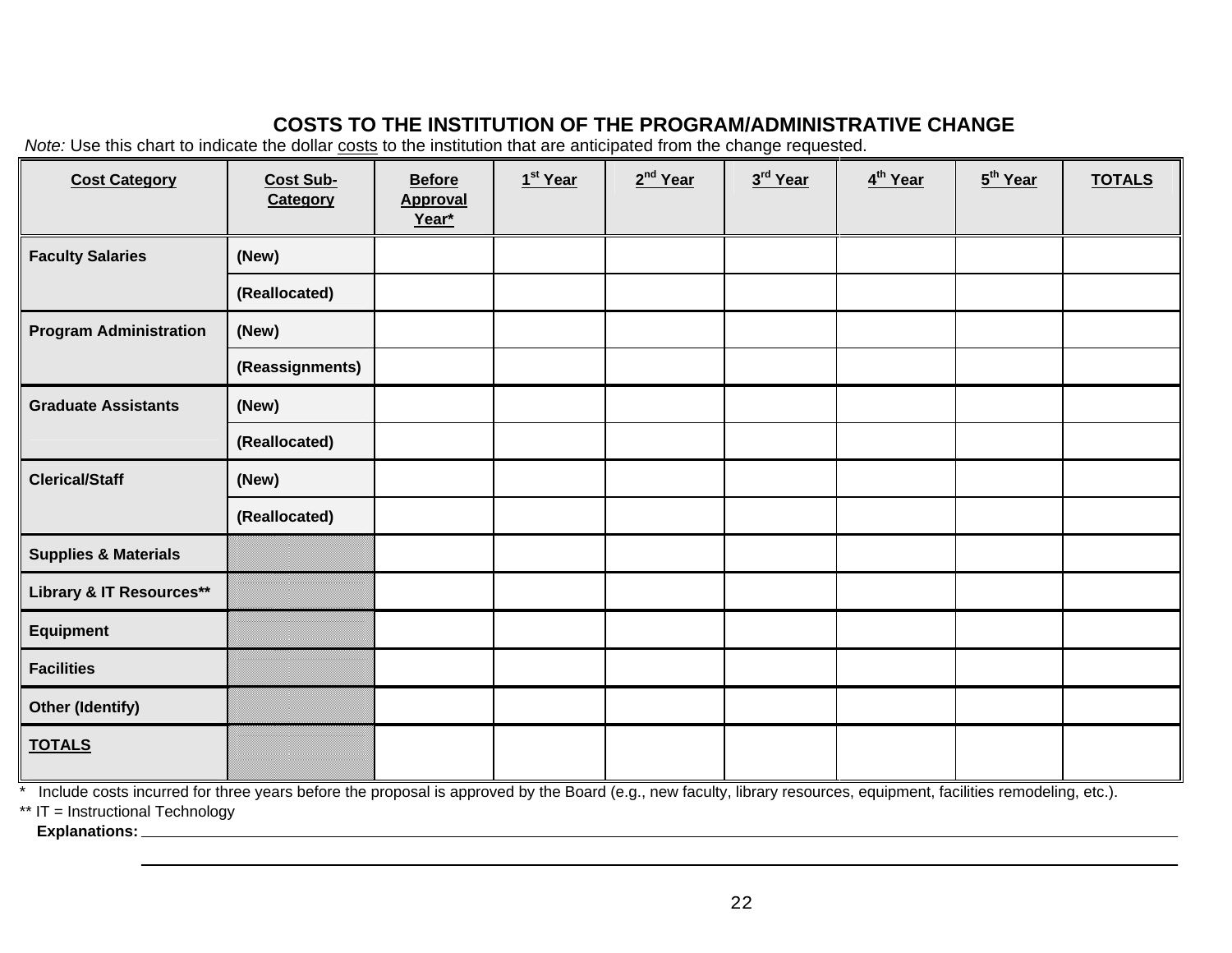# **ANTICIPATED SOURCES OF FUNDING**

*Note:* Use this chart to indicate the dollar amounts anticipated from various sources. Use the reverse side of this form to specify as completely as possible each non-formula funding source.

| <b>Funding Category</b>                            | $1st$ Year | $2nd$ Year | 3 <sup>rd</sup> Year | 4 <sup>th</sup> Year | 5 <sup>th</sup> Year | <b>TOTALS</b> |
|----------------------------------------------------|------------|------------|----------------------|----------------------|----------------------|---------------|
| I. Formula Income*                                 |            |            |                      |                      |                      |               |
| <b>II. Other State</b><br>Funding*                 |            |            |                      |                      |                      |               |
| III. Reallocation of<br><b>Existing Resources*</b> |            |            |                      |                      |                      |               |
| IV. Federal Funding*<br>(In-hand only)             |            |            |                      |                      |                      |               |
| V. Other Funding*                                  |            |            |                      |                      |                      |               |
| <b>TOTALS</b>                                      |            |            |                      |                      |                      |               |

\*For more information, please refer to the accompanying *Anticipated Sources of Funding: Explanatory Notes and Examples.*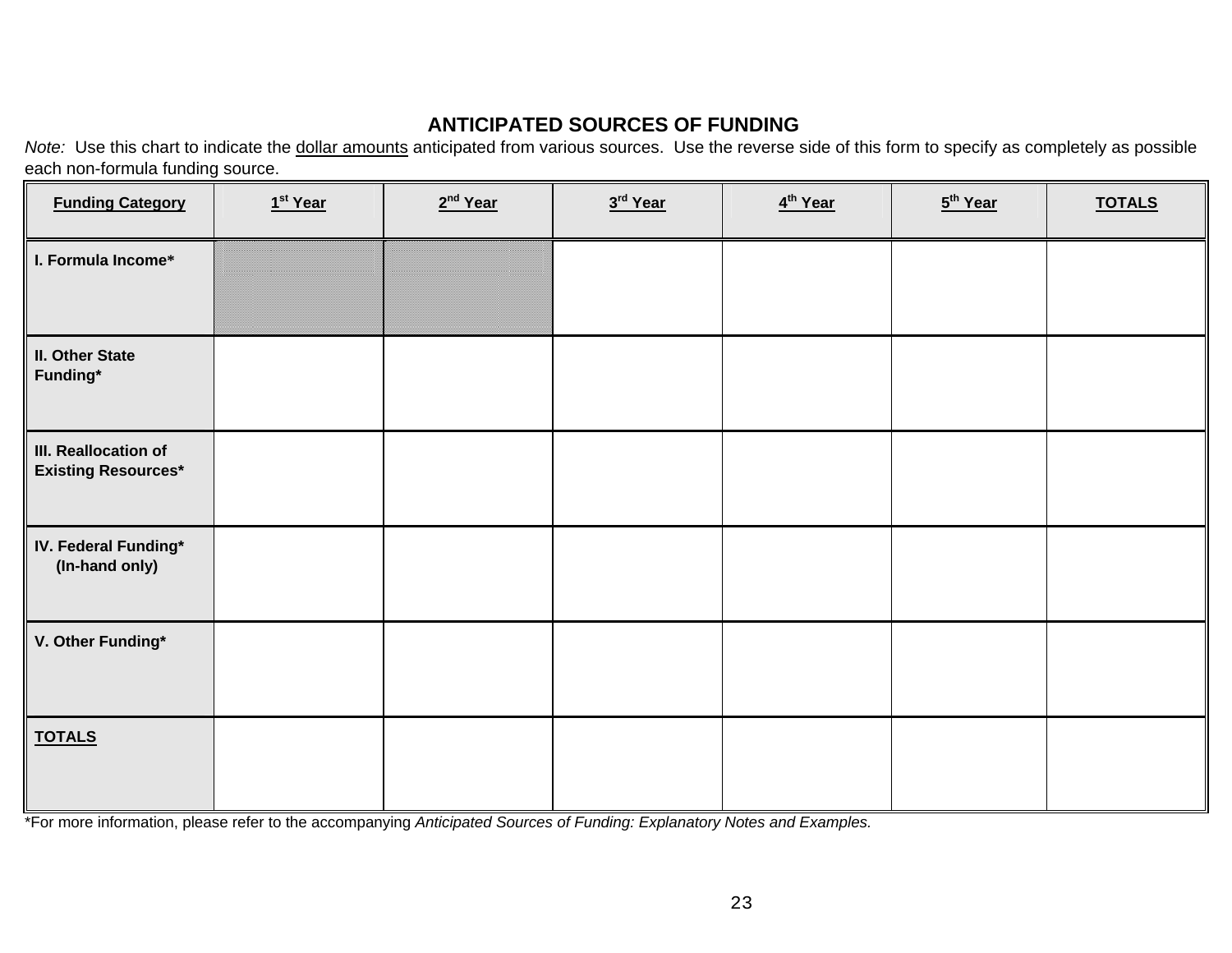# **NON-FORMULA SOURCES OF FUNDING**

*Note:* Use this form to specify as completely as possible each of the non-formula funding sources for the dollar amounts listed on the reverse side of this form.

| <b>Funding Category</b>    | <b>Non-Formula Funding Sources</b>                                                                                      |
|----------------------------|-------------------------------------------------------------------------------------------------------------------------|
| <b>II. Other State</b>     | #1                                                                                                                      |
| Funding*                   |                                                                                                                         |
|                            | #2                                                                                                                      |
|                            |                                                                                                                         |
| III. Reallocation of       | #1                                                                                                                      |
| <b>Existing Resources*</b> |                                                                                                                         |
|                            | #2                                                                                                                      |
|                            |                                                                                                                         |
| IV. Federal Funding*       | #1                                                                                                                      |
|                            |                                                                                                                         |
|                            | #2                                                                                                                      |
|                            |                                                                                                                         |
| V. Other Funding*          | #1                                                                                                                      |
|                            |                                                                                                                         |
|                            | #2                                                                                                                      |
|                            |                                                                                                                         |
|                            | *For more information, please refer to the accompanying Anticipated Sources of Funding: Explanatory Notes and Examples. |

Explanations: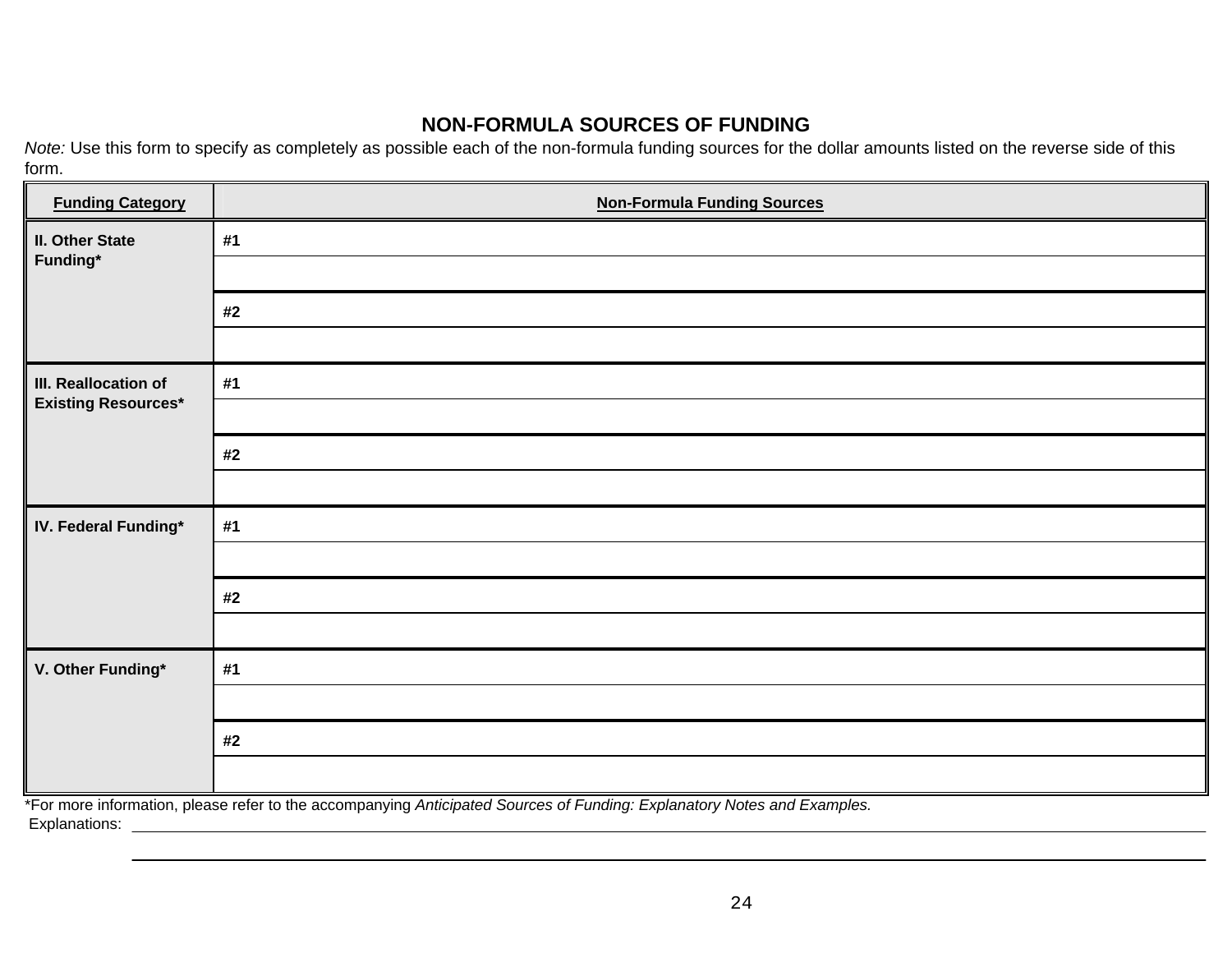#### **ANTICIPATED SOURCES OF FUNDING: EXPLANATORY NOTES AND EXAMPLES**

#### **I. Formula Income**

A. The first two years of any new program should not draw upon formula income to pay for the program.

For each of Years 3 through 5, enter the smaller of:

- 1. the new formula income you estimate the program would generate, based on projected enrollments and formula funding rates; or
- 2. half of the estimated program cost for that year.
- C. Because enrollments are uncertain and programs need institutional support during their start-up phase, it is the Coordinating Board's policy to require institutions to demonstrate that they can provide:
	- 1. sufficient funds to support **all** the costs of the proposed program for the first two years (when no **new** formula funding will be generated); and

2. half of the costs of the new program during years three through five from sources other than state formula funding.

D. When estimating new formula income, institutions should take into account the fact that students switching programs do not generate additional formula funding to the institution. For example, if a new master's program has ten students, but five of them switched into the program from existing master's programs at the institution, only five of the students will generate new formula income to help defray the costs of the program.

#### **II. Other State Funding**

This category could include special item funding appropriated by the legislature, or other sources of funding from the state that do not include formula-generated funds (e.g., HEAF, PUF, etc.).

#### **III. Reallocation of Existing Resources:**

If faculty in existing, previously budgeted positions are to be partially or wholly reallocated to the new program, you should explain in the text of your proposal how the institution will fulfill the current teaching obligations of those faculty and include any faculty replacement costs as program costs in the budget.

#### **IV. Federal Funding**

Only federal monies from grants or other sources currently **in hand** may be included. Do not include federal funding sought but not secured. If anticipated federal funding is obtained, **at that time** it can be substituted for funds designated in other funding categories. Make note within the text of the proposal of any anticipated federal funding.

#### Other Funding

This category could include Auxiliary Enterprises, special endowment income, or other extramural funding.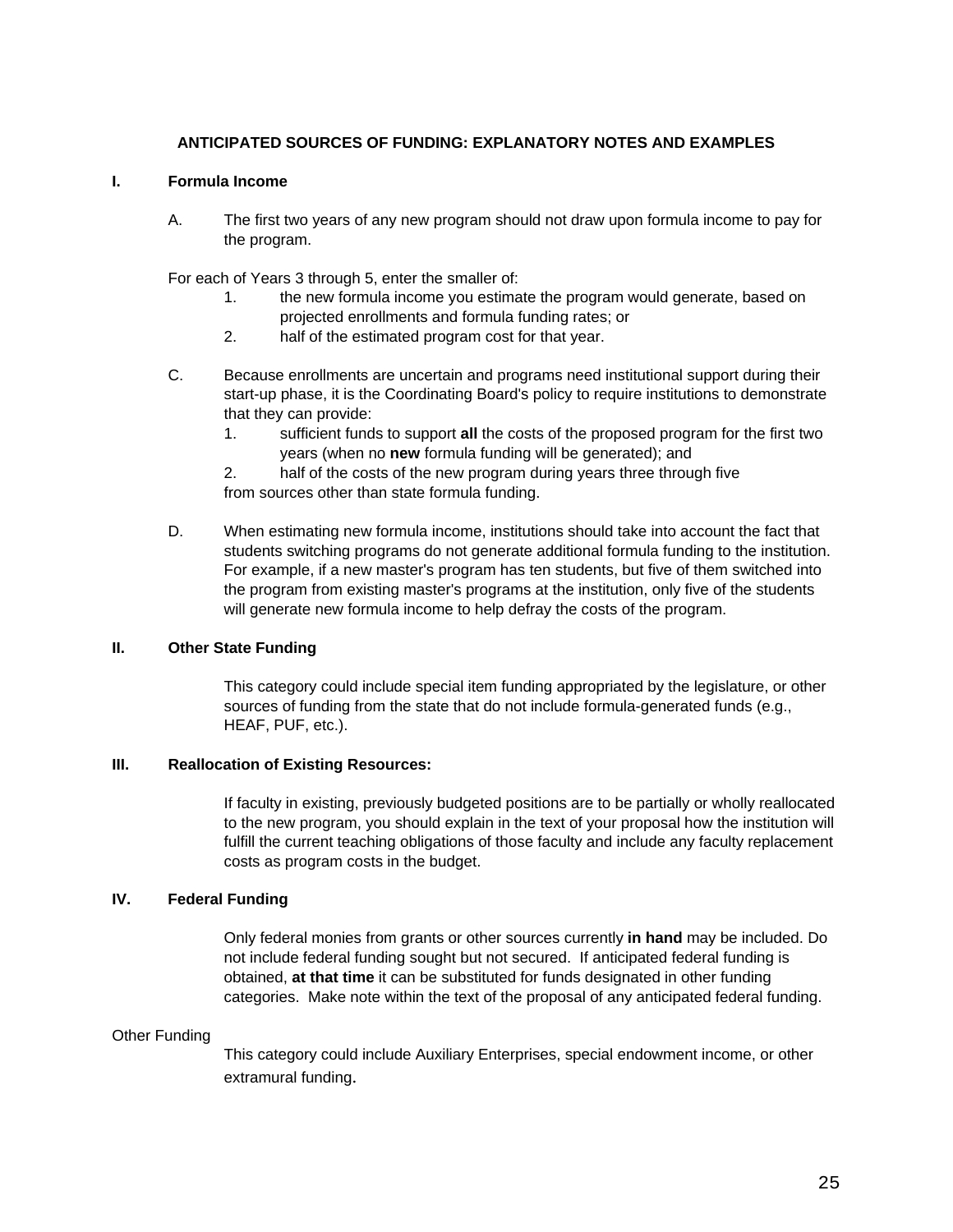#### **Format for Substantive Administrative Change Request**

(Approved fall 1992)

#### I. **Change Request**

- A. Describe the exact administrative change proposed.
- B. Explain in detail and project for five years the current administrative load under the present organizational structure and that which would be expected under the proposed structure. Explain the rationale for the projections. Cite number of the faculty, teaching assistants, research projects, majors, minors, etc. If the request calls for dividing an existing administrative unit, provide information relative to the projected size of the new unit as well as the size of the old unit.

#### II. **Reason for Request**

Provide a rationale for the proposed change including an assessment of its impact on the affected administrative unit(s) and on the institution as a whole.

#### III. **Role and Mission**

If the proposed administrative change alters the role and mission of the institution, explain the nature of the change in role and mission and provide a rationale.

#### IV. **Accreditation**

Describe any implications for accreditation or reaccreditation which the proposed administrative change may have. Include the following:

- A. Time requirements for the accreditation or reaccreditation.
- B. Basic criteria for the accreditation.
- C. The initial costs of the accreditation process.
- D. The subsequent annual costs to maintain accreditation.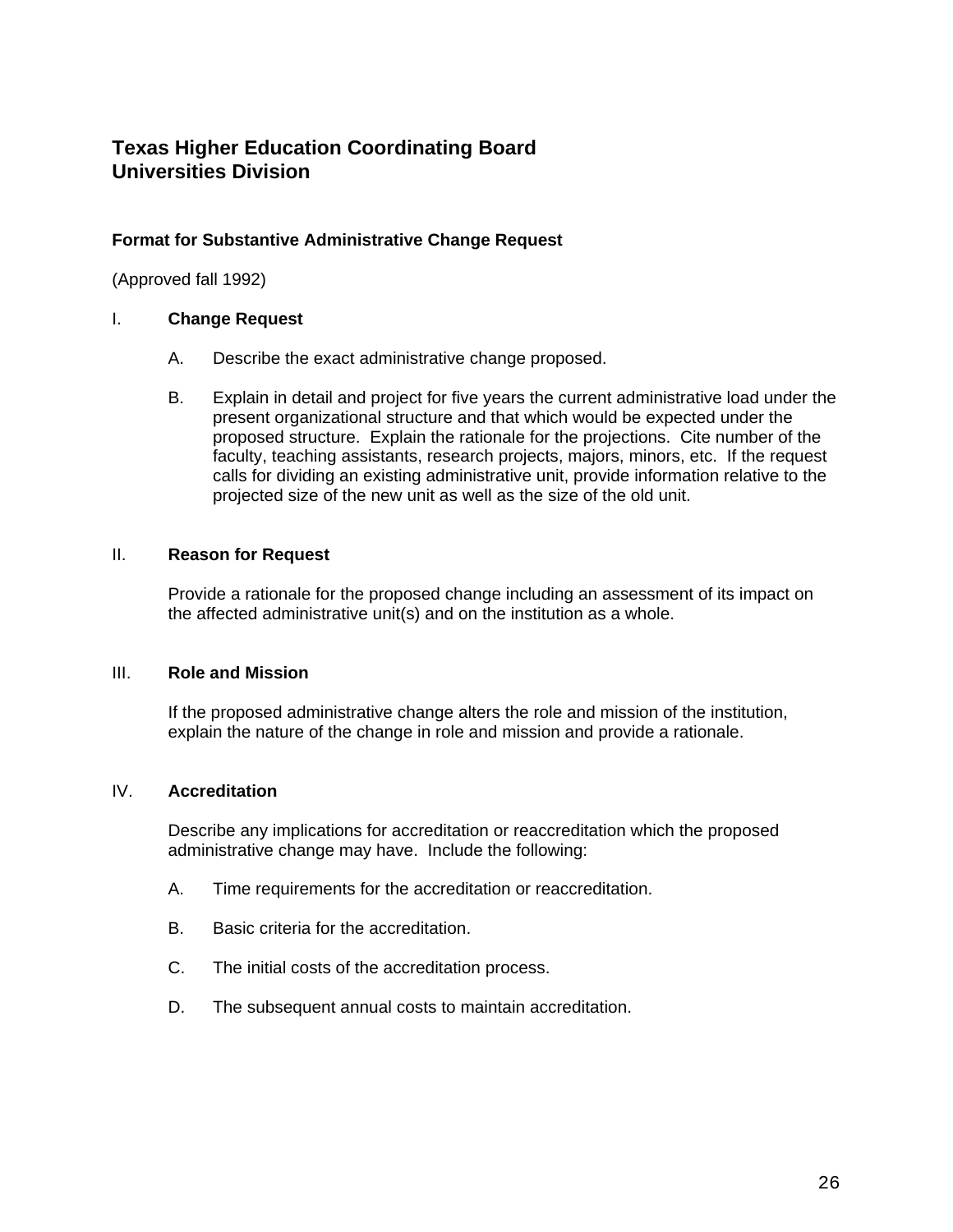Format for Substantive Administrative Change Request Page Two

#### V. **Additional Proposals**

If the institution expects approval of the proposed change to lead to additional or related proposals in other areas, explain what would be proposed and when such proposals would be anticipated.

#### VI. **Resources**

- A. Describe and project for five years any increases in personnel which would result from approval of the administrative change. Include administrators, faculty, graduate assistants, clerical and any others.
- B. Describe and project for five years any increases in salaries for administrators or other professional persons that would result from approval of the proposed change.
- C. Describe any expansion of the institution's course inventory that would result from approval of the proposed change.
- D. Describe any changes in facilities (additions, renovations or alterations) that would be required as a result of approval of the proposed change.
- E. Provide an itemization of new equipment that would be required during the next five years as a result of the proposed change.

#### VII. **Costs**

On the attached form*,* provide estimates of additional costs to the institution which would result from approval of the proposed administrative change. Also, provide sources of funding to cover these increased costs.

#### **Notes**

- 1. Provide Title Page based on attached model.
- 2. Sequence and number responses as indicated in attached format.
- 3. Submit organizational charts showing the present administrative scheme and the proposed administrative scheme.
- 4. Submit a letter certifying adequacy of funding.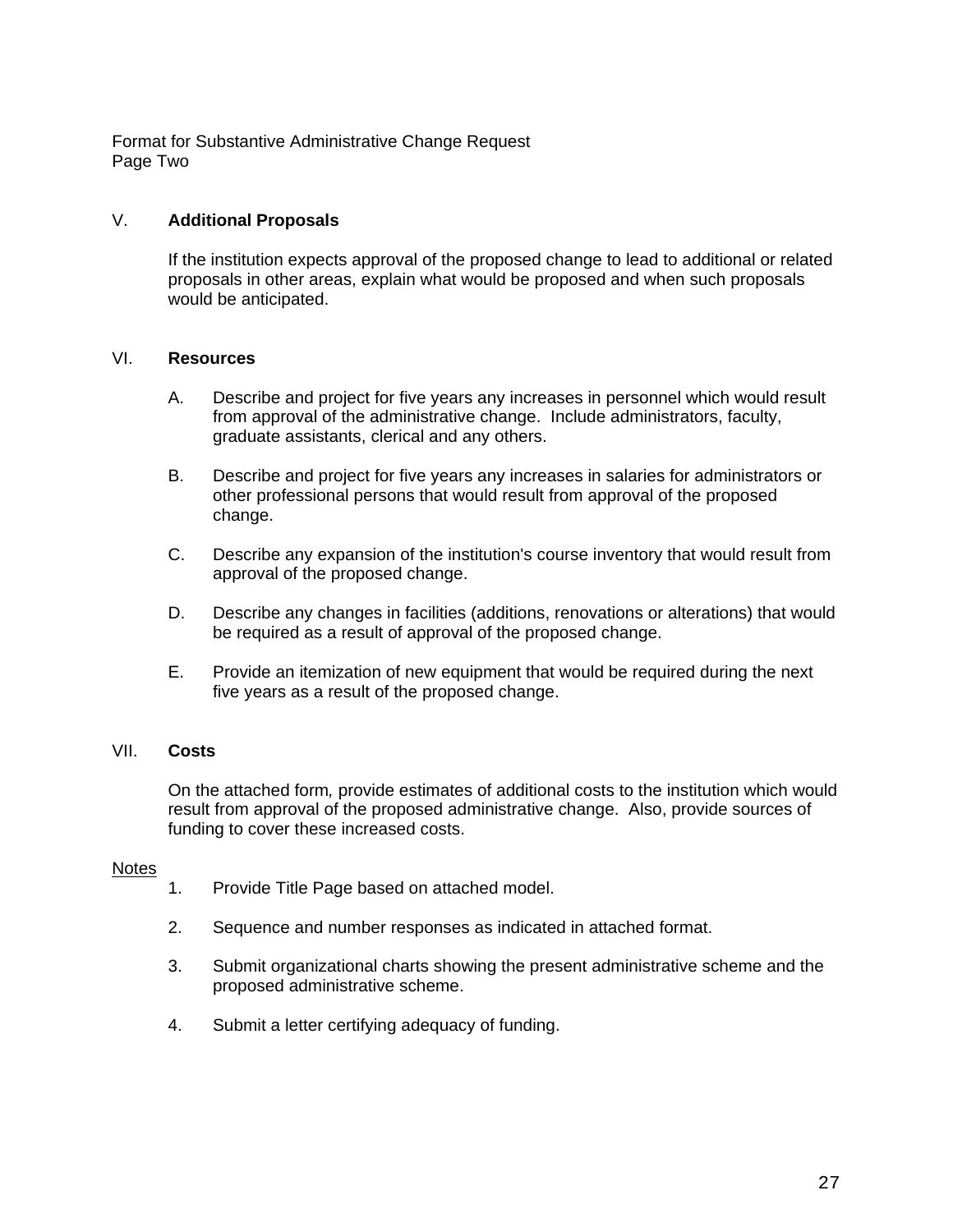Format for Substantive Administrative Change Request Page Three

- 5. Forward *three* copies of the completed proposal to the Texas Higher Education Coordinating Board, Universities Division, P.O. Box 12788, Austin, Texas 78711.
- 6. Direct questions concerning the Request Format to the Division of Universities (512) 427-6200.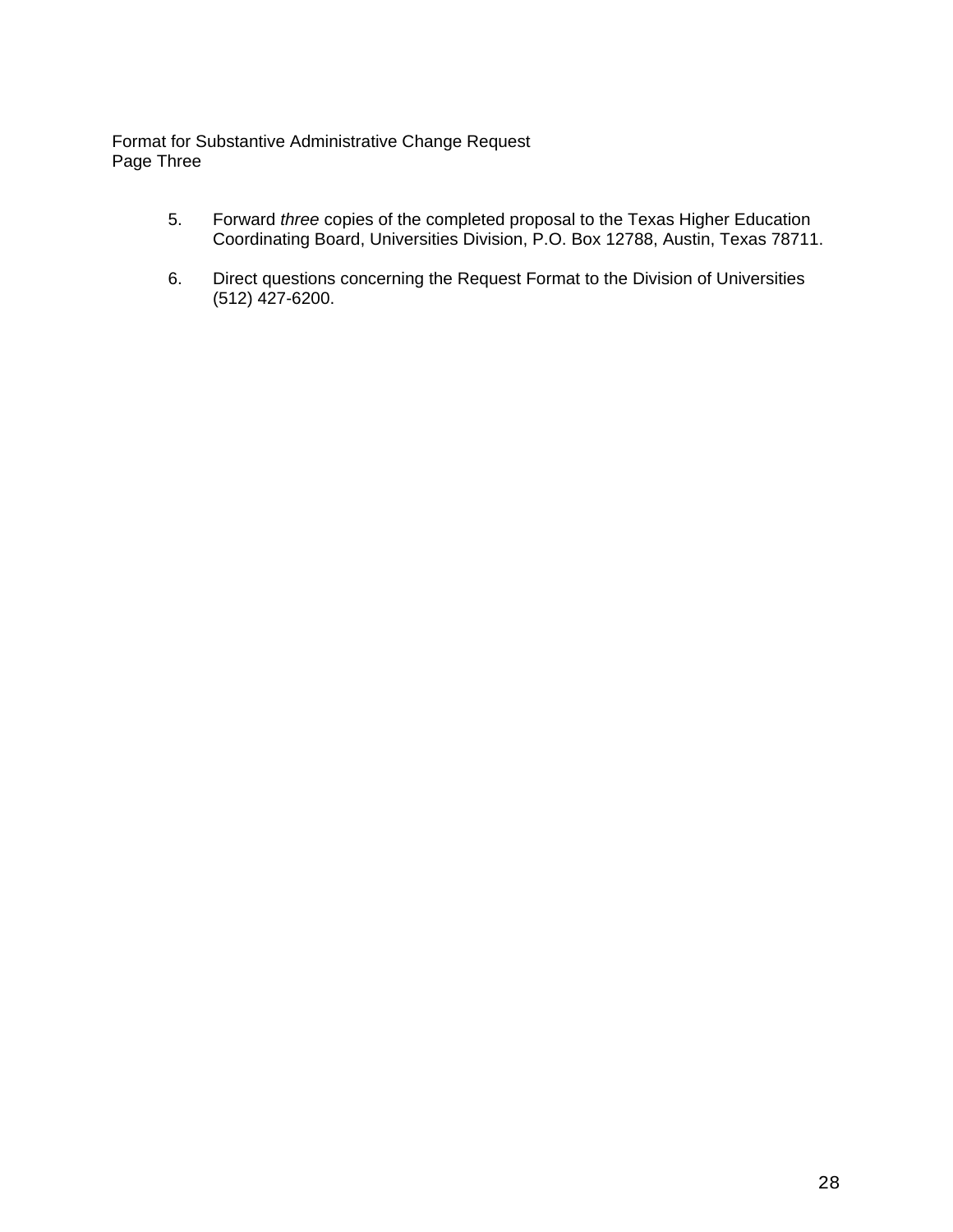#### **Substantive Administrative Change Request Title Page Model**

| supplied.)                                                                     | Display how administrative unit(s) and program(s) would appear on the Coordinating Board<br>program inventory; include Texas CIP code designation(s). (Administrative Unit codes will be |  |  |  |  |  |
|--------------------------------------------------------------------------------|------------------------------------------------------------------------------------------------------------------------------------------------------------------------------------------|--|--|--|--|--|
|                                                                                | Proposed date for implementation of administrative change ______________________                                                                                                         |  |  |  |  |  |
| Person to be contacted for further information about administrative change(s): |                                                                                                                                                                                          |  |  |  |  |  |
|                                                                                |                                                                                                                                                                                          |  |  |  |  |  |
|                                                                                |                                                                                                                                                                                          |  |  |  |  |  |
| Signatures:                                                                    |                                                                                                                                                                                          |  |  |  |  |  |
| <b>Campus Chief Executive Officer</b>                                          | Date                                                                                                                                                                                     |  |  |  |  |  |
| System Chief Executive Officer<br>(As appropriate)                             | Date                                                                                                                                                                                     |  |  |  |  |  |
| Governing Board approval date:                                                 |                                                                                                                                                                                          |  |  |  |  |  |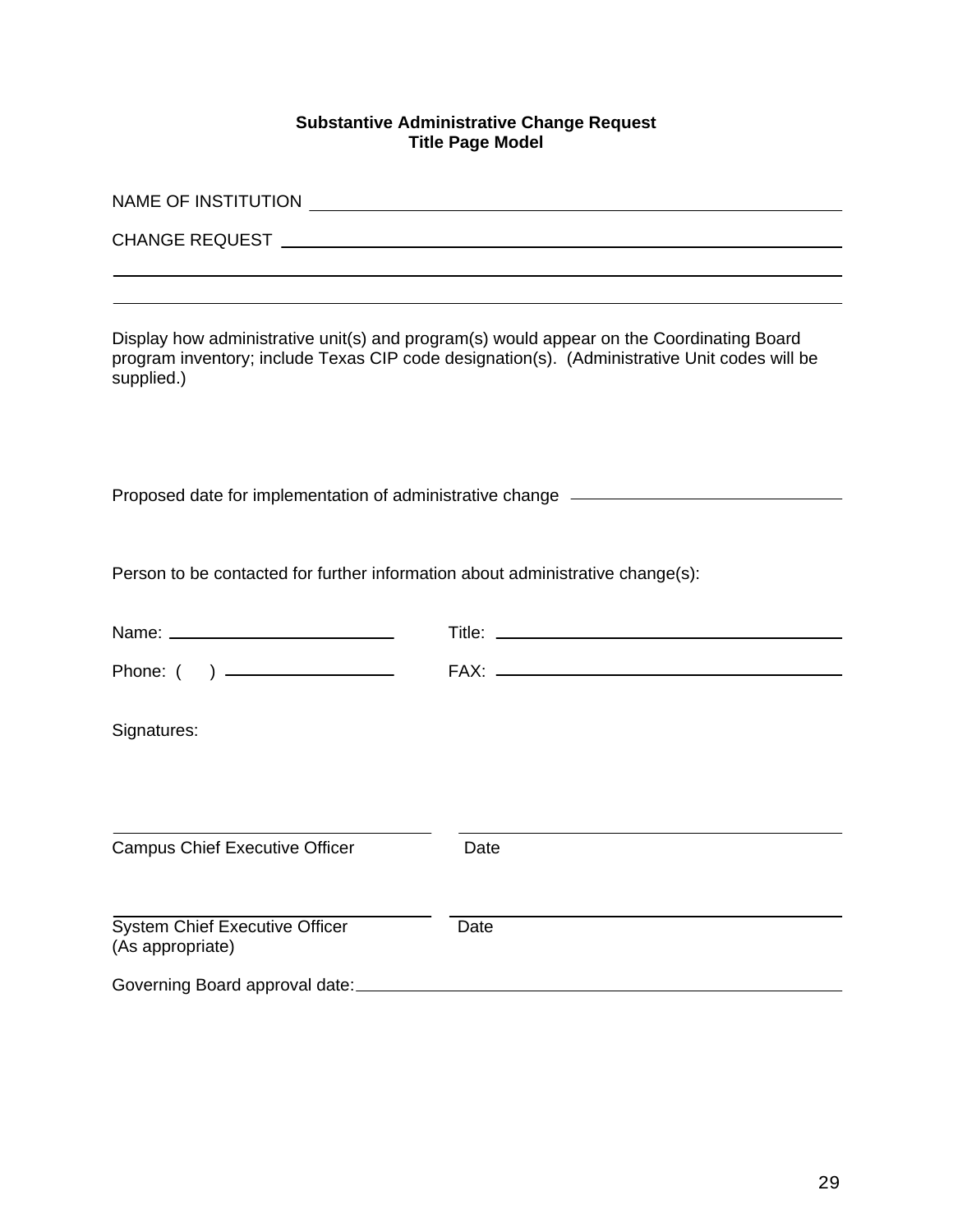## **Format for Nonsubstantive Degree Program Requests**

#### **I. Reason for Request**

- A. Provide a rationale for the request. Include information on program need/demand, including similar programs at Texas public and independent universities, demand from potential students, and job market needs.
- B. Include any historical or other documentation to support the request.

#### II. **Program Description**

A. Provide a description of the program, including educational objectives, degree requirements, and curriculum requirements.

#### III. **Relationship to Existing Authorized Programs**

- A. Demonstrate the relationship between the proposed program and existing authorized programs.
- B. Describe how the proposed program would affect existing programs, including the potential effects on enrollment (e.g. the need for additional sections or increased class sizes, faculty, and library resources).

#### IV. **Expected Enrollment**

- A. Estimate the cumulative headcount and full time equivalent (FTE) enrollment for each of the first five years (majors only, considering expected attrition and graduation) and indicate the number expected to be new to the institution each year.
- B. Explain assumptions used in making these estimates.

#### V. **Resources**

A. Provide descriptions of courses that have been implemented and new courses needed.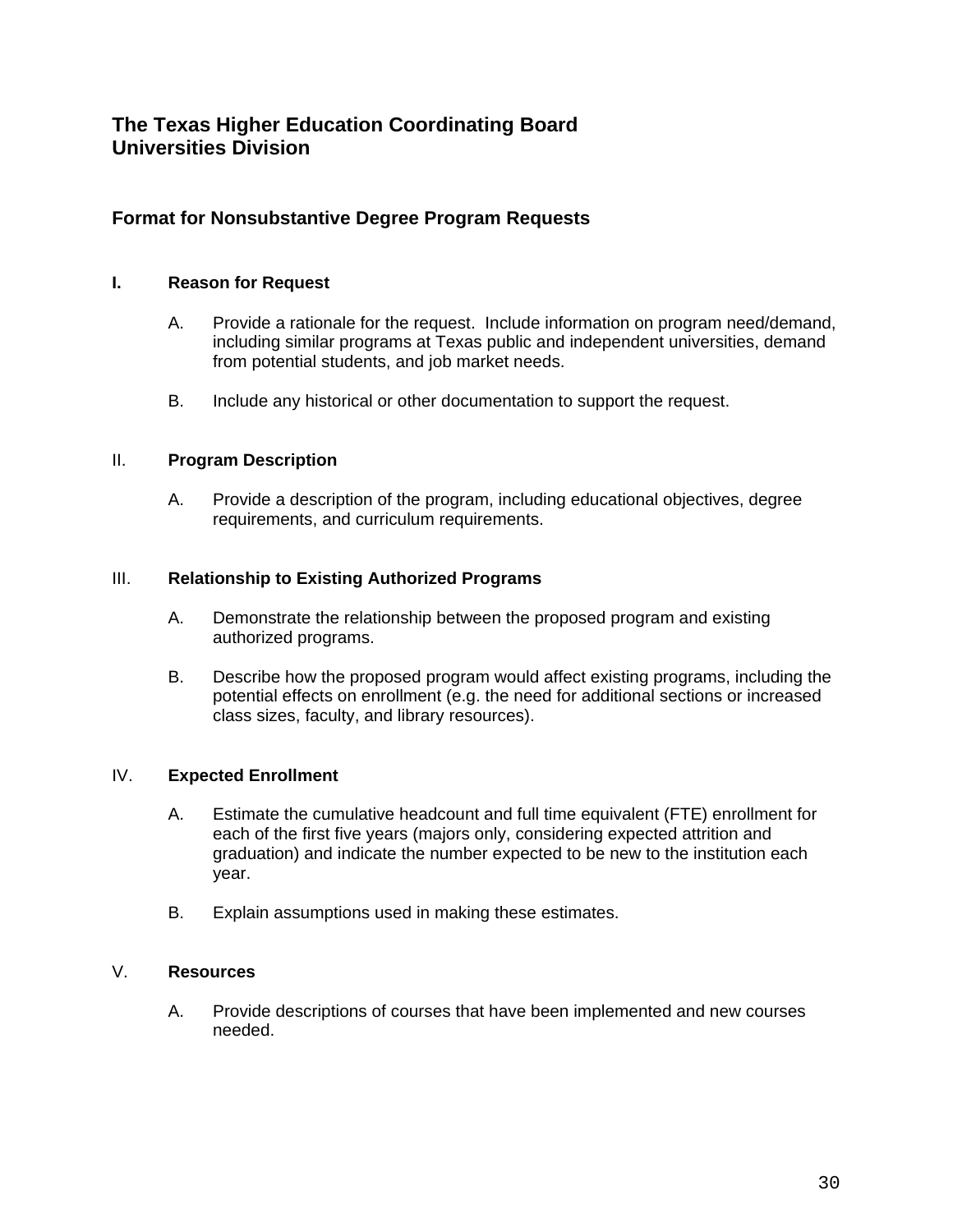Format for Nonsubstantive Degree Program Requests Page Two

- 1. List and describe courses implemented within the last three years that would be included in the new program curriculum.
- 2. List and describe new courses not yet implemented for the program.
- B. Describe faculty resources and faculty requirements if any.
	- 1. List current faculty members, indicating highest earned degree/institution, field of study, current teaching and research assignments, dates of appointment, and anticipated contribution to the program. Specify course(s) each faculty member would teach.
	- 2. If current faculty would be teaching new courses, how would their teaching assignments change, and how would their current assignments be accommodated?
	- 3. List all new positions (faculty, graduate assistants, clerical/support, etc.) required during the first five years of the program and indicate whether the positions would be additions or reassignments. If reassignment, indicate the source.
- C. Describe status of equipment with regard to this request.
	- 1. Itemize expenditures during each of the last three years for equipment and supplies specifically for the proposed program.
- D. Describe status of facilities with regard to this request. Include any alterations or renovations of existing facilities made during that three years that would be used for the new program.
- E. Provide library staff's assessment of library resources necessary for the proposed program, if applicable.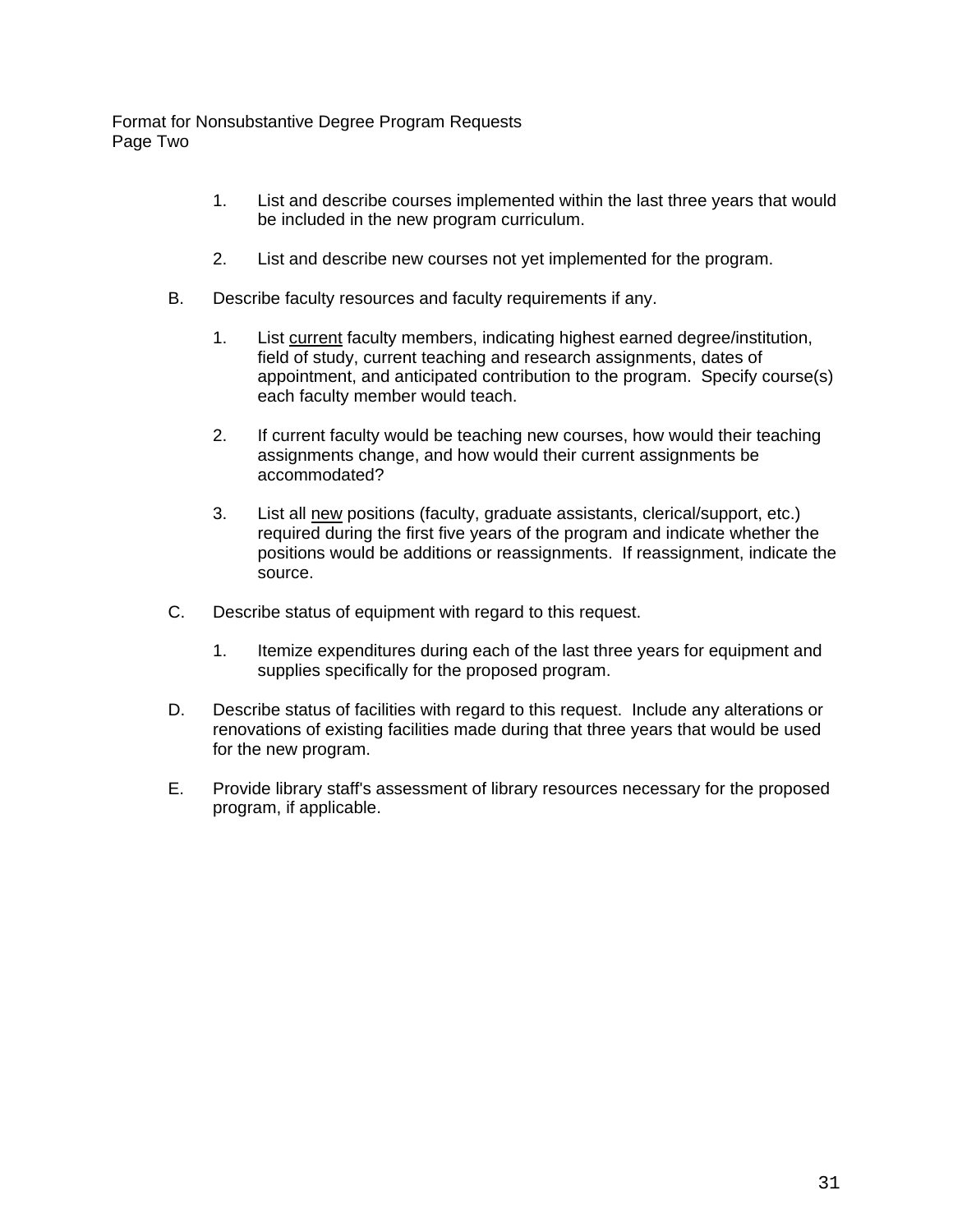#### **Nonsubstantive Degree Program Proposal Title Page Model**

| Display how proposed program(s) would appear on the Coordinating Board program inventory;<br>include Texas CIP code designation(s). |                                                             |                                                                                  |  |  |  |  |
|-------------------------------------------------------------------------------------------------------------------------------------|-------------------------------------------------------------|----------------------------------------------------------------------------------|--|--|--|--|
|                                                                                                                                     | How would name(s) of program(s) appear on student diplomas? |                                                                                  |  |  |  |  |
| How would name(s) of program(s) appear on student transcripts?                                                                      |                                                             |                                                                                  |  |  |  |  |
| Administrative unit(s) responsible for the program(s):                                                                              |                                                             |                                                                                  |  |  |  |  |
|                                                                                                                                     |                                                             |                                                                                  |  |  |  |  |
|                                                                                                                                     |                                                             | Proposed date for implementation of program: ___________________________________ |  |  |  |  |
| Person to be contacted for further information about proposed program(s):                                                           |                                                             |                                                                                  |  |  |  |  |
|                                                                                                                                     |                                                             | Title: <u>www.community.community.com</u>                                        |  |  |  |  |
|                                                                                                                                     |                                                             |                                                                                  |  |  |  |  |
| Signatures:                                                                                                                         |                                                             |                                                                                  |  |  |  |  |
| <b>Campus Chief Executive Officer</b>                                                                                               |                                                             | Date                                                                             |  |  |  |  |
| <b>System Chief Executive Officer</b><br>(As appropriate)                                                                           |                                                             | Date                                                                             |  |  |  |  |
| Governing Board approval date:                                                                                                      |                                                             |                                                                                  |  |  |  |  |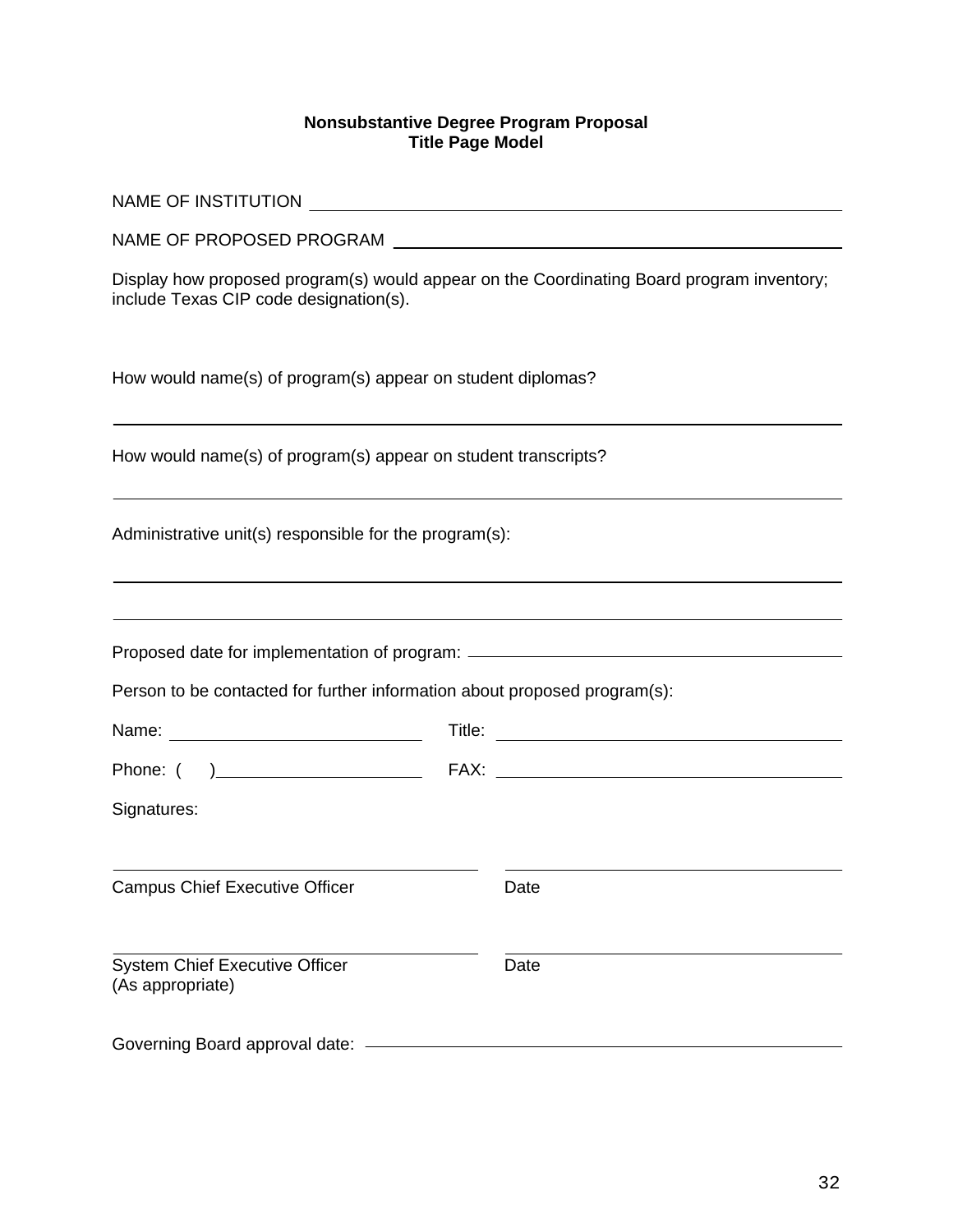## **Format for Nonsubstantive Administrative Change Requests**

(Approved fall 1992)

- I. Describe briefly the change requested.
- II. Provide a rationale for the proposed change.
- III. Include an assessment of its effect on the administrative unit(s) involved and on the institution as a whole. If a unit is being renamed, will program names need to be changed? If so, submit a separate nonsubstantive program request for each change.
- IV. Summarize implications for classes, distribution of personnel, availability of facilities, and availability of equipment.
- V. Give information regarding any additional costs or savings.

#### **Notes**

- 1. Provide Title Page based on attached model.
- 2. Sequence and number responses as indicated in attached format.
- 3. Submit organizational charts showing the present administrative scheme and the proposed administrative scheme.
- 4. Forward three copies of the completed proposal to the Texas Higher Education Coordinating Board, Universities Division, P.O. Box 12788, Austin, Texas 78711.
- 5. Direct questions concerning the Request Format to the Universities Division, (512) 427-6200.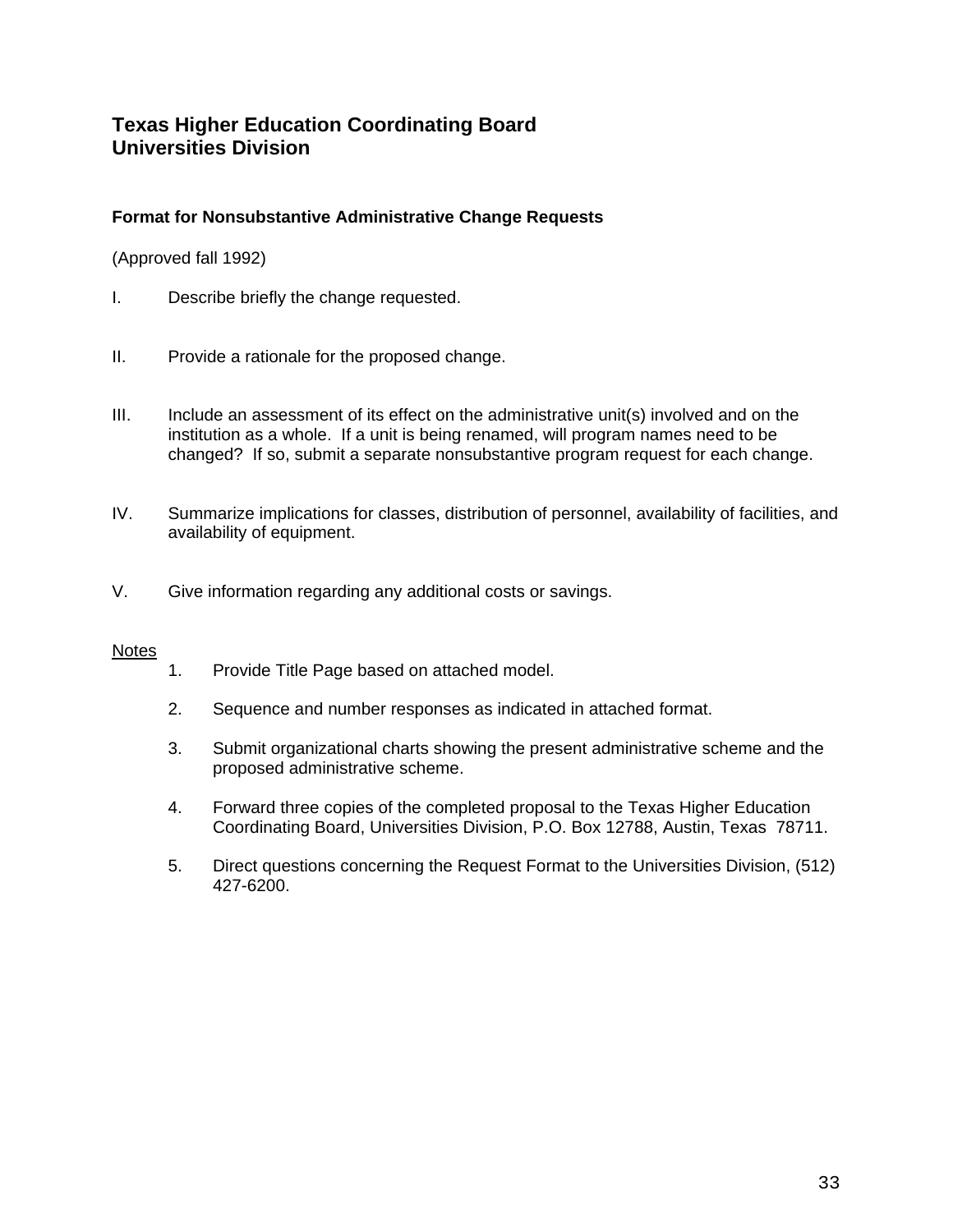#### **Nonsubstantive Administrative Change Request Title Page Model**

|                                                                                |  | Proposed date for implementation of administrative change _______________________ |
|--------------------------------------------------------------------------------|--|-----------------------------------------------------------------------------------|
| Person to be contacted for further information about administrative change(s): |  |                                                                                   |
|                                                                                |  |                                                                                   |
|                                                                                |  |                                                                                   |
| Signatures:                                                                    |  |                                                                                   |
| <b>Campus Chief Executive Officer</b>                                          |  | Date                                                                              |
| <b>System Chief Executive Officer</b><br>(As appropriate)                      |  | Date                                                                              |
| Governing Board approval date:                                                 |  |                                                                                   |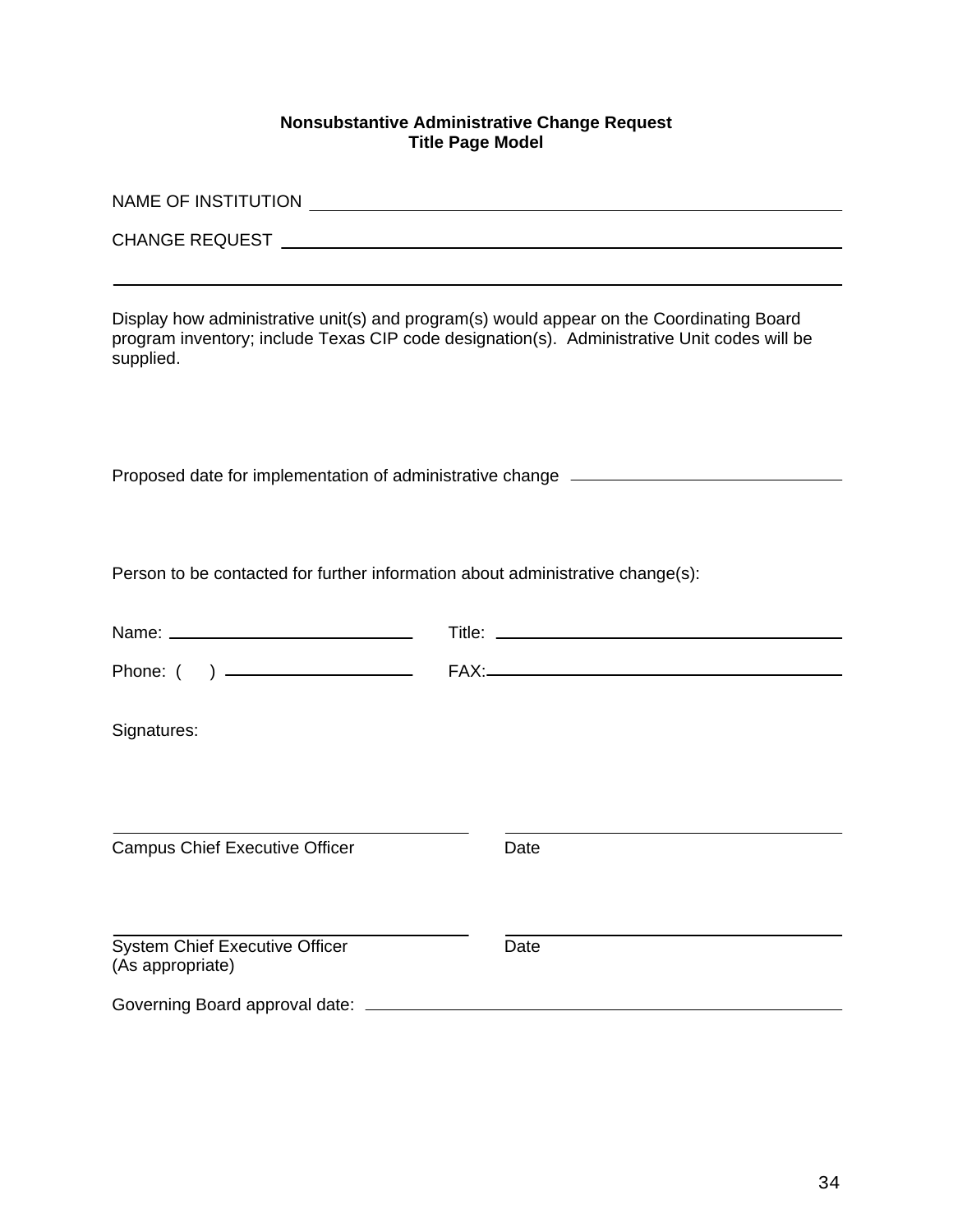#### **Periodic Review of Existing Programs**

In January 1980, the Coordinating Board announced its intent to undertake a systematic review of all existing degree programs in Texas public senior colleges and universities. The Board directed its staff to develop, with the advice and assistance of the colleges and universities, procedures and criteria for these statewide program reviews, beginning with reviews of doctorallevel programs. In 1989, the 71st Texas Legislature directed the Coordinating Board to develop a schedule for the creation and periodic review of role and mission statements and tables of programs for all Texas public universities. Within the context of statewide planning for higher education, each University has a prescribed role and mission which serves as a framework for the purpose and objectives of a given program within the University. It is important, therefore, that each program evaluated through the statewide academic program review be seen in relationship to the role and mission for each University. The Board's statutory responsibility for these reviews is set forth in the Texas Education Code, Sec. 61.051(e).

The general purposes of the reviews are to encourage the periodic and systematic review and self-assessment by institutions of their academic programs and to assure that a level of quality is reached and maintained in program offerings; that a level of efficiency and cost effectiveness is maintained in program delivery; and that program offerings are responsive to the needs and resources of the state. Within this framework more specific purposes include evaluating program quality, program management, and program services within the University, the policy community, and the state; of assessing societal, institutional and student needs for the programs, including manpower needs for those programs which have specific career objectives; and of eliminating unnecessary program duplication.

The statewide program evaluation results assist the universities and the Coordinating Board in planning for the initiation, maintenance, consolidation, or elimination of programs in Texas public colleges and universities.

Outcomes of the review process may include: 1) the commendation of existing programs of high quality and service; 2) the recommendation of changes in the focus of a program; 3) probationary re-approval of programs; 4) the consolidation of programs; 5) the approval or disapproval of new programs; and 6) the termination of existing programs.

The Coordinating Board recognizes that all universities and their programs periodically undergo evaluations by the appropriate regional and professional accrediting associations which assess institutional and program quality according to prescribed standards. It is not the intent of the Coordinating Board to duplicate the efforts of such accrediting bodies. It is important, however, that the findings of such associations be considered in the statewide academic program review process. While the statewide review considers questions addressed by accrediting associations, it adds the perspectives of statewide planning, educational needs of Texas citizens, and societal and economic needs of the state for persons with certain skills, training, and expertise. The accreditation agencies may be interpreted as restricted to one institution or program within an institution, whereas the statewide academic program review attempts to evaluate programs across all public institutions in the state.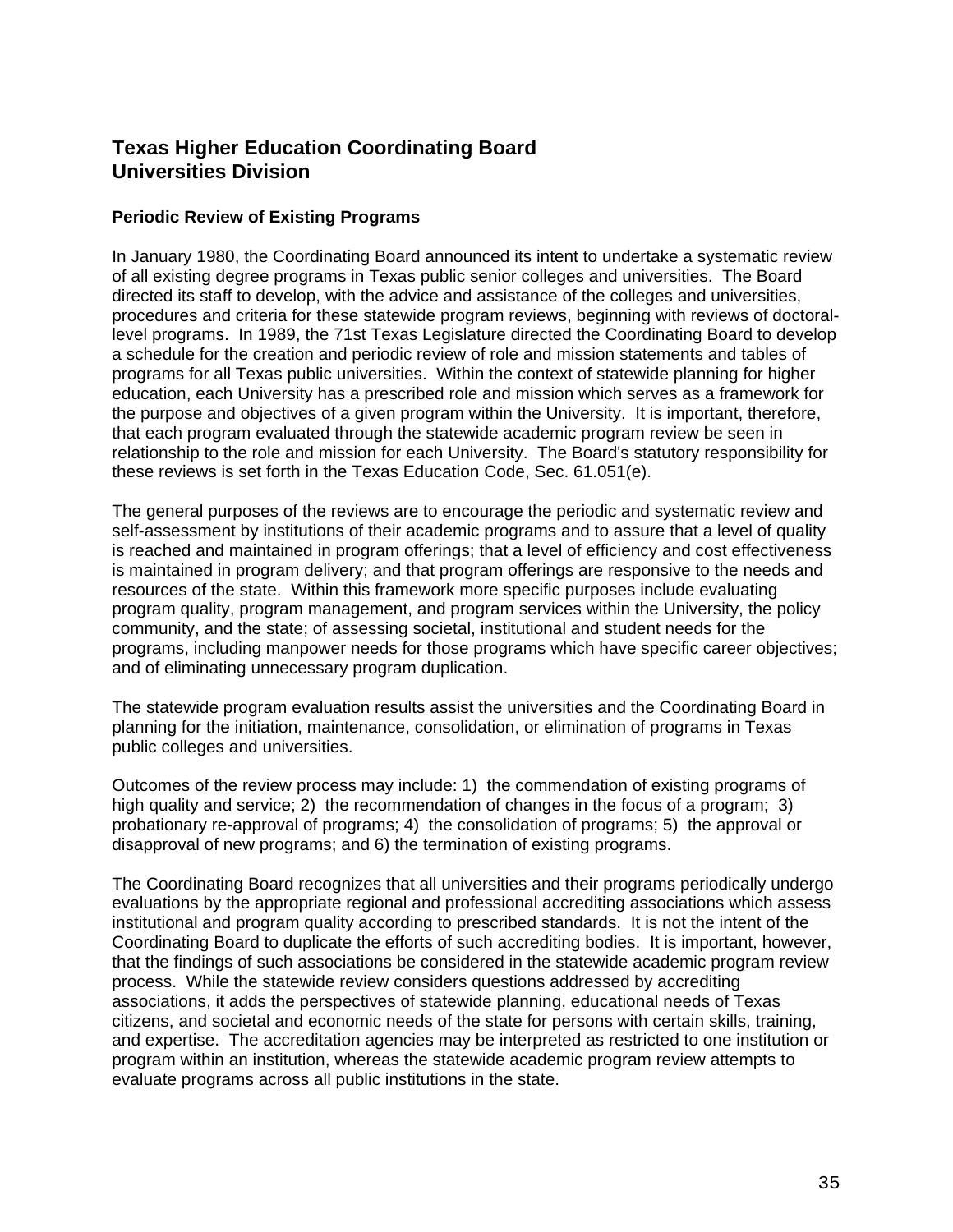## **Guidelines for Institutional Self-Evaluation Instrument**

(Approved fall 1992)

#### **Statewide Review of Doctoral Programs**

The Coordinating Board periodically reviews existing doctoral programs in selected subject disciplines. The intent of the Board is to assure that all doctoral programs in Texas public universities have or show clear potential for achieving high quality, efficiency and cost effectiveness, as well as meeting demonstrated need.

Each review includes institutional self-assessment and peer review by out-of-state consultants, in accordance with procedures and general criteria endorsed by the Coordinating Board. Consultant teams visit each program site to make observations of facilities and resources and to talk with administrators, faculty, students, graduates, and other persons who may be able to provide information relative to the program review.

This instrument has been designed to provide consultants with some of the background information essential to their evaluative tasks. It is critical to the review process that each item be addressed specifically and thoroughly. The response to each item should be numbered and arranged in the same sequence as the items in the instrument. Information concerning masters= level programs in the field under review should be included where appropriate. Information developed for other self-studies and supplemental information from those studies can be submitted for consultant review.

Direct questions to the Coordinating Board=s Universities Division at (512) 427-6200.

#### I. **Program Objectives**

- A. What are the principal objectives of the program? How have these objectives changed during the life of the program?
- B. Discuss any changes that are being considered in program objectives in the next five years.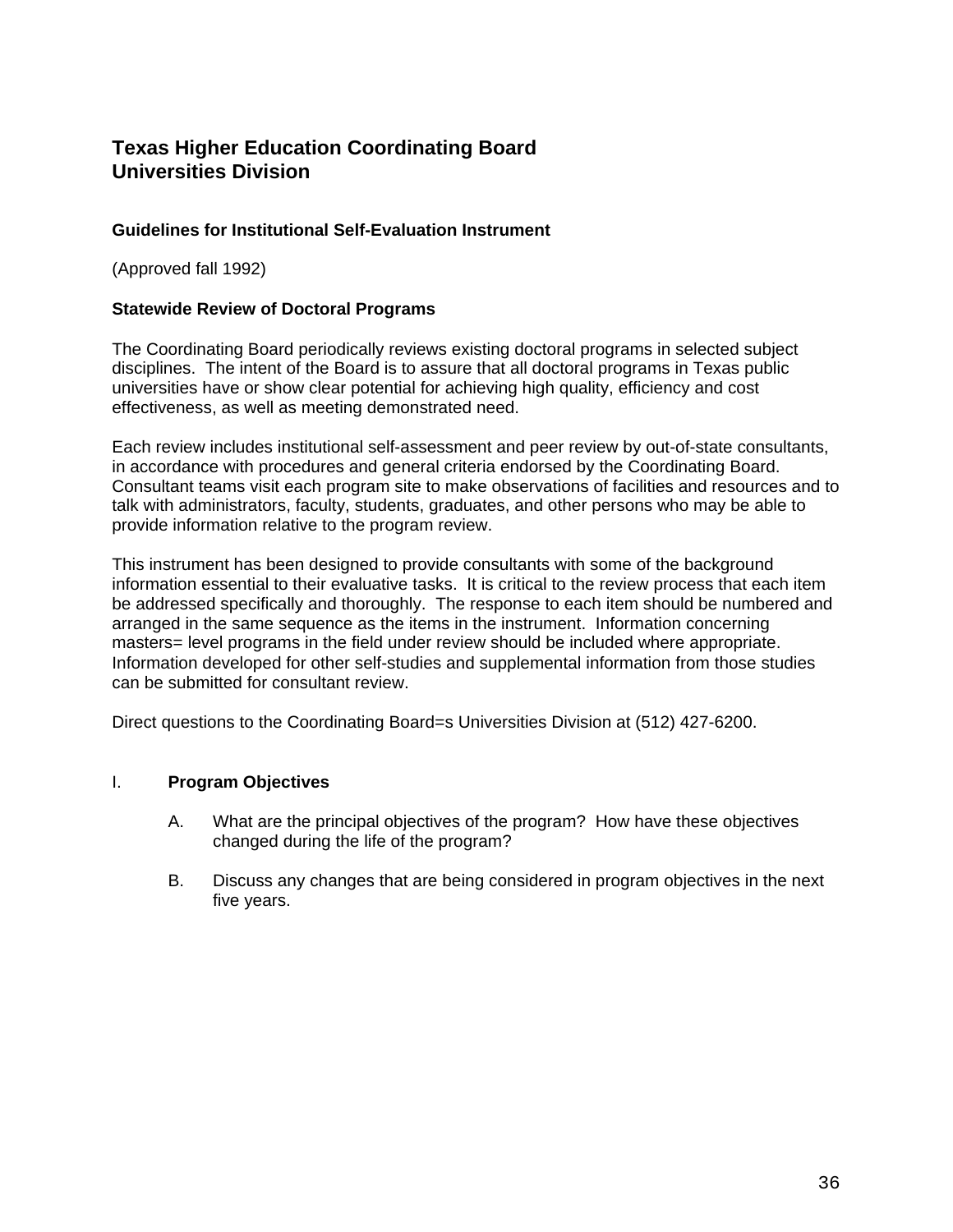Guidelines for Institutional Self-Evaluation Instrument Page Two

#### II. **Need**

- A. Provide evidence of existing and future student demand for the program.
- B. Discuss regional, state, and national needs for the program's graduates.
- C. Discuss other needs for the program.

#### III. **Program Structure and Curriculum**

- A. List authorized programs related to the review.
- B. List all core courses required for authorized degree programs related to the review.
- C. Provide typical program outlines for students in authorized degree programs related to the review.
- D. State the principal requirements for program completion.
	- 1. Describe the following as appropriate and applicable:
		- a. approximate number of semester credit hours
		- b. admission to candidacy criteria
		- c. internship
		- d. language competency
		- e. research competency
		- f. dissertation or thesis
		- g. final oral examination
		- h. other, please specify
	- 2. Identify student opportunities for teaching, research, or other relevant experiences not addressed above.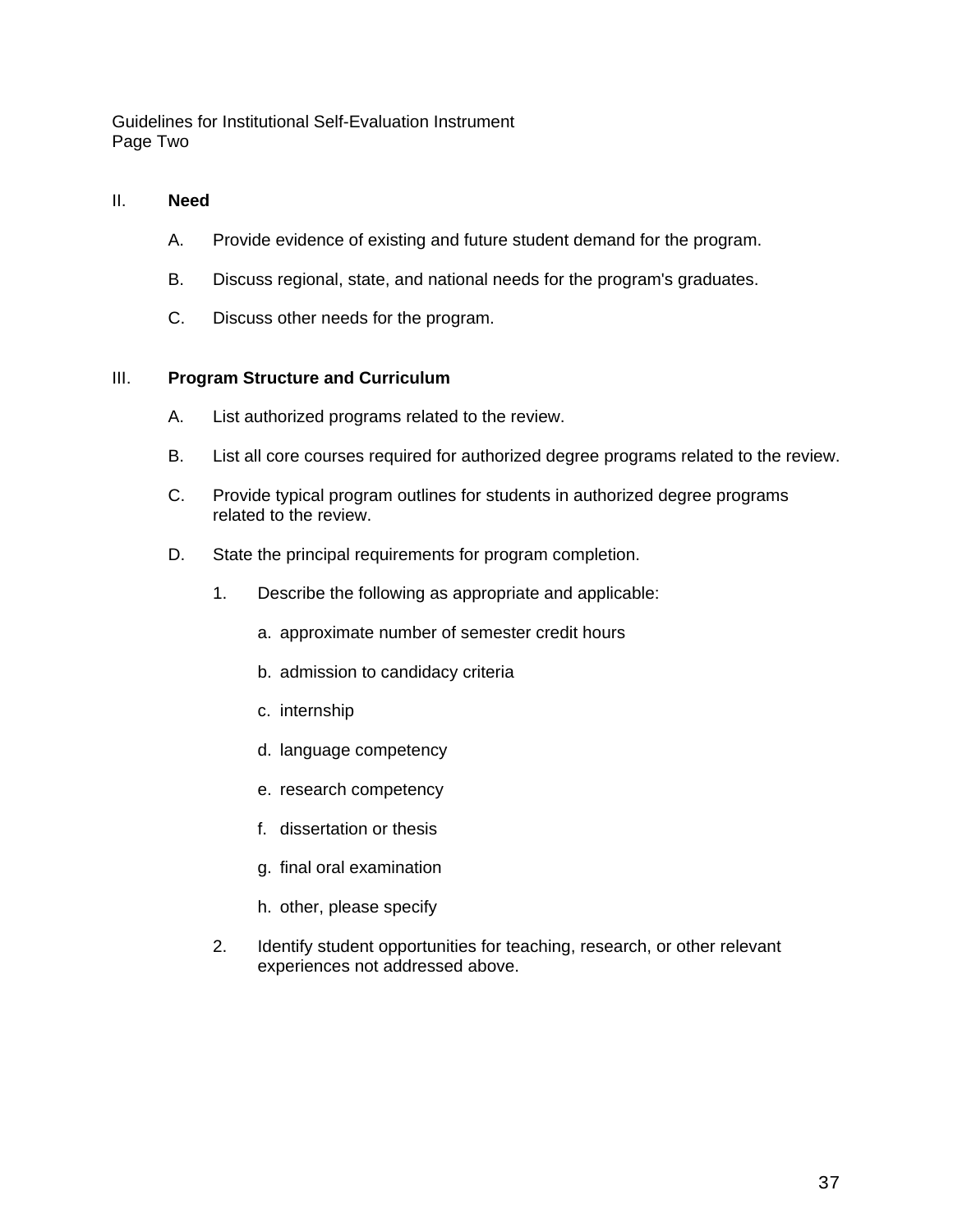Guidelines for Institutional Self-Evaluation Instrument Page Three

#### IV. **Faculty**

A. Provide a 2-3 page vita for each faculty member (including adjuncts) from within the department and from other departments with continuing teaching responsibilities central to the program. Indicate terminal degree, institution, year conferred, research specialty, and tenure status for each. List the most significant scholarly work for the past five years. Include a list of graduate courses each faculty member has taught for the past five years.

NOTE: Complete curriculum vitae for each faculty member should be available for consultant review during campus site visits.

- B. Describe standards for graduate faculty recruitment, retention, promotion, and tenure.
- C. What faculty changes have occurred in the program in the past five years?
- D. What faculty changes are anticipated during the next five years?

## V. **Students**

- A. Describe student admission and selection policies and practices with reference to:
	- 1. admissions criteria such as GRE scores, undergraduate grades, or other measures of student potential;
	- 2. principal feeder institutions; and
	- 3. authority and responsibility for the admissions process (roles of program faculty, office of admissions, and graduate school dean).
- B. Describe the types, levels, and duration of student financial assistance available to the program.
- C. In tabular form list the number of completed applications received for the program, the number accepted for admission, and the number of new enrollees during *each* of the past five years.
- D. In tabular form list for *each* of the past five years: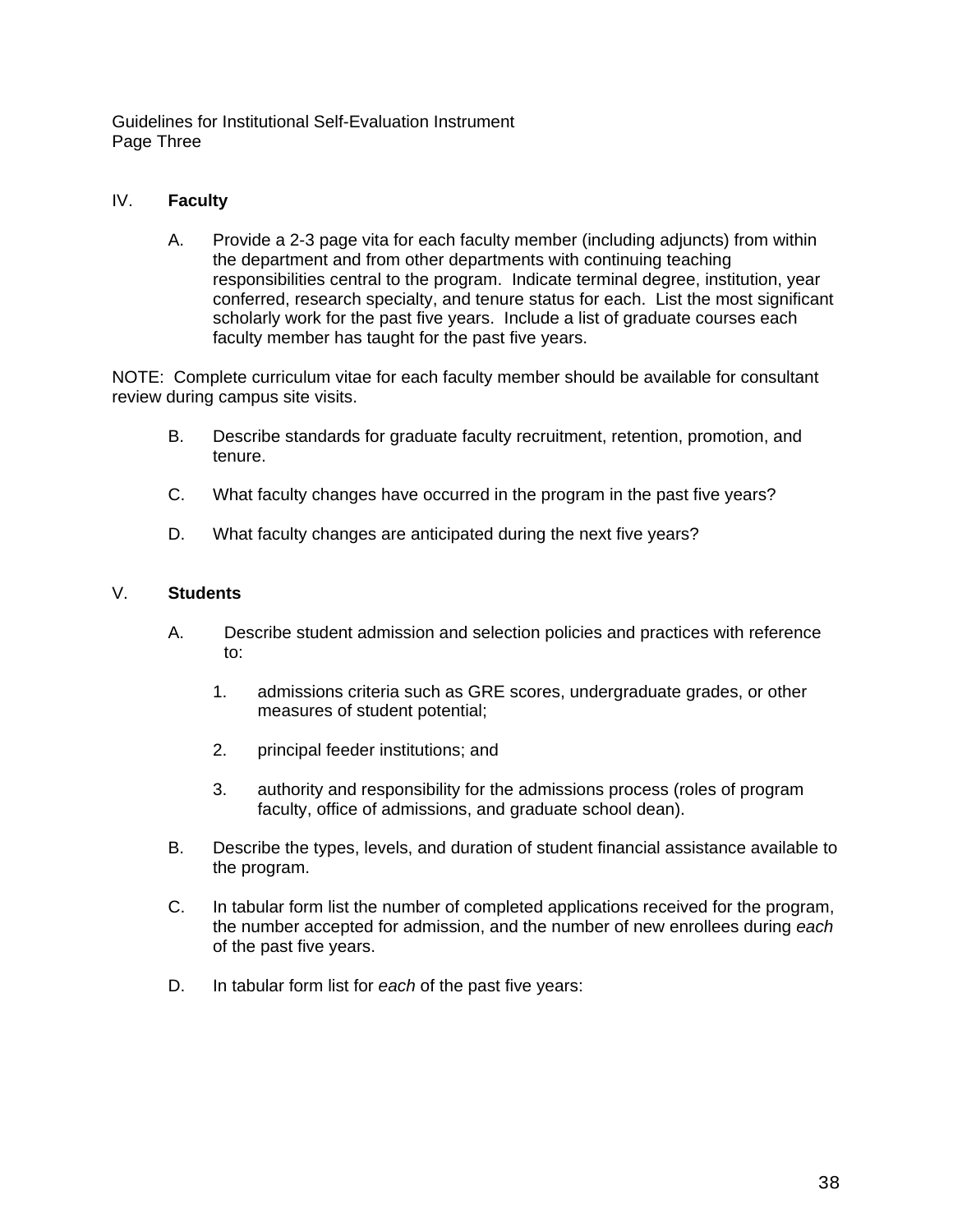Guidelines for Institutional Self-Evaluation Instrument Page Four

- 1. the total number of students enrolled;
- 2. number of students completing the program; and
- 3. student attrition: dismissals, withdrawals (passing and failing).
- E. List program enrollments and degrees conferred for the past five years by ethnicity and gender.
- F. What percent of new enrollments for each of the last five years was from out of state? What percent of new enrollments were foreign nationals? Of degrees conferred in the last five years, how many went to foreign nationals?
- G. Provide dissertation abstracts for all graduates in the last five years and give the name of the faculty supervisor in each case.
- H. List awards, honors, publications, and other forms of student achievement during the past five years.
- I. List the professional positions accepted by program graduates during the past five years, including postdoctoral positions, and also give the present positions (if different from initial positions) of these alumni.

#### VI. **Administration and Management**

- A. Describe the current administrative organization.
- B. Describe the formal and informal linkages with other programs and administrative units within the University (e.g., budgetary, academic, joint faculty appointments).
- C. Describe any formal and informal linkages with programs at other universities, state/federal agencies, or other public or private entities (e.g., internships, cooperative education).

#### VII. **Resources and Financial Support**

A. Describe existing library holdings that support the program. How do faculty participate in determining the level of library funding? What plans, if any, are being made to improve or increase these holdings?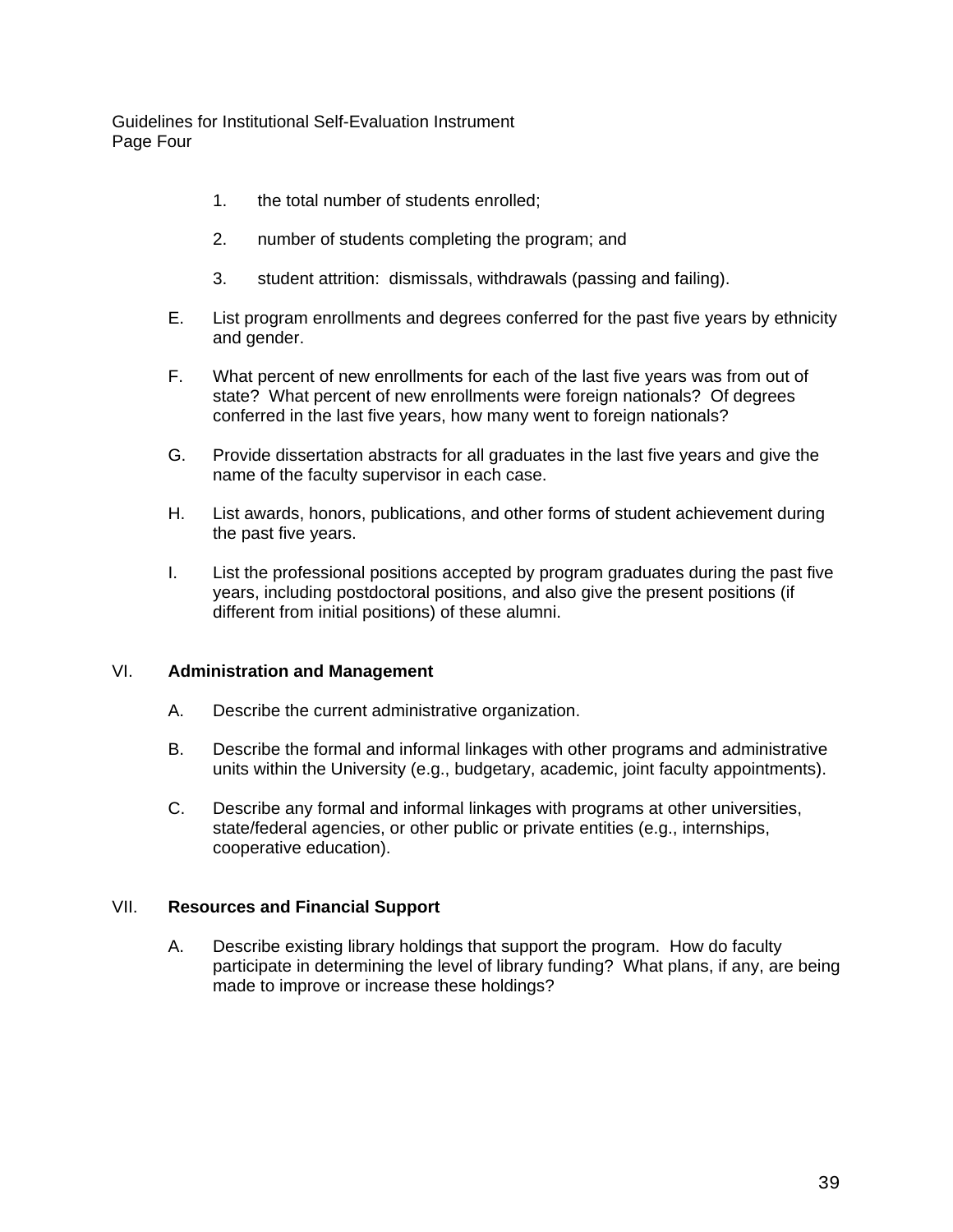Guidelines for Institutional Self-Evaluation Instrument Page Five

- B. Describe existing and planned physical facilities and major equipment that support the program (e.g., buildings, classrooms, laboratories, computer capabilities and services).
- C. Describe any extra-institutional physical and fiscal resources (shared, community, private, governmental, etc.). Be specific.
- D. How and to what extent is research supported in the program? List by source, duration, and funding level support for each faculty member and for student research.
- E. Provide operating budgets by category (salary, maintenance, travel, research, etc.) for the past five years for the department or other administrative unit offering the program. If the department offers more than one doctoral level program, estimate the total costs of the program under review and the resources available for it.
- F. How much money was provided the department in each of the last five years for library purchases?

#### VIII. **Special Features of the Program**

- A. Describe any institutes, centers, or other indicators of the special nature of the program at the University.
- B. Identify as appropriate any unique factors (location, resources, etc.) that make this program particularly appropriate for this University.

#### IX. **Accreditation**

A. Discuss the accreditation status of the program. If it is accredited, include the name of the accrediting agency, date accredited, and term. If not accredited, outline any plans for attainment of accreditation.

#### X. **Additional Comments**

A. Please provide any additional information or comments that should be considered.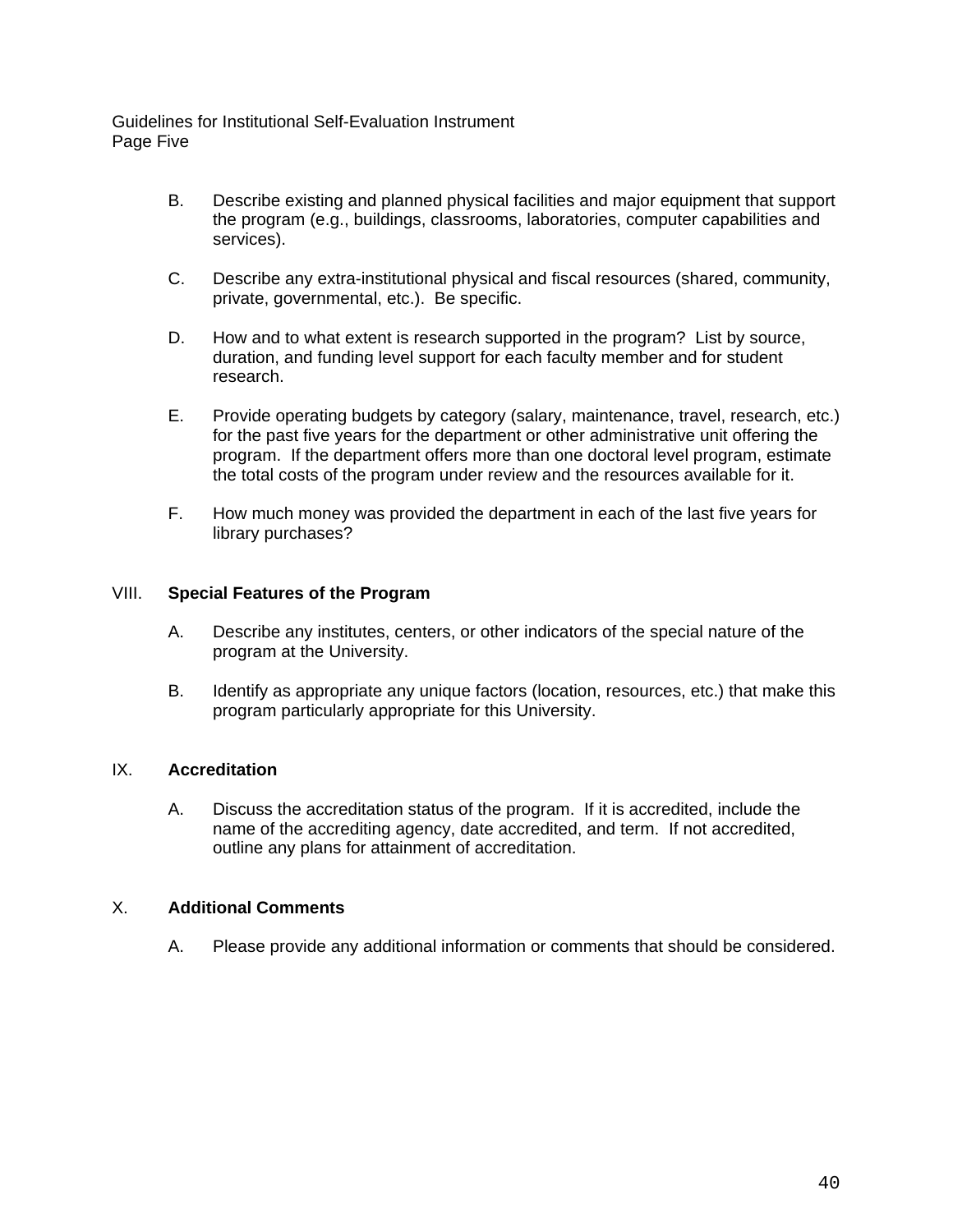Guidelines for Institutional Self-Evaluation Instrument Page Six

#### XI. **General Coordinating Board Guidelines**

Statewide reviews of doctoral-level programs are conducted in accordance with general Board policy for such reviews as defined in the Coordinating Board's Statewide Review of Academic Programs. The intent of the Board is to assure that all doctoral programs in Texas public universities have, or show clear potential, for achieving dimensions of high quality, efficiency, cost effectiveness, and demonstrated need.

Statewide reviews of doctoral programs are conducted on an academic discipline-bydiscipline basis. Each review is carried out in close consultation with the state's academic community and include institutional self-assessment and peer review by eminent out-of-state consultants, in accordance with procedures and general criteria endorsed by the Coordinating Board. Consideration of requests for new doctoral programs now pending before the Coordinating Board may be coupled with statewide reviews of existing graduate programs (doctoral and supporting master's) in the same discipline.

Institutions may continue to submit requests for new doctoral programs. If a statewide review in an academic discipline has been completed recently, a new doctoral request in that discipline may be considered without the necessity of repeating the statewide review.

#### XII. **Procedures for Statewide Review of Doctoral Programs**

The Commissioner of Higher Education appointed an Advisory Committee on Doctoral Program Review to share in the planning of procedures, criteria, and evaluative instruments for the review of existing doctoral programs in Texas public universities.

The recommended procedures listed below have been developed in accordance with Coordinating Board policy guidelines and include the cooperative efforts of the Coordinating Board staff, its advisory committee, administrators and faculty of Texas universities, and qualified out-of-state consultants.

Procedures for the statewide review of existing doctoral programs in Texas public universities utilize institutional self-assessment and peer review, and include the following steps: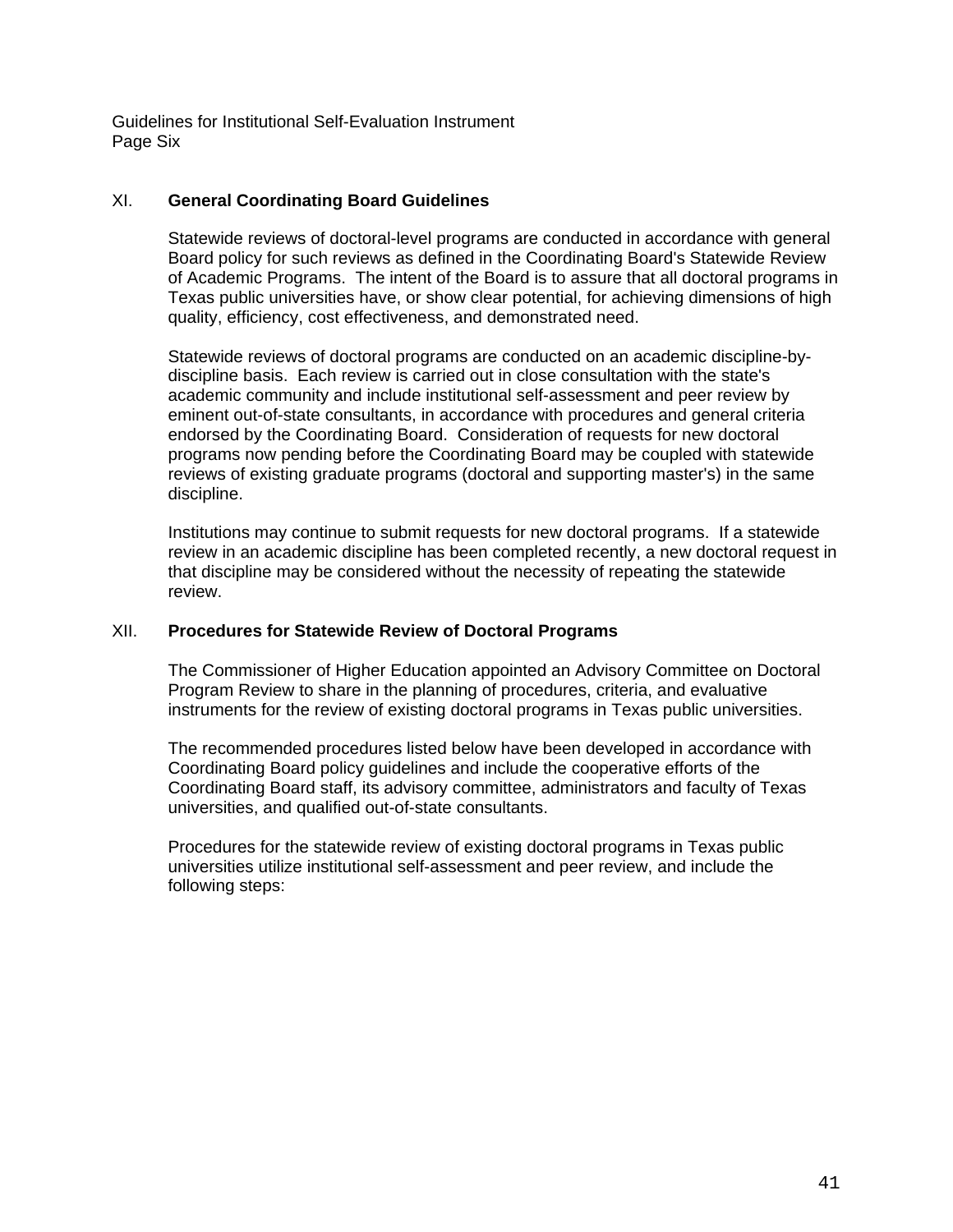Guidelines for Institutional Self-Evaluation Instrument Page Seven

- 1. The advisory committee assisted the staff in developing instruments for institutional self-evaluation, based on the general criteria approved by the Coordinating Board. The proposed evaluative instruments were circulated to the institutions for review and comment and suggested modification.
- 2. The staff, in consultation with the advisory committee, defined the scope of each discipline to be reviewed, using the HEGIS classification scheme, adapting it as necessary to fit existing program structures.
- 3. The staff, in consultation with the advisory committee, established a sequence for the statewide review of programs, giving first priority to the disciplines in which there are doctoral requests pending with the Coordinating Board.
- 4. After selection of the discipline(s) to be reviewed, the staff meets with representatives of the involved institutions to explain the review process and develop a schedule for the proposed review. Institutions will identify a primary liaison person for information and logistics during the review process.
- 5. Institutions which have submitted proposals for new doctoral programs in the discipline under review will have an opportunity to update them.
- 6. Each institution with an existing doctoral program in the discipline under review will prepare and submit the requested self-evaluation information for consultant and Coordinating Board consideration. Institutions which recently have concluded selfstudies or external reviews may draw upon them to respond to appropriate questions in the doctoral review or to supplement the requested information.
- 7. The staff, in consultation with the advisory committee and the institutions, will select consultant teams. Each involved institution will be asked to recommend prospective consultants for each statewide discipline review and will have the opportunity to veto, with cause, individuals as recommended.
- 8. The consultants will review institutional self-evaluation materials, visit the campuses, and prepare report(s) and recommendations to the Coordinating Board staff. They also will be asked to make comments regarding the review procedures. Faculty, students, graduates, and administrators will participate in the consultant visit to each campus. Costs for consultant fees and expenses will be borne by the Coordinating Board.
- 9. The Coordinating Board staff will send to each institution under review the consultants' report and recommendations on that institution and information on consultants= statewide recommendations that would directly affect the institution=s program. The institution will have the opportunity to prepare a written response to the consultants= report.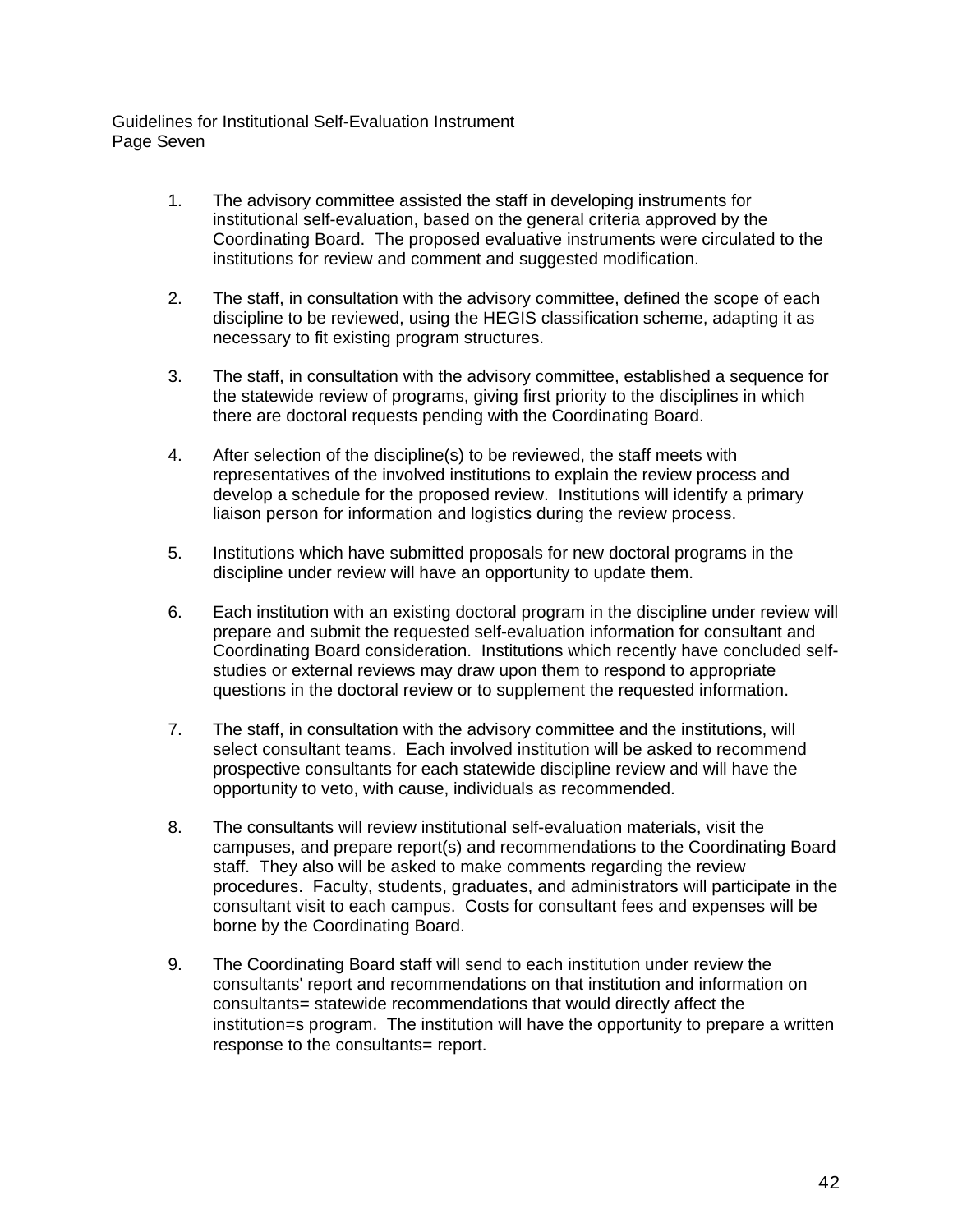Guidelines for Institutional Self-Evaluation Instrument Page Eight

- 10. The staff will: a) analyze the consultants' reports and recommendations and the institutional responses, b) develop its tentative recommendations, and c) discuss its tentative recommendations with each affected institution.
- 11. The staff will present its final recommendations to the Board's Committee on Universities, as appropriate.
- 12. Each institution will have an opportunity for a public hearing before the Board's Committee on Universities in regard to recommended actions affecting its academic program as appropriate.
- 13. The Committee on Universities presents its recommendations to the Coordinating Board for final action.
- 14. The advisory committee will review periodically the statewide review process and make recommendations for any needed modifications.

#### XII. **General Criteria for Evaluation of Doctoral Programs**

In reviewing existing doctoral programs and requests for new programs, the staff, institutions, and consultants will give special consideration to indicators of quality, need, and cost effectiveness. Such indicators may include the following:

1. Program Goals

A statement of program goals and an indication of how the program goals relate to the mission of the University. Are the goals and objectives of the program clearly defined? Is the program achieving those objectives?

2. Curriculum

Are the curriculum, program structure, and instruction well designed and appropriate to the scientific and scholarly trends in the discipline? Are there appropriate linkage and support with related disciplines? Are there adequate opportunities for any necessary research components, assistantships, internships, or relevant student experiences?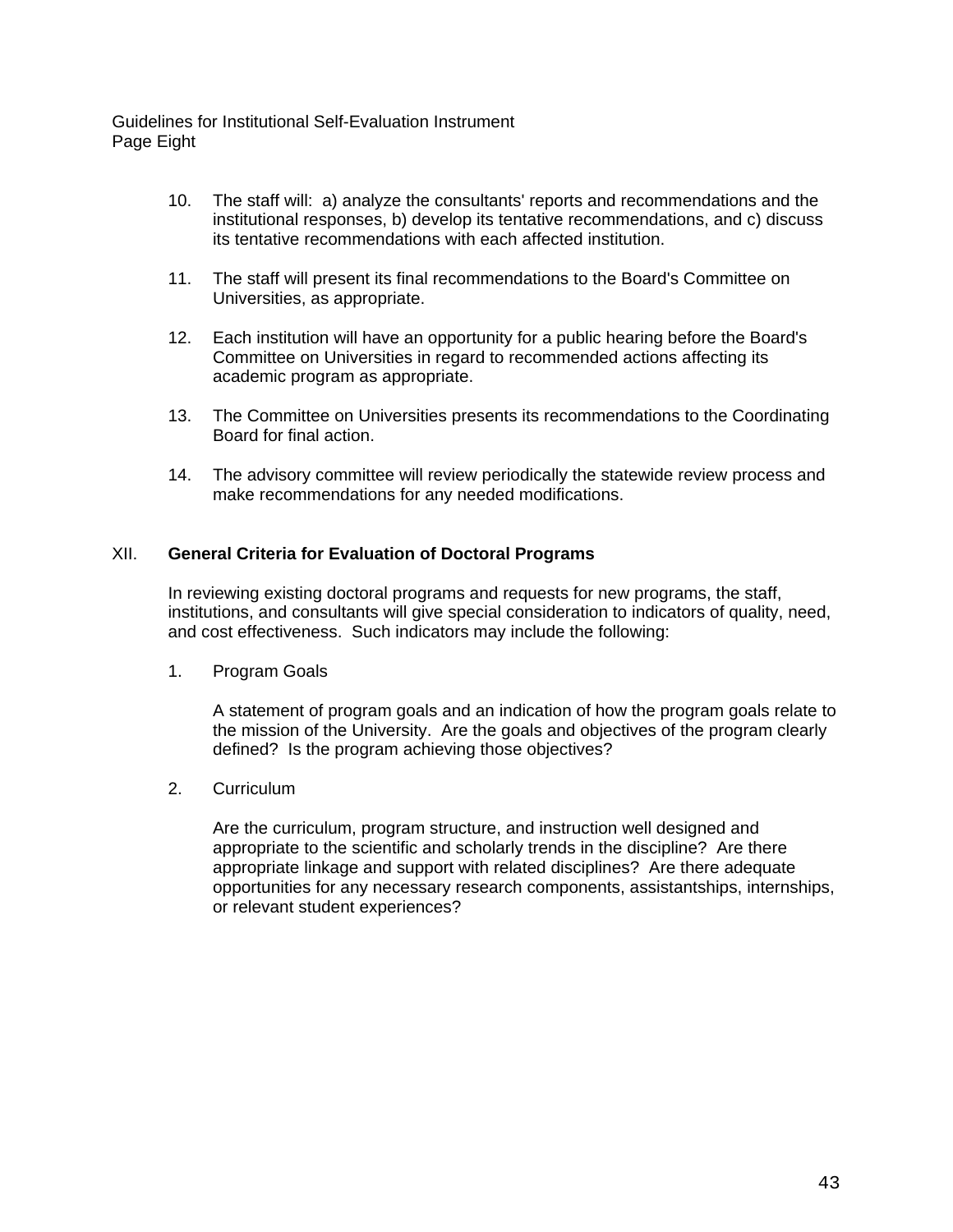Guidelines for Institutional Self-Evaluation Instrument Page Nine

3. Faculty Vitae

Description of all extramural support for research and creative activities, sources of support, and number of faculty engaged in funded research and creative activities. Are members of the faculty and their qualifications appropriate to the disciplines being taught? Is there an appropriate balance of faculty involvement in teaching, research, and community service? Is there effective teaching, student advisement, faculty-student interaction? Is there evidence of stability in faculty staffing patterns?

4. Sources of Students and Graduate Placement

The number of student applications received, accepted, rejected, and actual enrollment of students each year for the past five years. Are there adequate student selection and retention criteria? Location of each of the program graduates' first and/or current position of employment after completing the degree (for each graduate during the past five years). Is there evidence of quality student achievement in the program? Is there evidence of professional success of program graduates?

5. Resources

Are there adequate facilities? Laboratory and computer equipment? Financial support? Library resources?

6. Program Administration and Management

Is there evidence that the program is efficiently and effectively managed? Is there any unnecessary proliferation of courses? Any unnecessary duplication of departmental effort? Has the administrative unit been able to commit resources to meet unfulfilled or emerging needs? How does this program articulate with other programs at the institution and with programs at other universities?

7. Program Priority

How central is the program to the role and mission of the university? How does the institution assess and evaluate program priority? What is the priority of the program within the state university system? What are the comparative advantages of the institution for offering the program?

8. Need

What are the societal needs of the nation, state, or region for the program? What magnitude of student demand is there for the program? How well is student demand being served? How productive are existing programs? Is the quality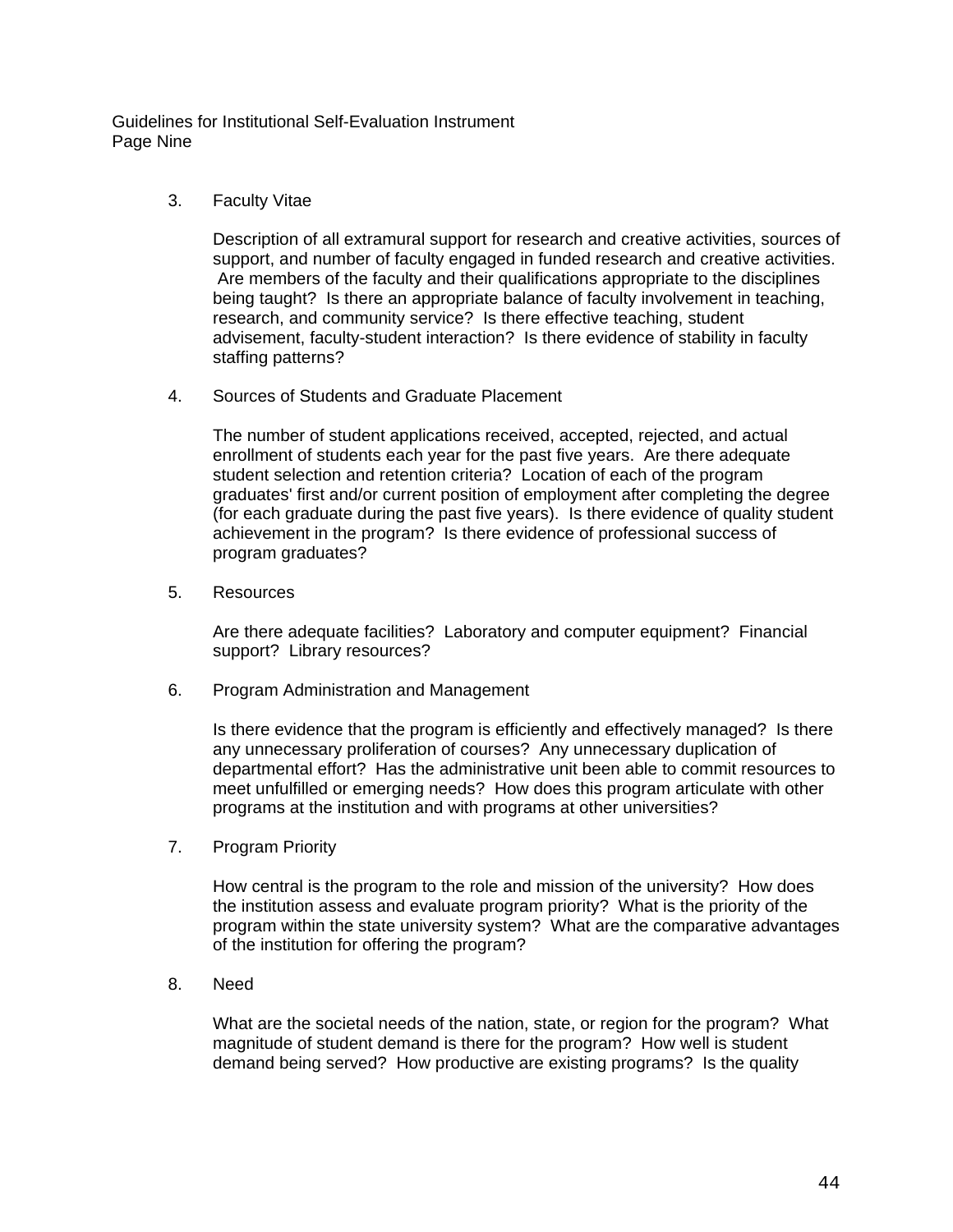Guidelines for Institutional Self-Evaluation Instrument Page Ten

> satisfactory? What are the range and variety of existing and future employment opportunities for graduates of the program?

9. Cost Effectiveness

How cost effective and efficient are the program and its administrative unit? What sources and levels of support are available from state, federal, private sources, research grants, endowments, etc.? Is there adequate financial assistance for students?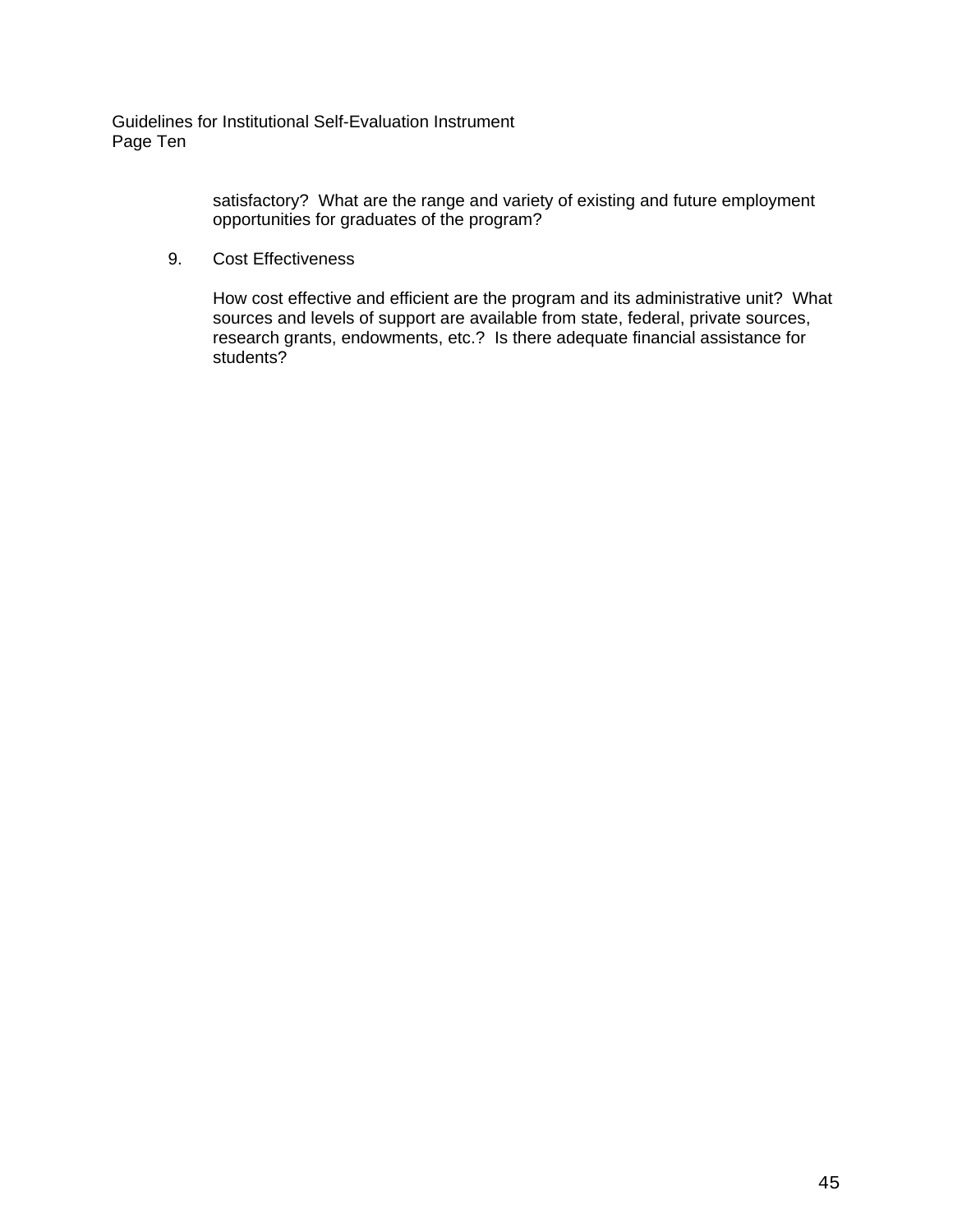#### **Guidelines for Developing Cooperative Doctoral Programs**

(Approved August 1992)

#### **STEP 1: THECB approval in accordance with existing Board rules (Sections 5.151- 5.152)**

- A. *The Coordinating Board will determine whether the doctoral-degree-granting institution (DGI) is prepared to implement a cooperative program or add an additional cooperative program.*
- B. Doctoral-level courses may be offered by the DGI on the cooperating institution=s (CI) campus.
- C. The CI may offer only those courses previously approved for other programs: e.g., master's level courses in education, business, social sciences, or other disciplines.
- D. The DGI has full responsibility for maintaining the quality of the program, including but not limited to the *admission and* advisement of students, selecting CI courses to be used in the program, assuring adequate library resources and equipment, selecting CI faculty to deliver instruction, monitoring internships, and supervising student research.
- E. The chair and a majority of the members of each dissertation committee must be DGI faculty.
- F. Students may satisfy residency requirements on either campus.
- G. Degrees must be awarded by and in the name of the DGI, with notation of cooperative administration.
- H. *The DGI must demonstrate adequate resources to initiate the cooperative program.*
- I. No change in the role & mission of the CI is required.
- J. Cooperative programs may be terminated by the DGI, the CI, or the Coordinating Board.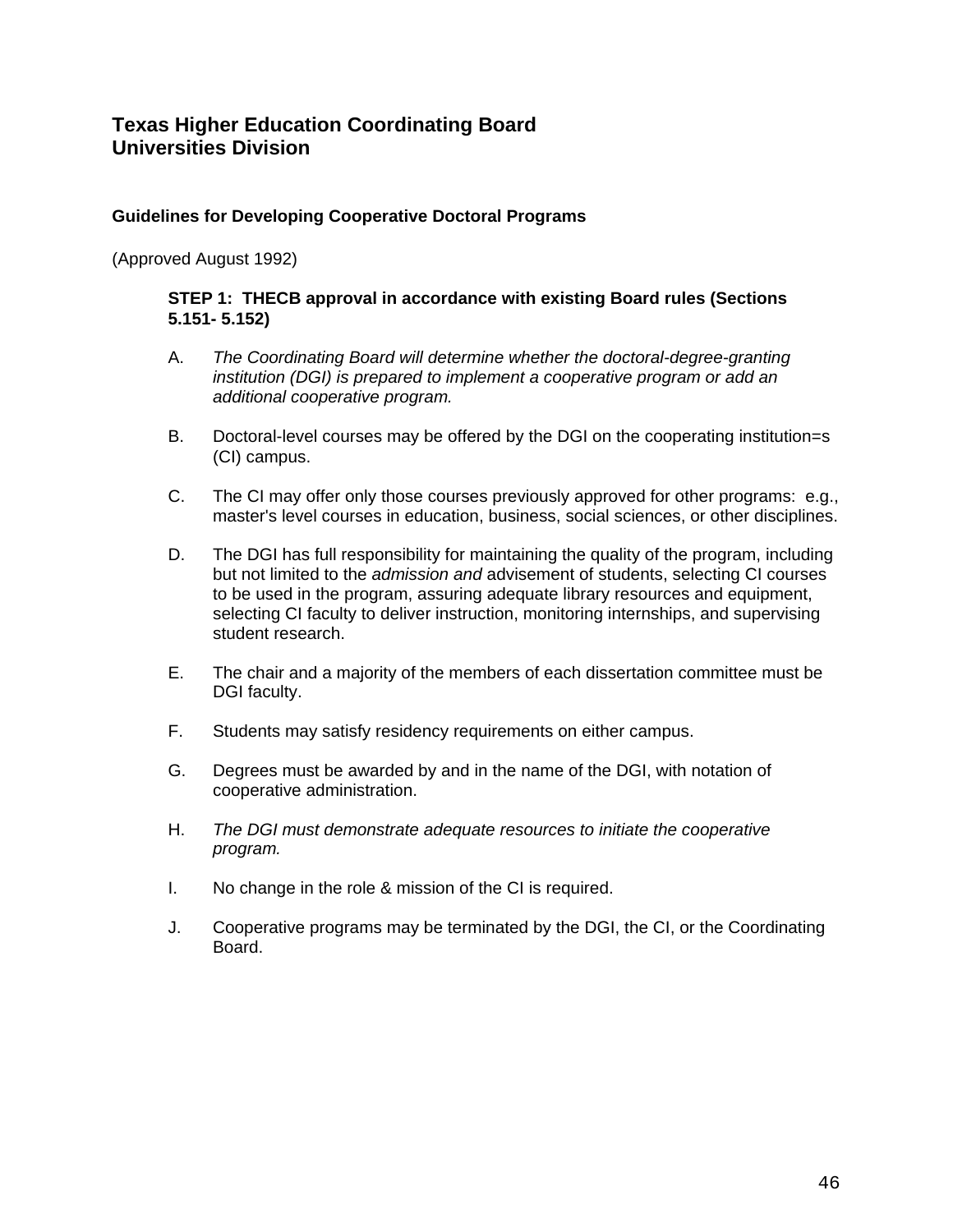Guidelines for Developing Cooperative Doctoral Programs Page Two

#### **STEP 2: THECB approval of the second level of cooperation**

- A. Requires change in the role & mission of the CI. Approval is based on evidence of growing need in the CI service region, promise of continued quality, and development of expanded faculty and resource commitments.
- B. Limited numbers of doctoral-level courses in the major may be authorized by the THECB for the CI.
- C. The chair and a majority of the members of each dissertation committee must be DGI faculty.
- D. Degrees may be designated as "Cooperative Degrees" by the DGI and CI.
- E. Cooperative programs may be terminated by the DGI, the CI, or the Coordinating Board.

## **STEP 3: THECB authorization for the Cooperating Institution to grant degrees in its own name**

- A. Requires final expansion of the role & mission of the CI.
- B. Results in independent degree-granting authority by the CI.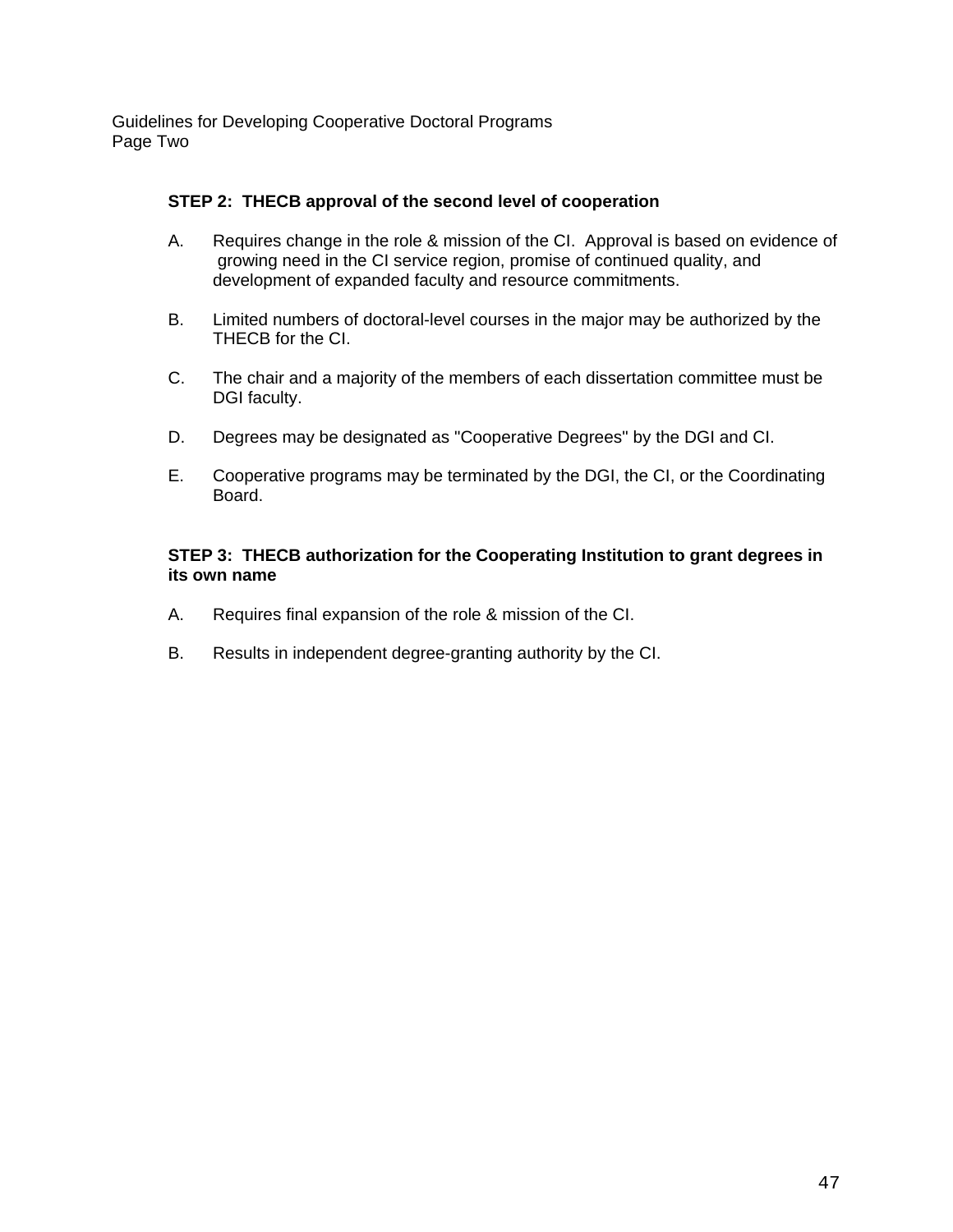## **Distinctions Between EdD and PhD Programs in Education**

(Approved July 1990)

#### **Doctor of Education Degree**

The Doctor of Education (EdD) is a professional degree designed to emphasize preparation for the highest levels of educational practice. It should prepare outstanding academic and administrative leaders in educational agencies at the campus, district, county, region, state, and national levels. To achieve this intent, the graduate of an EdD program should understand the legal, financial, and operational demands of his/her professional role, the historical precedents and contemporary developments that influence that role, the theory and research methodology that illuminate that role, and the professional skills and techniques needed to carry out that role effectively.

An EdD program in any subdivision of Education should require a well-defined, broad curriculum. This curriculum should include courses that would lead students to satisfy appropriate permanent professional certification and licensing requirements of the discipline. The program should include a residency at the degree-granting institution of at least two consecutive long semesters, two full summers and one long semester, or three full summers. The EdD candidate also should participate in, and be extensively evaluated in, an internship in an operational setting.

The dissertation may be appropriately related to the immediate operational program of the schools, either in an analysis and solution format or in an application of theory or research context. The professional degree in Education, as in other professions, should emphasize problem solving or applied research.

NOTE: See also "Standards for EdD Programs in Educational Administration/Leadership."

#### **Doctor of Philosophy Degree**

A PhD program in a subdivision of Education should be comparable to traditional theoretical and research doctorates in the Humanities, Sciences, and Social Sciences, and should prepare the student for scholarship and teaching. Students in a PhD program in Education should be expected to develop an extensive command of research literature and methodology, theory, advanced training techniques, and emerging developments in the specialization.

A PhD program may be broader in scope, less structured, and more individualized than an EdD program. Students should take a significant complement of courses outside of Education over and above those courses used to meet a language requirement or its equivalent.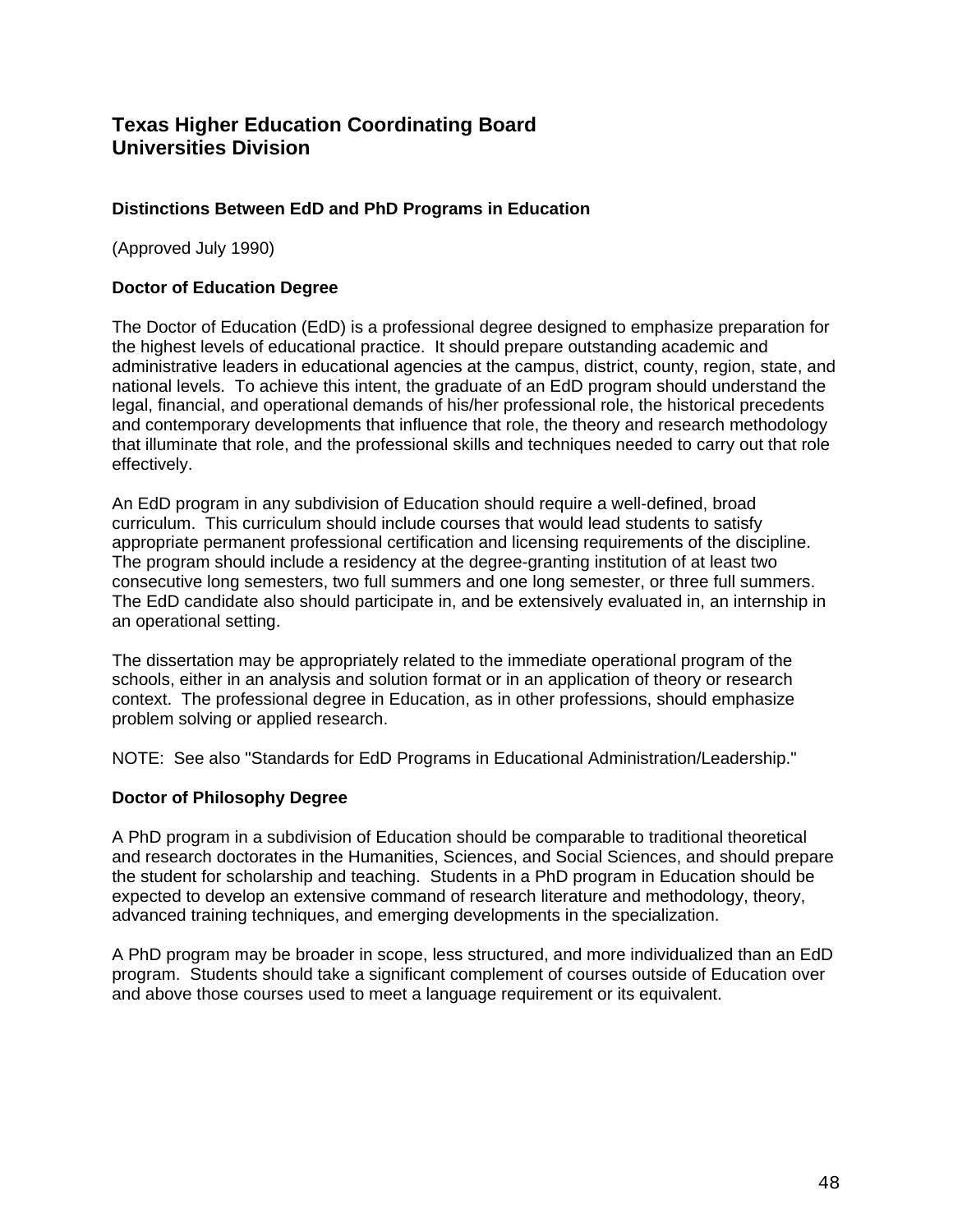Distinctions Between EdD and PhD Programs in Education Page Two

Residency requirements for the PhD should include a minimum of two consecutive long semesters of study at the degree-granting institution. During this period, a minimum of nine semester hours should be completed each semester, and students should be discouraged from maintaining employment beyond a maximum of 20 hours per week.

The PhD is a research-based degree. The PhD dissertation, therefore, should have as its principal goal the demonstration of an ability to conduct independent research. The research design, sampling procedures, and methods of analysis should be congruent with the modes of inquiry used in the discipline or disciplines that relate to the study. The dissertation should be a report of independent research-generating knowledge with generalizable characteristics discussed in depth. Moreover, the dissertation should be of publishable quality and should make a *bona fide* contribution to emerging developments in the specialization.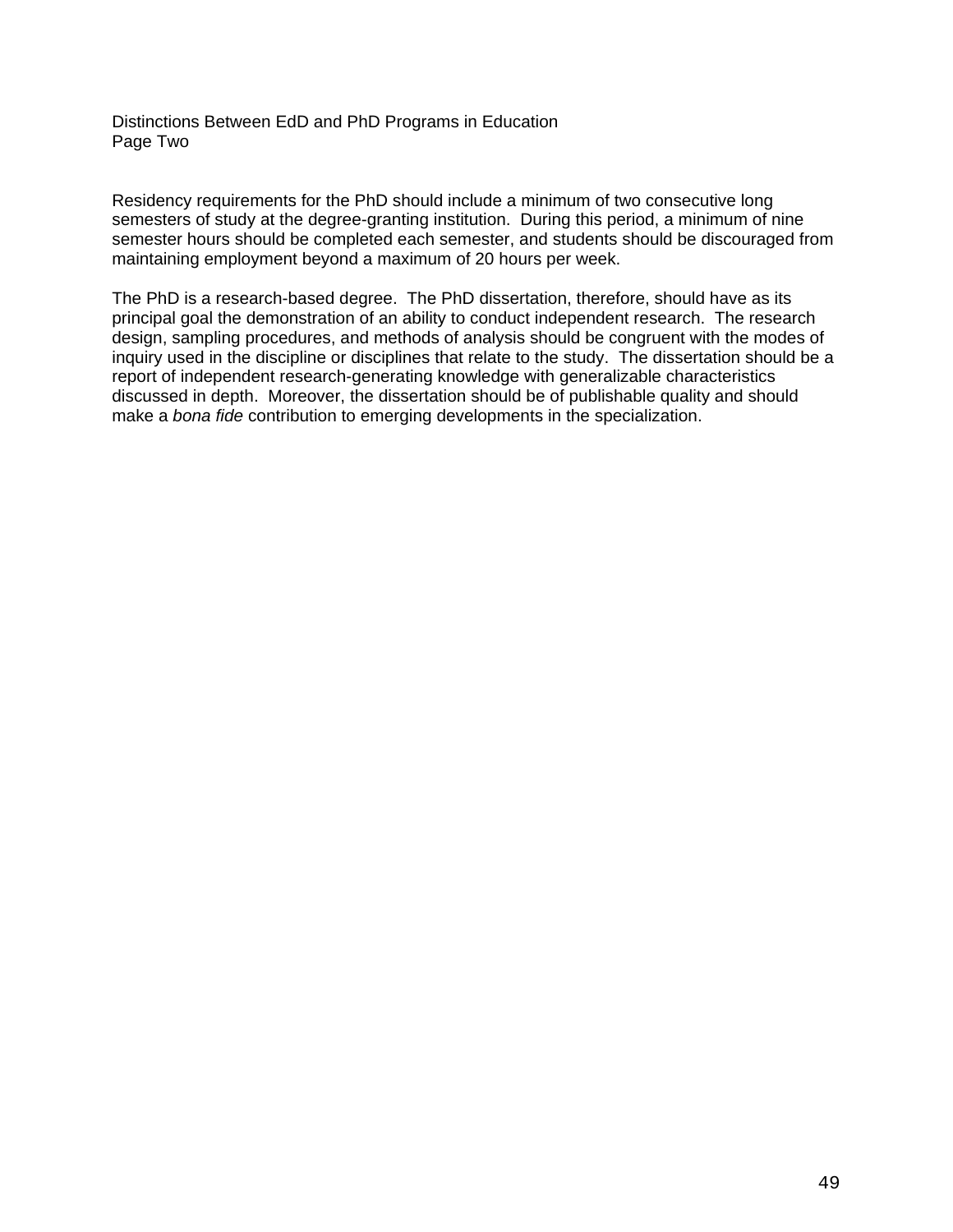## **Standards for EdD Programs in Educational Administration/Leadership**

(Approved July 1990)

## I. **Recruitment/Admission**

- A. Recruitment and admission should be characterized by systematic written plans and deliberate efforts to attract persons of high intelligence and exceptional interpersonal skills, successful educators, ethnic minorities and women.
- B. Standards of admission should be based on multiple sources of evidence of qualifications and should be high enough to insure that admission to the program is both competitive and comparable to doctoral programs in other disciplines.
- C. Students should not be permitted to take more than 12 semester credit hours (SCH) of graduate-level courses without being matriculated into some certification or degree program.

## II. **Curriculum**

- A. The curriculum should include a designed, sequential core that is prerequisite to other course work. The core should include a professional knowledge base regarding societal and cultural influences on schooling, teaching and learning processes sensitive to individual differences, theories of organization and organizational change, methodologies of organizational studies and policy analysis, leadership and management processes and functions, policy studies including issues of law, politics, and economic dimensions of education, and moral and ethical dimensions of schooling in a pluralistic society. The core may overlap with the state's various administrator certification requirements, and may include some master's level courses.
- B. The total curriculum should have an identifiable and predominant applied focus that leads to a specific career goal.
- C. The final 30 SCH must be in courses provided exclusively for doctoral students and not available to masters= degrees or certification programs.
- D. The program should include a residency at the campus of at least two consecutive long semesters, two full summers and one long semester, or three full summers at the campus.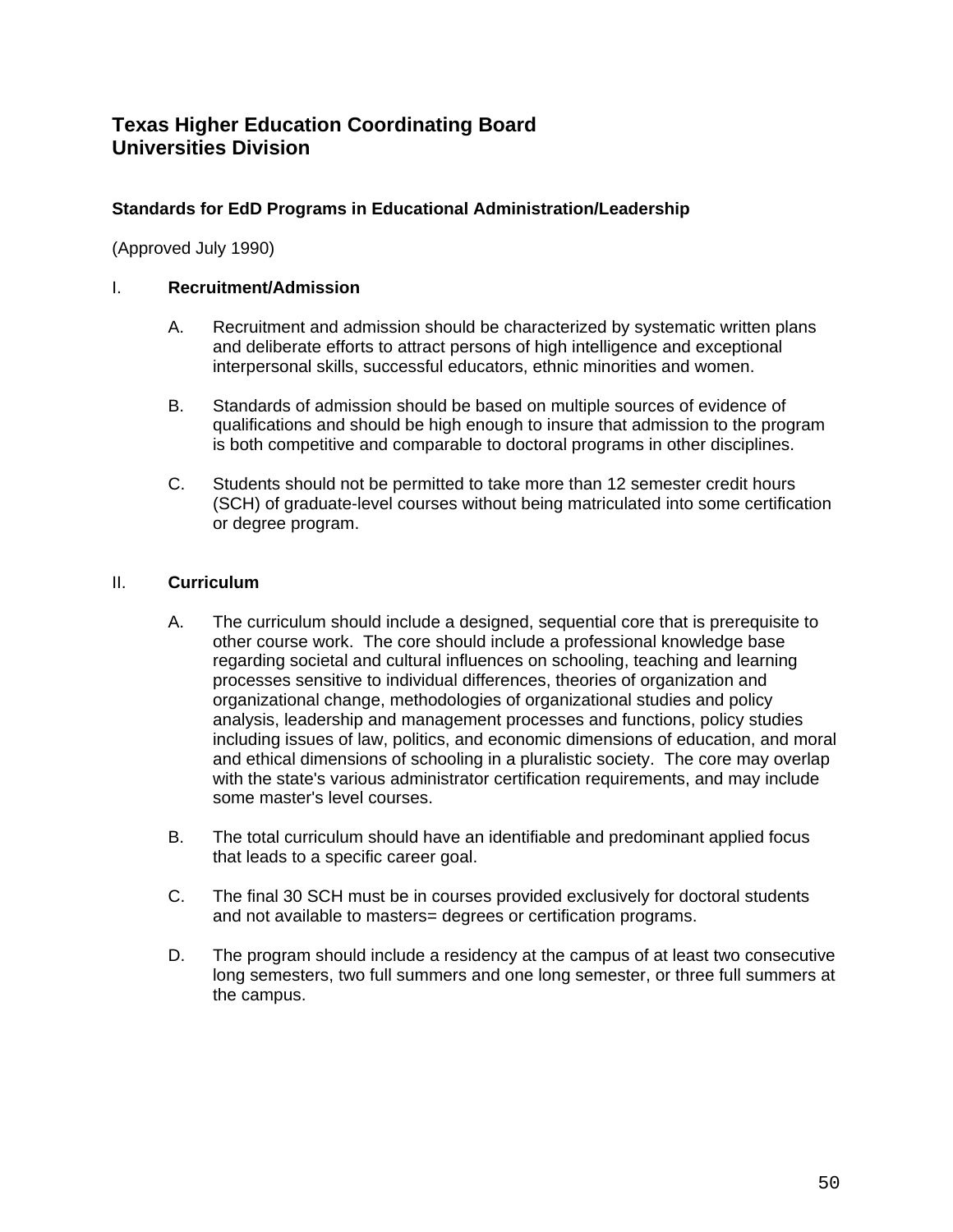Standards for EdD Programs in Educational Administration/Leadership Page Two

- E. Students should participate in, and be extensively evaluated in, an internship in an operational setting distinct from prior or concurrent work experience.
- F. The institution should have long-term formal relationships with school districts and other appropriate agencies to create partnership sites for clinical study, field experience, internships, and applied research.

#### III. **Faculty and Classes**

- A. Programs should involve a critical mass of full-time faculties with appointments in departments of each school in which administrators are educated. Faculty should exhibit excellence in scholarship and teaching in educational administration and sensitivity to the needs and concerns of practitioners.
- B. There must be at least five full-time faculty members engaged in doctoral-level educational administration/leadership teaching, counseling, and major research project supervision.
- C. Faculty experience and qualifications should be distributed among sub-specialties of educational administration/leadership.
- D. Major research project supervision should be distributed among faculty members.
- E. All educational administration/leadership faculties should be actively engaged in research, publication, and applied scholarly activities associated with their areas of specialization, including competitive, and/or peer-evaluated publication.
- F. Maximum student enrollment in a doctoral program may not exceed six students per faculty member.
- G. Class sizes should not exceed those for other doctoral programs.
- H. Faculty teaching loads should not exceed those for other doctoral programs.
- I. Programs should develop and maintain systematic efforts to assist all students in professional placement and career advancement.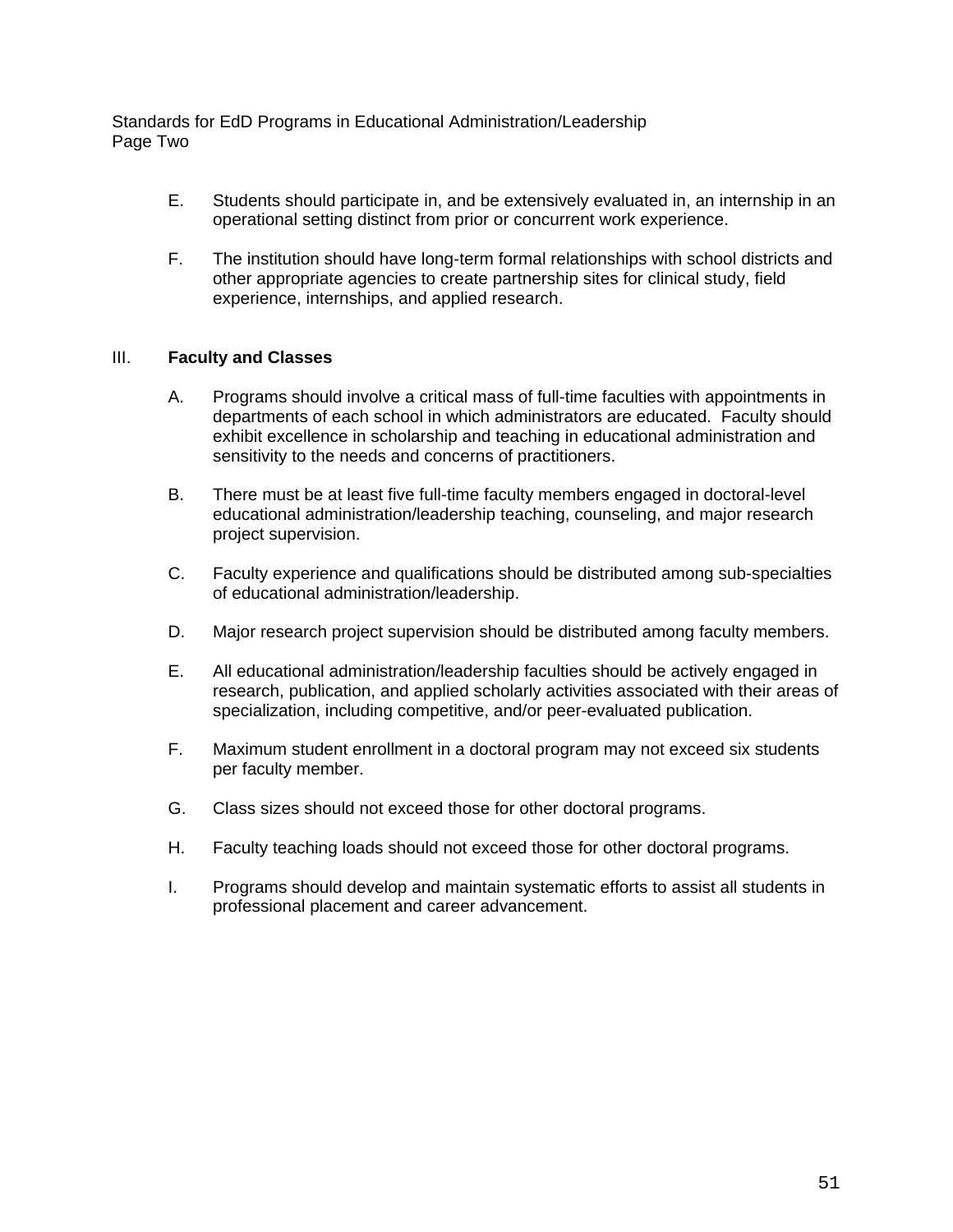(Adopted July 23, 1982 and revised fall 1992)

#### **Standards for Consideration of New Doctoral Program Requests**

The Coordinating Board at its July 23, 1982 meeting reaffirmed its longstanding policy on single-doctorate institutions and clarified its standards for consideration of new doctoral program requests.

#### I. **Non-Doctoral Degree Granting Institutions**

Before any non-doctoral-level institution will be considered for a first doctoral-level degree, it must bear the burden of demonstrating to the Coordinating Board that it has achieved the highest attainable quality in a particular specialized field for which that institution is uniquely suited and for which there is marked promise of excellence, and that the strengths in this special field and of the institution generally would support a doctoral-level program at the school in that area of special strength.

Along with the documentation previously required by the Board, the requesting institution must provide evidence concerning the following:

- A. A request and justification for a change in Role and Mission and a justification of why the school should be entitled to award a doctoral degree.
- B. Justification of why the state of Texas and the higher education system of the state would need such an additional doctoral-level degree program.
- C. Demonstration that there would not be unnecessary duplication of a similar program or curriculum in other universities within Texas.
- D. Documentation that existing similar degrees in other Texas institutions, public and private, cannot accommodate additional students.
- E. Clear demonstration that this is the best qualified and most appropriate institution in the state to offer this particular new doctoral program.
- F. Explanation of the additional unusual factors that would justify a doctoral program and responses to other questions the Coordinating Board may present to the institution.
- G. Demonstration of the excellence, viability, and production of the institution=s *existing* programs.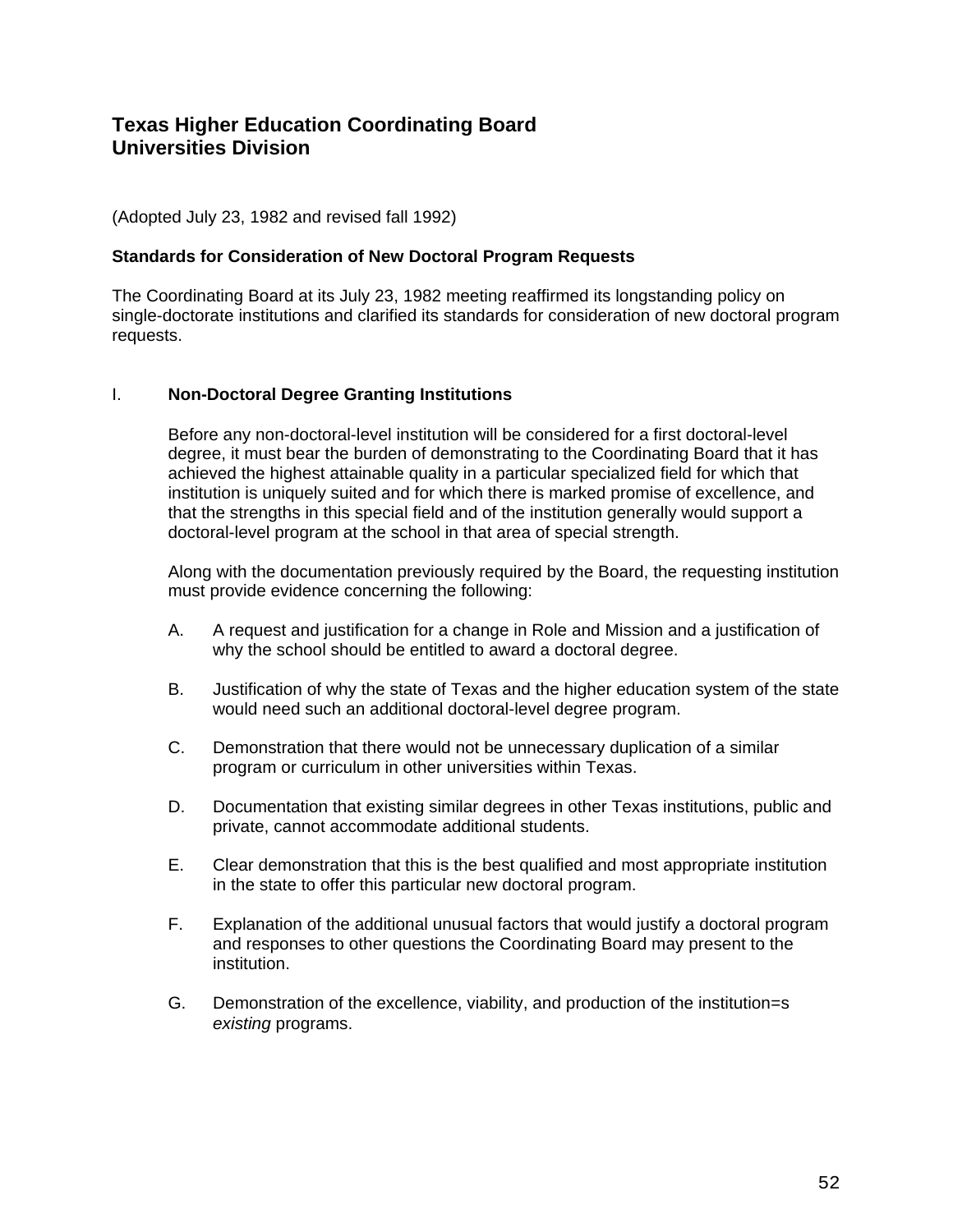Standards for Consideration of New Doctoral Program Requests Page Two

#### II. **Single-Doctoral Degree Granting Institutions**

Any institution with a single doctoral program wishing to add an additional doctoral-level program must bear the burden of demonstrating to the Coordinating Board that it has moved beyond its previous status and should be authorized to offer an additional doctoral degree program. This move from a single doctorate classification will require extraordinarily strong justification. Along with the usual documentation, this will include:

- A. A request and justification for a change in Role and Mission and a justification of why the school should be entitled to award an additional doctoral degree.
- B. Justification of why the state of Texas and the higher education system of the state would need such an additional doctoral degree program.
- C. Demonstration that there would not be unnecessary duplication of a similar program or curriculum in other universities within Texas.
- D. Documentation that existing similar degrees in other Texas institutions, public and private, cannot accommodate additional students.
- E. Clear demonstration that this is the best qualified and most appropriate institution in the state to offer this particular new doctoral program.
- F. Explanation of the additional unusual factors that would justify an additional doctoral program and responses to other questions the Coordinating Board may present to the institution.
- G. Demonstration of the excellence, viability, and production of the institution=s *existing* doctoral program.

#### III. **Multiple-Doctoral Degree Granting Institutions**

Multiple-doctoral-degree granting institutions wishing to add an additional doctoral-level program must bear the burden of demonstrating to the Coordinating Board that the new program should be authorized. Along with the usual documentation, the institution must include the following:

- A. Justification of why the state of Texas and the higher education system of the state would need such an additional doctoral degree program.
- B. Demonstration that there would not be unnecessary duplication of a similar program or curriculum in other universities within Texas.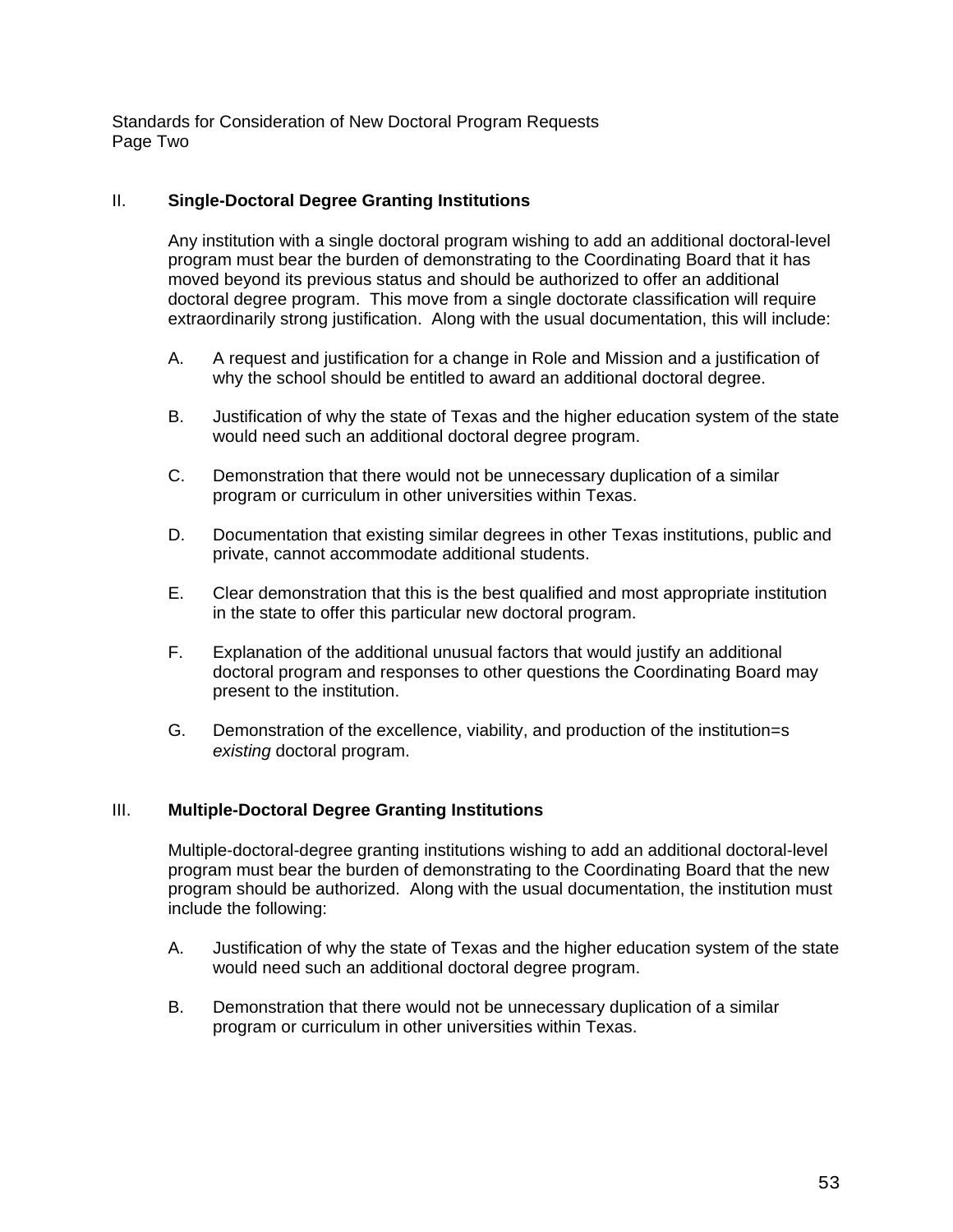Standards for Consideration of New Doctoral Program Requests Page Three

- C. Documentation that existing similar degrees in other Texas institutions, public and private, cannot accommodate additional students.
- D. Clear demonstration that this is the best qualified and most appropriate institution in the state to offer this particular new doctoral program.
- E. Explanation of the additional unusual factors that would justify an additional doctoral program and responses to other questions the Coordinating Board may present to the institution.
- F. Demonstration of the excellence, viability, and production of the institution=s *existing* doctoral programs.

The above criteria and requirements will be provided by the Coordinating Board staff to any review panel examining proposals for doctoral programs. The panel will be given the specific charge that the burden of proof for a new doctoral program rests with the institution. Failure to prove its case to a review committee, the staff, or the Board is alone sufficient basis for denial by the Board. The doctoral review committee does not bear responsibility to prove a case for a recommendation of denial.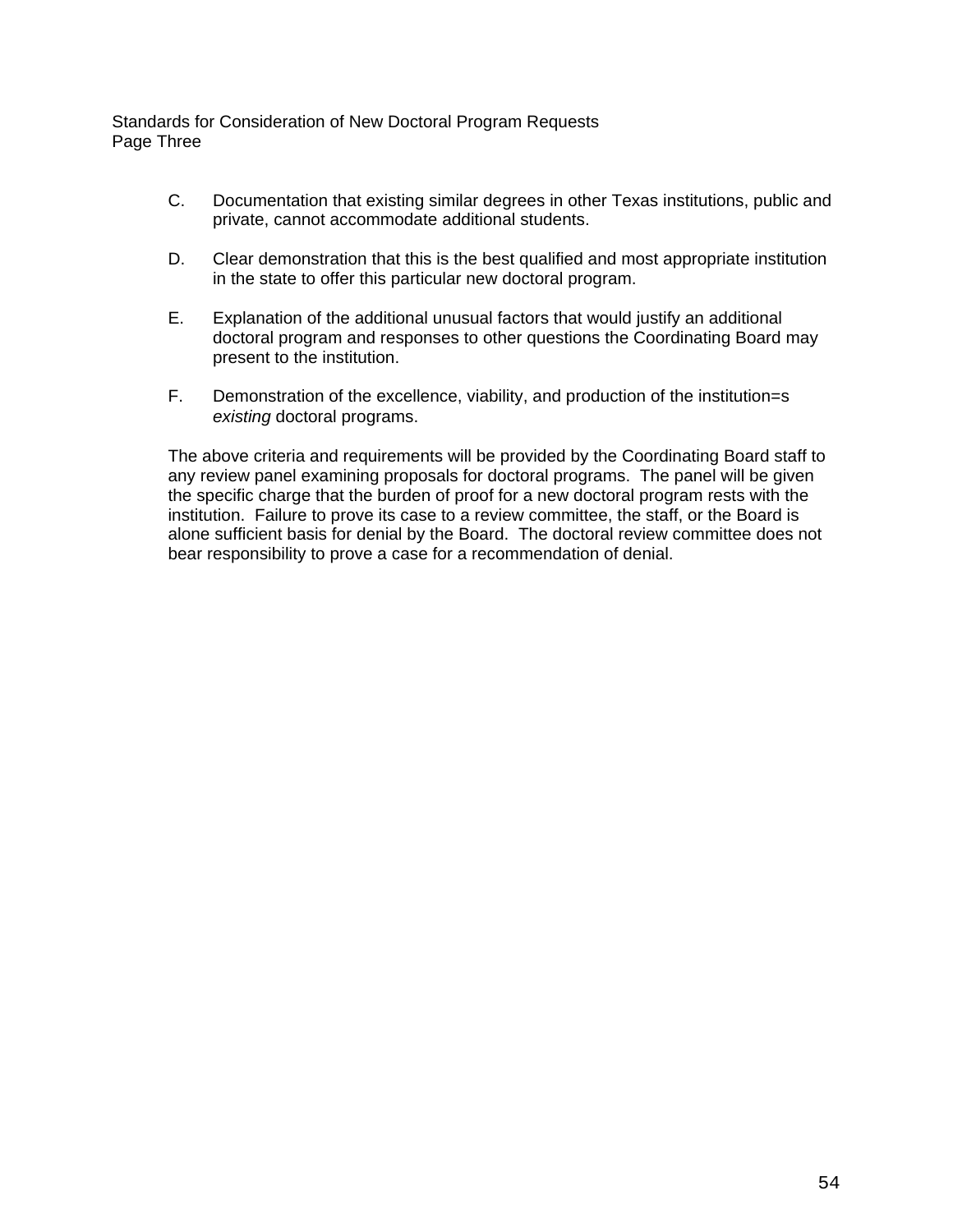## **Guidelines for Offering and State Funding of Remedial English/Reading/Writing Courses**

## (Amended April 1988)

The Coordinating Board amended its July 1979 guidelines for offering and receiving state funding for remedial English/Reading/Writing courses:

- 1. A senior college or university may be authorized to include in its course inventory a maximum of 12 semester credit hours of remedial course work, including (1) six credit hours of precollegiate mathematics, (2) three credit hours of precollegiate reading, and (3) three credit hours of precollegiate writing for which SCHs may be included in base period reporting.
- 2. Credit for a remedial course or courses should not be used to satisfy institutional degree requirements.
- 3. Courses in study skills, orientation to college study, improvement in learning, and other such courses may be included in an institution's course inventory, but no credit hours generated in these courses will be eligible for state funding.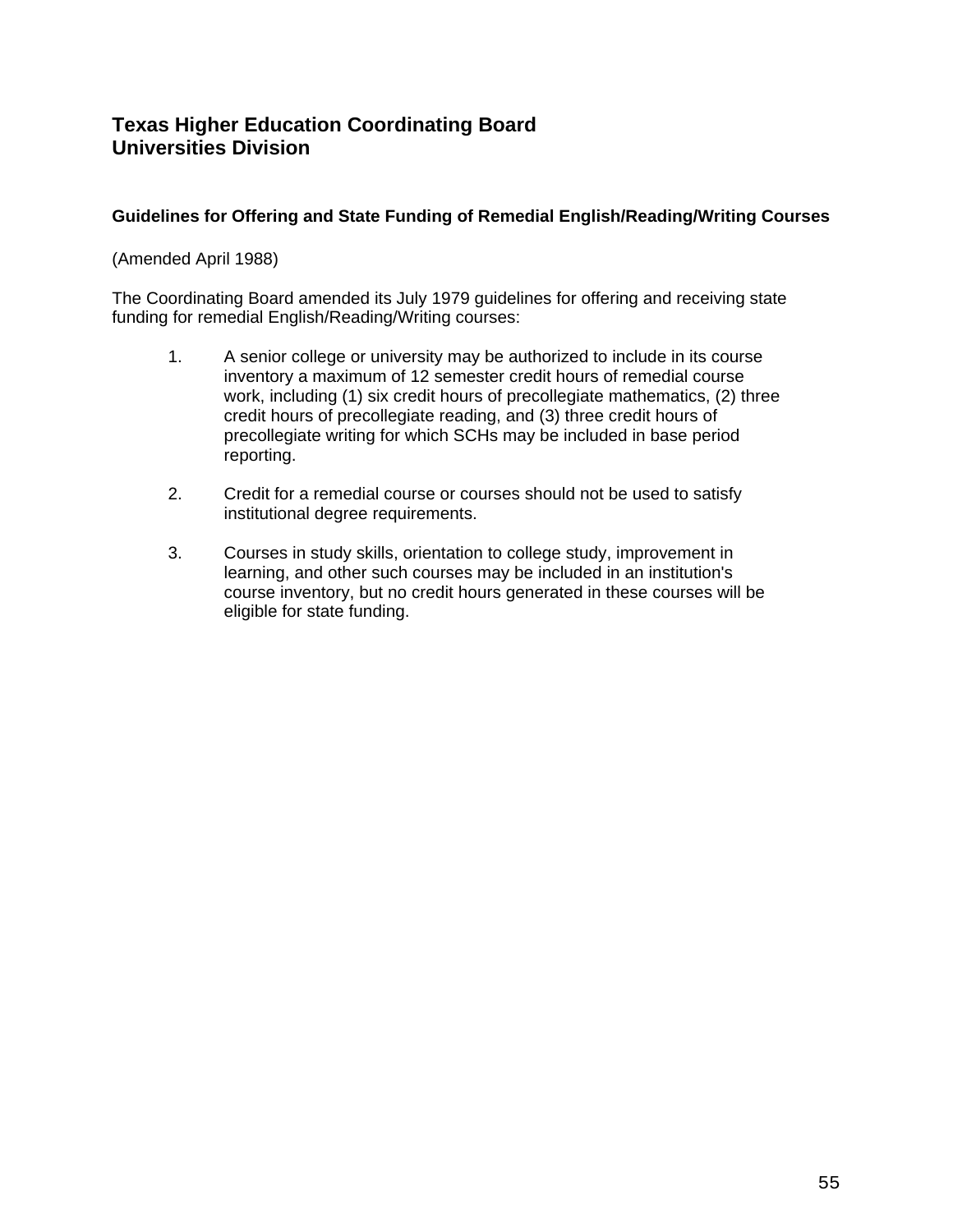## **Teacher Education**

I. In October, 1994, the Commissioner of Higher Education and the Commissioner of Public Education agreed to the following principles regarding limitations on courses offered for the preparation of public school teachers in accordance with SB 994 and HB 2885 of the Texas Legislature.

The Texas Higher Education Coordinating Board and the Texas Education Agency jointly and individually will consider proposals to exceed the limitation of 18 semester credit hours (SCH) in education in teacher education degree programs if the following are satisfied.

- 1. The institution participates in a designed Center for Professional Development and Technology.
- 2. The proposal is accompanied by certification from all academic deans and the academic vice president of the institution that the integrity of the academic degree is retained.
- 3. The program must not require more than 139 SCH for both the degree and initial certificate.
- 4. The proposal is for no more than a total of 24 SCH in education courses.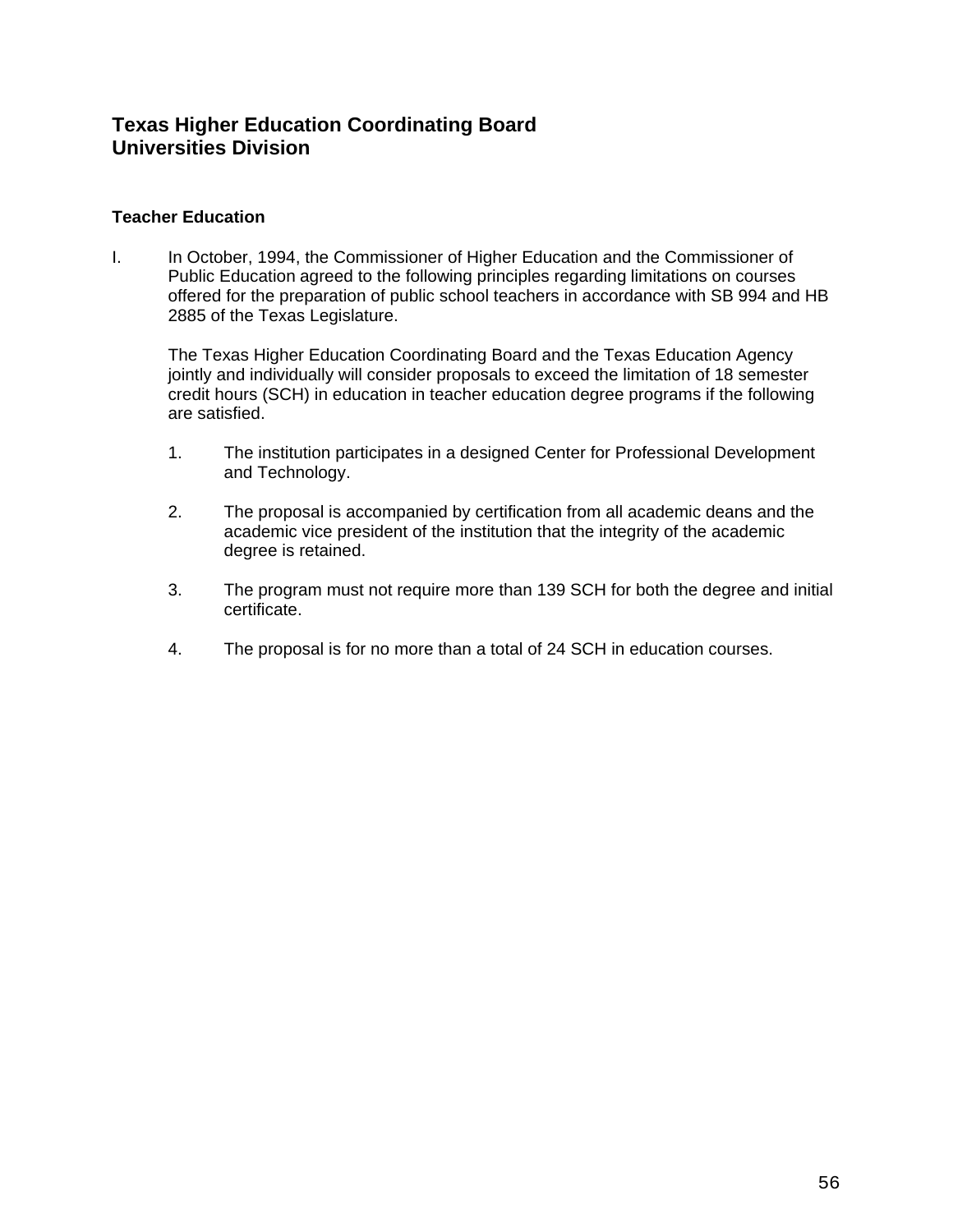## **Teacher Education Field-Based Courses (TEF)**

(Effective fall 1992)

#### I. **Definition**

Teacher Education Field-Based (TEF) Courses are those courses in which the primary activity is performance of some professional teacher activities by the university student while interacting with public school students and teachers, as well as with university faculty members in a school-related setting. The professional activities do not necessarily include teaching, but must include more than observation within a classroom. The interaction with students, teachers, and university faculty must be regular and frequent. Courses eligible to be TEF include those in the professional development sequence and in some instances in reading, early childhood, bilingual and special education.

## II. **Procedures for Gaining Recognition**

Universities requesting review of courses for field-based funding should send a current course syllabus for each course to the Coordinating Board. The syllabus must clearly state the professional activities required of the student, the frequency and nature of the involvement of the student with faculty, and the procedures and standards used to evaluate the performance of the student.